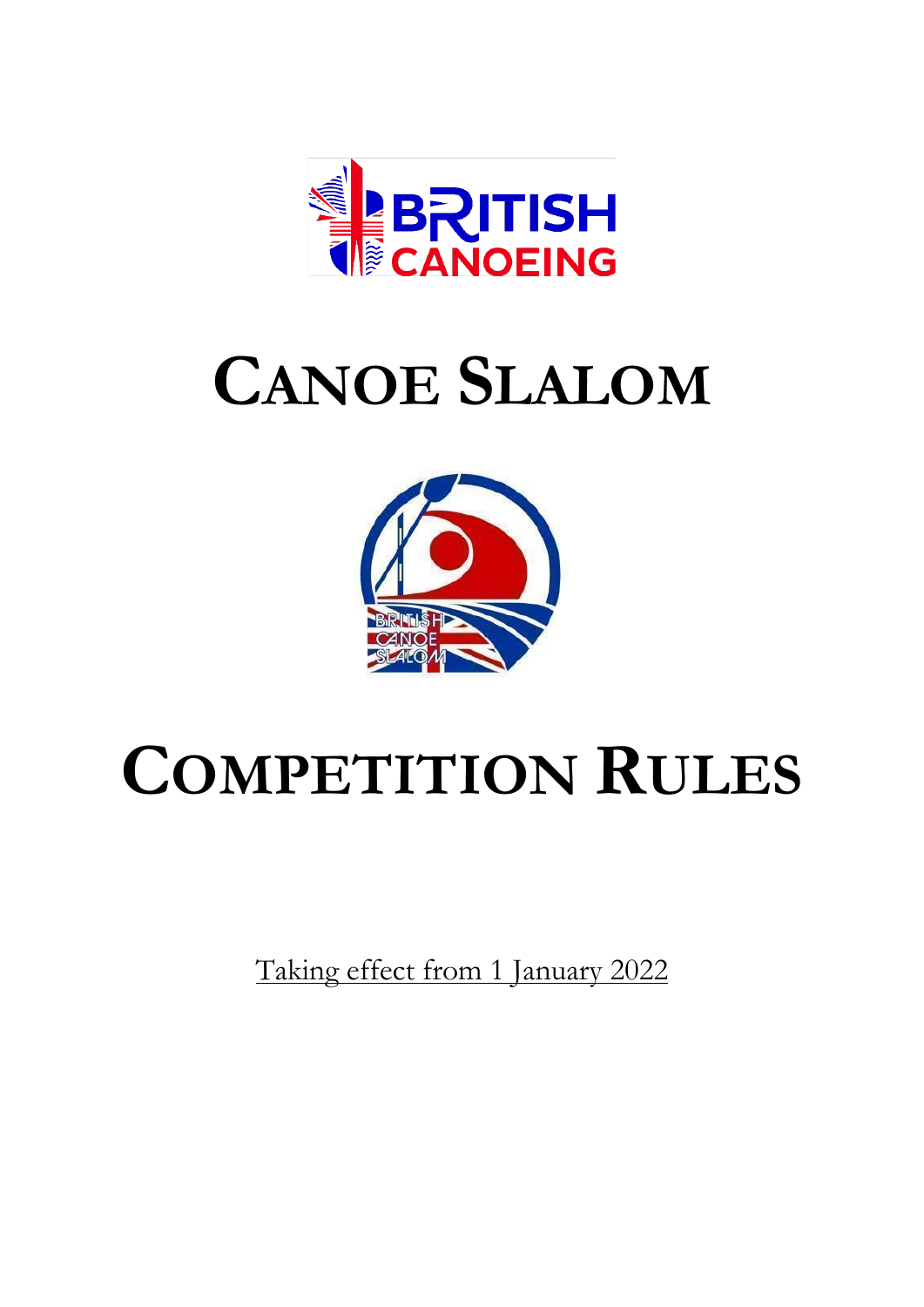



## INTRODUCTION

The purpose of this document is to provide the rules that govern:

- a) Canoe Slalom
- b) The organisation of Canoe Slalom competitions

## LANGUAGE

In case of doubt, British English written language is the recognised language for all communication relating to these competition rules and the conduct of all canoeing international competitions. Any word which may imply the masculine gender also includes the feminine.

## COPYRIGHT

These rules are a modified version of the ICF rules. Copyright of the original ICF rules belongs to the ICF. These apply to all domestic competitions including but not limited to ranking and championship competitions in the U.K. listed in the calendar except where expressly notified.

Certain ICF rules are omitted where relevant only to international competitions, although the headings remain. Variations from the ICF original are marked '**UK**' at the start of the section or paragraph. Where titles of Officials and Groups only are changed each section is marked with an '\*'.

These rules may be photocopied.

The original version of this rule book can be obtained from the Secretary of the British Canoeing Slalom Committee.

## GLOSSARY

This glossary includes the terms defined in the ICF rules, and extended to include UK terms, the later are shown in italics.

| Sport                       | The sport is canoeing, kayaking and all paddling activities.                                                                                                                                                                                                       |  |  |
|-----------------------------|--------------------------------------------------------------------------------------------------------------------------------------------------------------------------------------------------------------------------------------------------------------------|--|--|
| <b>National Federation</b>  | Member National Federation of the International Canoe Federation.                                                                                                                                                                                                  |  |  |
| <b>National Association</b> | British Canoeing (BC), Canoe Association of Northern Ireland (CANI),<br>Canoe Wales (CW) or Scottish Canoe Association (SCA)                                                                                                                                       |  |  |
| Discipline                  | A discipline is a branch of a sport comprising one (1) or several events (e.g.<br>Canoe Sprint, Canoe Slalom).                                                                                                                                                     |  |  |
| Competition                 | The competition runs from the start of the first event to the completion of<br>the last event of a discipline, excluding the Opening and Closing<br>Ceremonies.<br>UK.<br>All events completed at a site on a weekend.                                             |  |  |
| Race                        | A single set of Events                                                                                                                                                                                                                                             |  |  |
| Athlete or player           | Male or female athlete                                                                                                                                                                                                                                             |  |  |
|                             | In Canoe Polo refer to player                                                                                                                                                                                                                                      |  |  |
| Gender                      | Men or Women                                                                                                                                                                                                                                                       |  |  |
| <b>Boat</b>                 | A boat is the watercraft used to practice canoeing (e.g. canoe, kayak, SUP):<br>A single boat: a boat with only one (1) place for an athlete (e.g. kayak<br>single).<br>A crew boat: a boat with more than one (1) place for an athlete (e.g.<br>٠<br>canoe four). |  |  |
| Age group                   | e.g. junior, under 21, under 23, masters depending on each discipline                                                                                                                                                                                              |  |  |





**Canoe**Wales

**Canw** Cymru

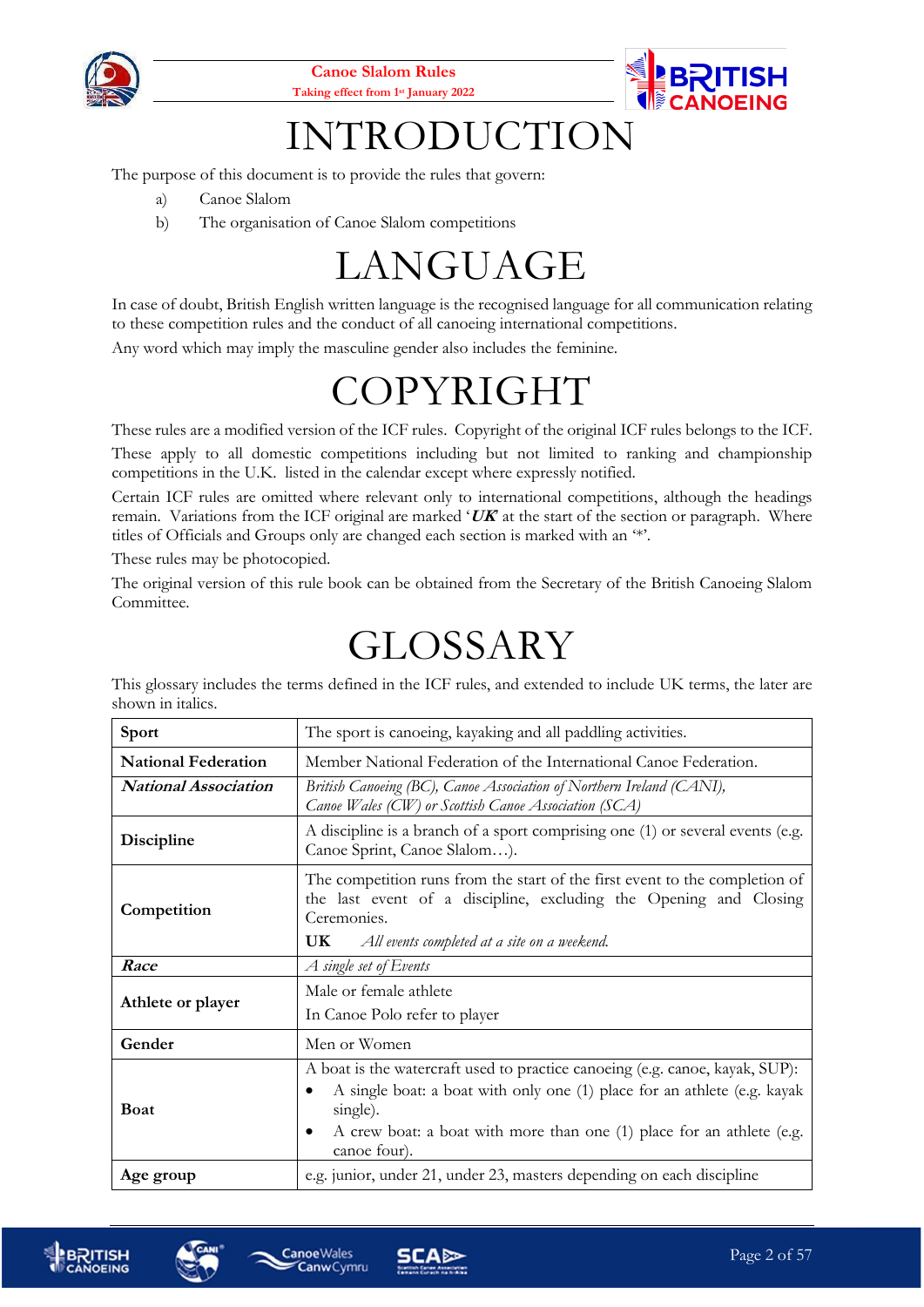



| Category                                   | A category is defined by a boat and a gender (e.g. Men's Kayak, Mixed<br>Canoe).                                                                                                                                                                                                                                                                                   |  |
|--------------------------------------------|--------------------------------------------------------------------------------------------------------------------------------------------------------------------------------------------------------------------------------------------------------------------------------------------------------------------------------------------------------------------|--|
| <b>Class</b>                               | A class is defined by a category and the number of places in a boat (e.g.<br>men's kayak double; women's canoe four).                                                                                                                                                                                                                                              |  |
| Event                                      | An event is a contest in one (1) discipline resulting in the award of medals.<br>An event is defined by at least a class and depending on the competition and<br>the discipline with the additional optional information: a distance and / or<br>an age group (e.g. junior men's kayak double 500m, under 23 women's kayak<br>single, men's canoe double classic). |  |
| Type of event                              | Individual events: A boat comprised of one (1) or more athletes<br>$\bullet$<br>competing against other boats.<br><b>Team events:</b> two (2) or more boats competing together against other<br>٠<br>teams.                                                                                                                                                        |  |
| <b>Event Phase</b>                         | A stage of competition (e.g. preliminaries, heats, semi-final, final).                                                                                                                                                                                                                                                                                             |  |
| Run or race or match                       | The basic unit of an event phase (e.g. heats 1 <sup>st</sup> run, semi-final, final).                                                                                                                                                                                                                                                                              |  |
| Competition<br>programme                   | The list of events included in a competition.                                                                                                                                                                                                                                                                                                                      |  |
| <b>Competition schedule</b>                | The complete list of events and their different phases with the time at which<br>they will be held.                                                                                                                                                                                                                                                                |  |
| International<br><b>Technical Official</b> | Oversee the operation of the competition.                                                                                                                                                                                                                                                                                                                          |  |
| <b>Host Organising</b><br>Committee        | The host organising committee can be a National Federation or a subsidiary<br>or a third-party organisation specialising in competition management.                                                                                                                                                                                                                |  |
| <b>Slalom Committee</b>                    | The British Canoeing Slalom Committee                                                                                                                                                                                                                                                                                                                              |  |
| Definition of meaning                      | may: optional<br>$\bullet$<br>should: recommendation<br>must: mandatory / compulsory<br>$\bullet$                                                                                                                                                                                                                                                                  |  |

## LIST OF ABBREVIATIONS

| <b>ICF</b>      | International Canoe Federation                 |
|-----------------|------------------------------------------------|
| <b>ITO</b>      | International Technical Official               |
| <b>HOC</b>      | Host Organising Committee                      |
| <b>CSL</b>      | Canoe Slalom                                   |
| <b>IJCSL</b>    | International Judge Canoe Slalom               |
| <b>ICF JCSL</b> | ICF International Judge Canoe Slalom           |
| <b>CSLC</b>     | Canoe Slalom Technical Committee               |
| <b>WCH</b>      | World Championships                            |
| WCS             | World Cup Series                               |
| <b>DSQ</b>      | Disqualification for the run                   |
| <b>DQB</b>      | Disqualification for unsportsmanlike behaviour |
| <b>DNS</b>      | Did not start                                  |
| <b>DNF</b>      | Did not finish                                 |
| <b>FLT</b>      | Fault (Extreme Canoe Slalom)                   |
| <b>RLF</b>      | Rank as Lowest (Extreme Canoe Slalom)          |
| BC              | <b>British Canoeing</b>                        |
| <b>CANI</b>     | Canoe Association of Northern Ireland          |
| $\text{CW}$     | Canoe Wales                                    |
| <b>SCA</b>      | Scottish Canoe Association                     |



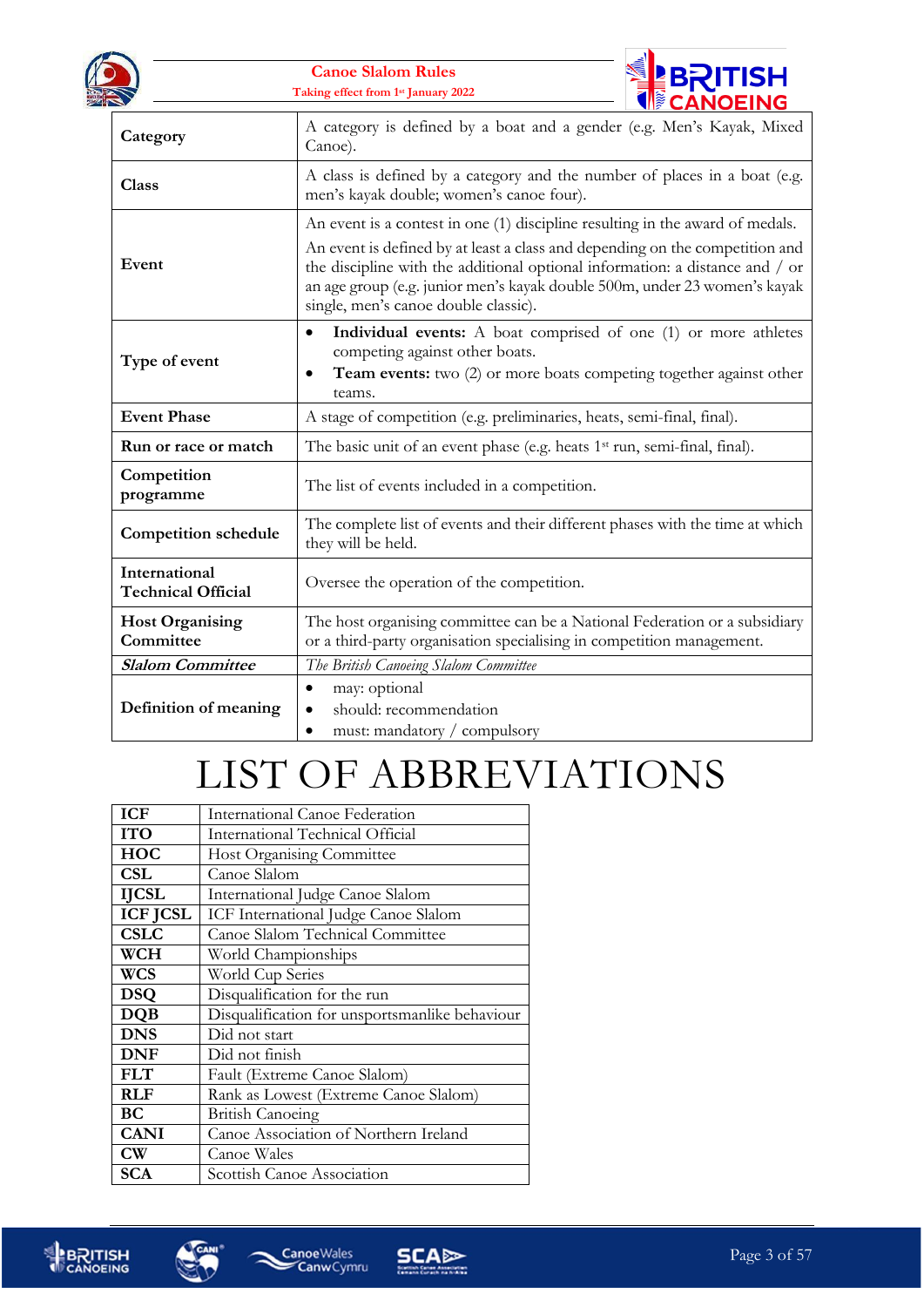



## TABLE OF CONTENTS

| CHAPTER 5 - DIVISIONAL STRUCTURE AND RACE FORMATS (UK)21 |  |
|----------------------------------------------------------|--|
|                                                          |  |
|                                                          |  |
|                                                          |  |
|                                                          |  |
|                                                          |  |



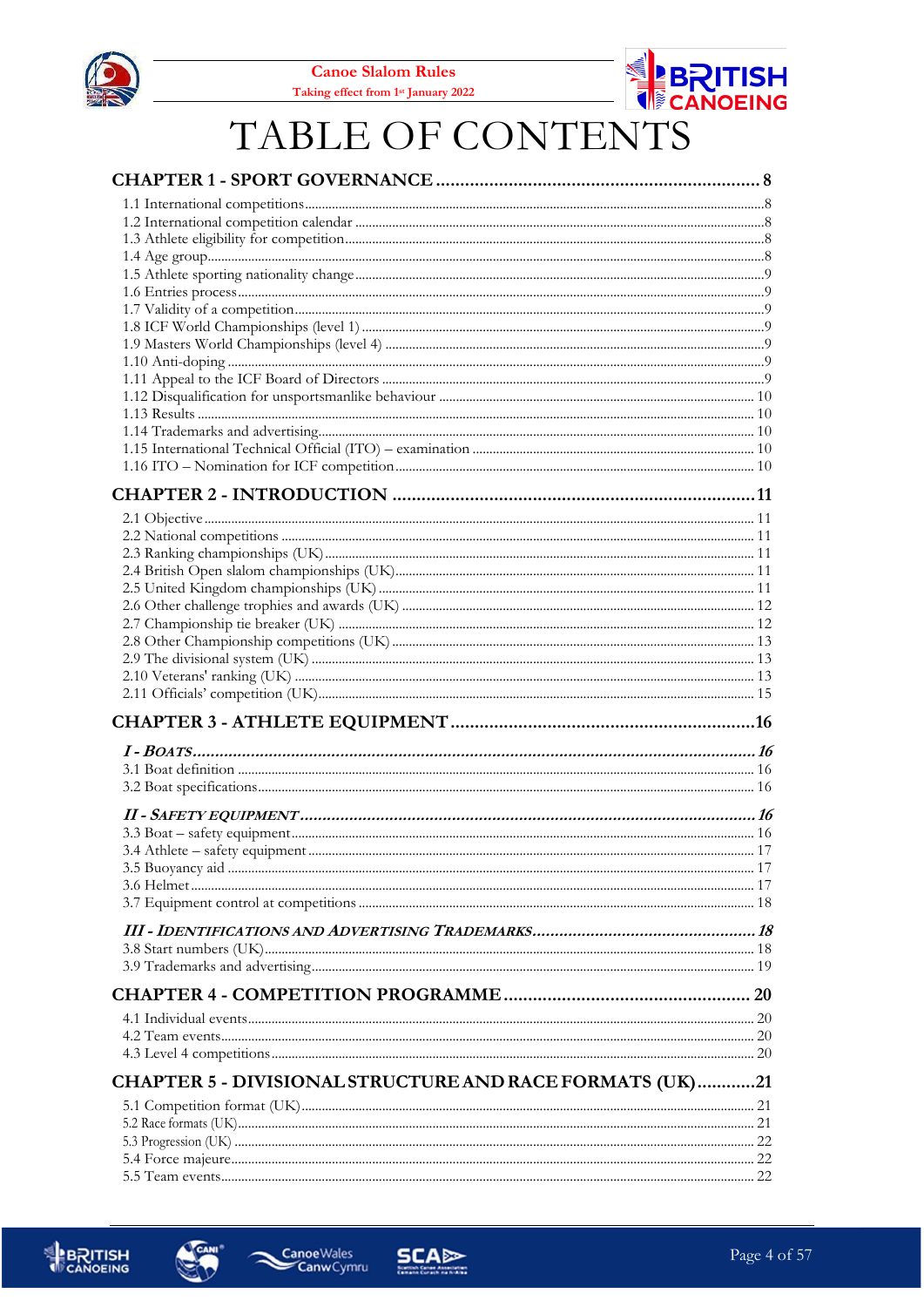



#### CHAPTER 6 - ENTRIES AND RANKING LISTS (UK) ......................

#### 





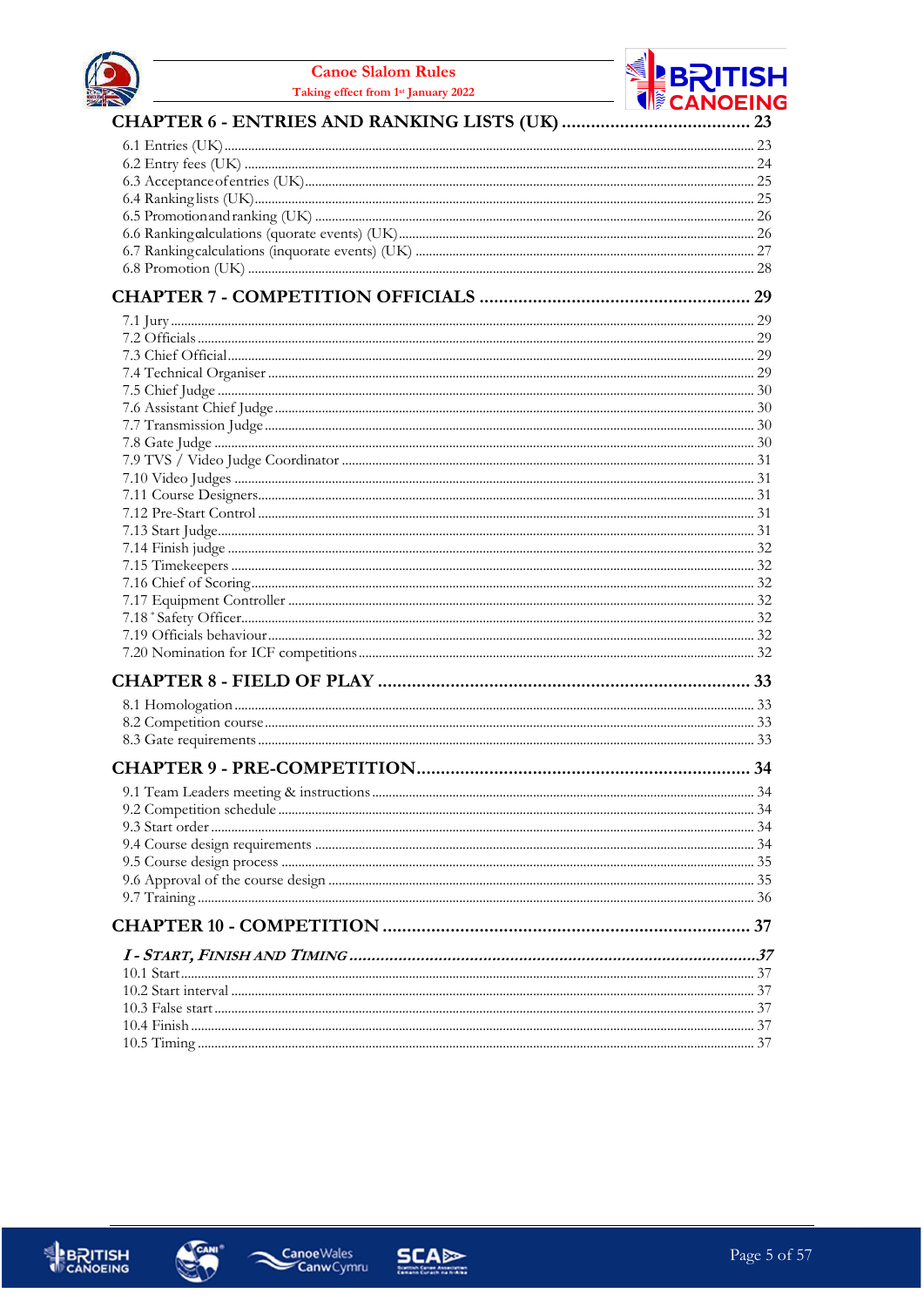





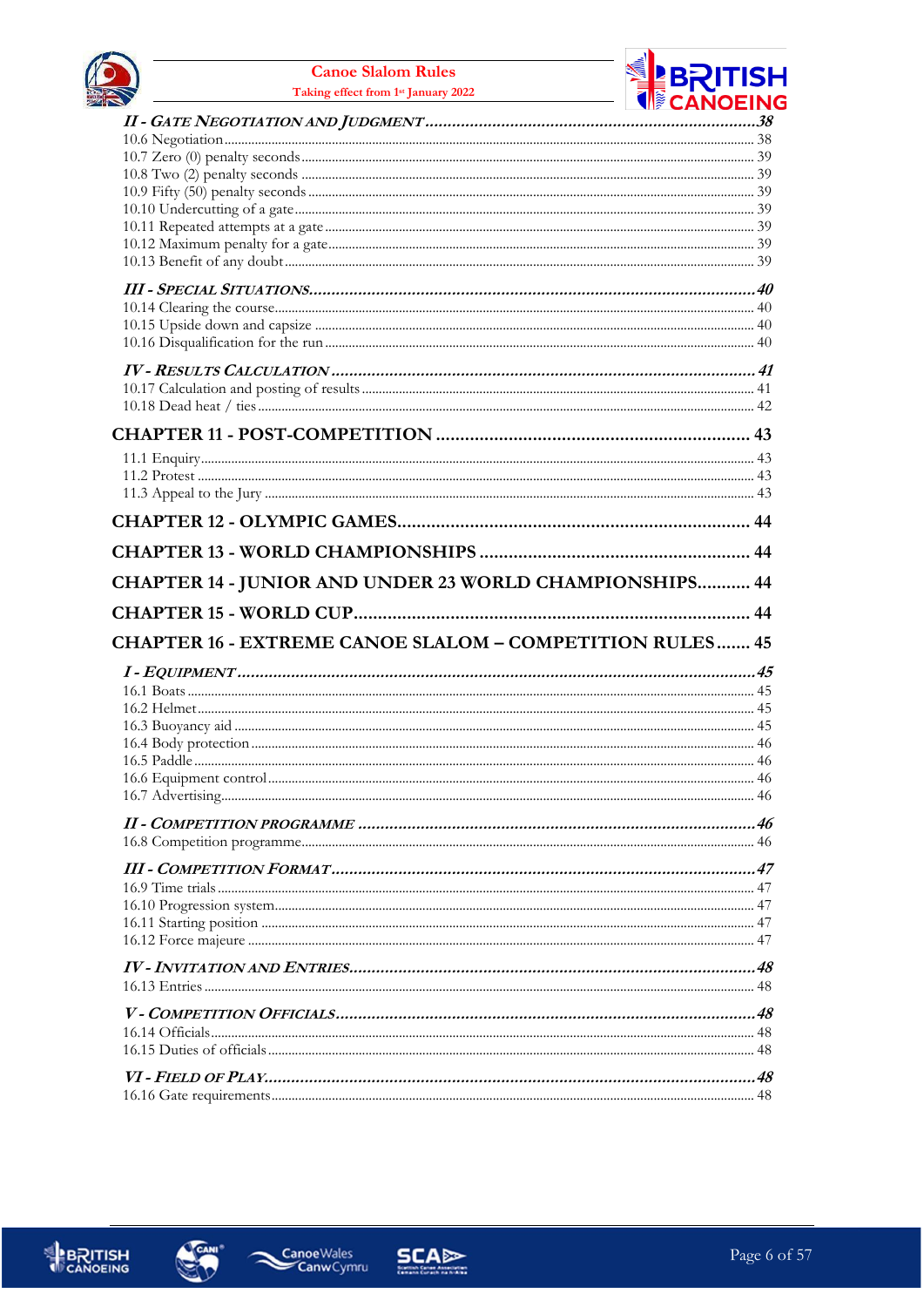



| CHAPTER 17 - ICF CANOE SLALOM WORLD RANKING  52           |  |
|-----------------------------------------------------------|--|
| CHAPTER 18 - INTERNATIONAL TECHNICAL OFFICIALS - TRAINING |  |
|                                                           |  |
|                                                           |  |
| CHAPTER 20 - ADDITIONAL RULES FOR THE ORGANISER (UK) 53   |  |
|                                                           |  |
|                                                           |  |
|                                                           |  |
|                                                           |  |
|                                                           |  |
|                                                           |  |
|                                                           |  |
|                                                           |  |







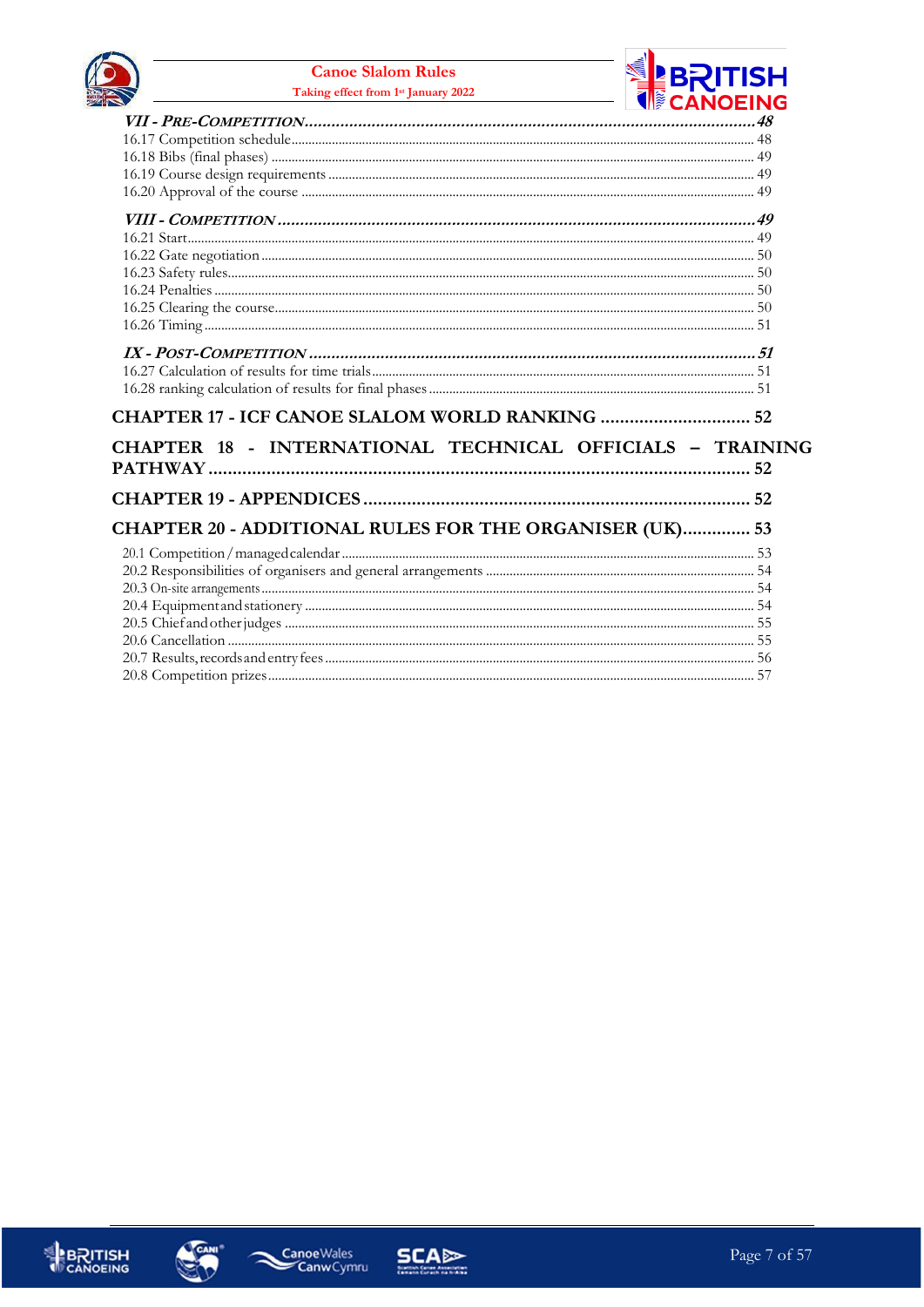



#### **CHAPTER 1 - SPORT GOVERNANCE**

#### <span id="page-7-1"></span><span id="page-7-0"></span>**1.1 INTERNATIONAL COMPETITIONS**

1.1.1 *Not applicable in the UK*

#### <span id="page-7-2"></span>**1.2 INTERNATIONAL COMPETITION CALENDAR**

1.2.1 *Not applicable in the UK*

#### <span id="page-7-3"></span>**1.3 ATHLETE ELIGIBILITY FOR COMPETITION**

- <span id="page-7-5"></span>1.3.1 **UK** Only full members of National Associations but including SCA Introductory Members and Canoe Club Youth Section members at Division 4 events only, have the right to participate in a national competition.
	- 1.3.1.a **UK** All athletes, at the time of entry, must quote their current National Association number. All athletes must be paid-up members of one of the National Associations both at the date of entry and of the event for every competition they enter.
	- 1.3.1.b **UK** Ranked athletes in all divisions, except Division 4, must prove membership of a National Association when applying for their competition bib. When membership for an athlete expires, the onus is on the athlete to prove membership to the relevant Ranking Compiler(s) to ensure that results from all events are counted for ranking, promotion and/or selection purposes. Failure to comply with this procedure will result in disqualification of relevant results.
	- 1.3.1.c **UK** Newly promoted athletes, or others arriving without bibs (for whatever reason) must prove 0membership of their National Association by showing their current membership card to the Organiser (or an appointed deputy).
	- 1.3.1.d **UK** Division 4 athletes must prove membership at the competition by showing their National Association membership card or Canoe Club Youth Section membership card to the Organiser at times specified on the start list and advertised at a convenient location (e.g. control).
	- 1.3.1.e **UK** At Division 4 competitions, an athlete not previously a member of a National Association may use the National Federation Taster form to apply for day membership at a standard cost of the National Association minimum plus  $\mathcal{L}1$  to be retained by the Organiser.
	- 1.3.1.f **UK** If the membership card cannot be produced then membership must be purchased at the competition. Receipts for such membership must be issued and remain valid for competition for four weeks from date of issue. (Athletes who have to obtain duplicate membership will be refunded the amount paid less  $f_1$  by the National Association.)
	- 1.3.1.g **UK** Athletes who fail to prove membership as above will not have their results counted for ranking purposes and promotions gained will be invalid
- 1.3.2 **UK** An athlete having satisfie[d 1.3.1](#page-7-5) is permitted to compete individually in a British Canoeing Competition.

## <span id="page-7-4"></span>**1.4 AGE GROUP**

- 1.4.1 *Not applicable in the UK*
- 1.4.2 *Not applicable in the UK*
- 1.4.3 The last year an athlete can compete in the junior age group is the year of their 18th birthday.
- 1.4.4 The last year an athlete can compete in the under 21 age group is the year of their 21st birthday.
- 1.4.5 The last year an athlete can compete in the under 23 age group is the year of their 23rd birthday.





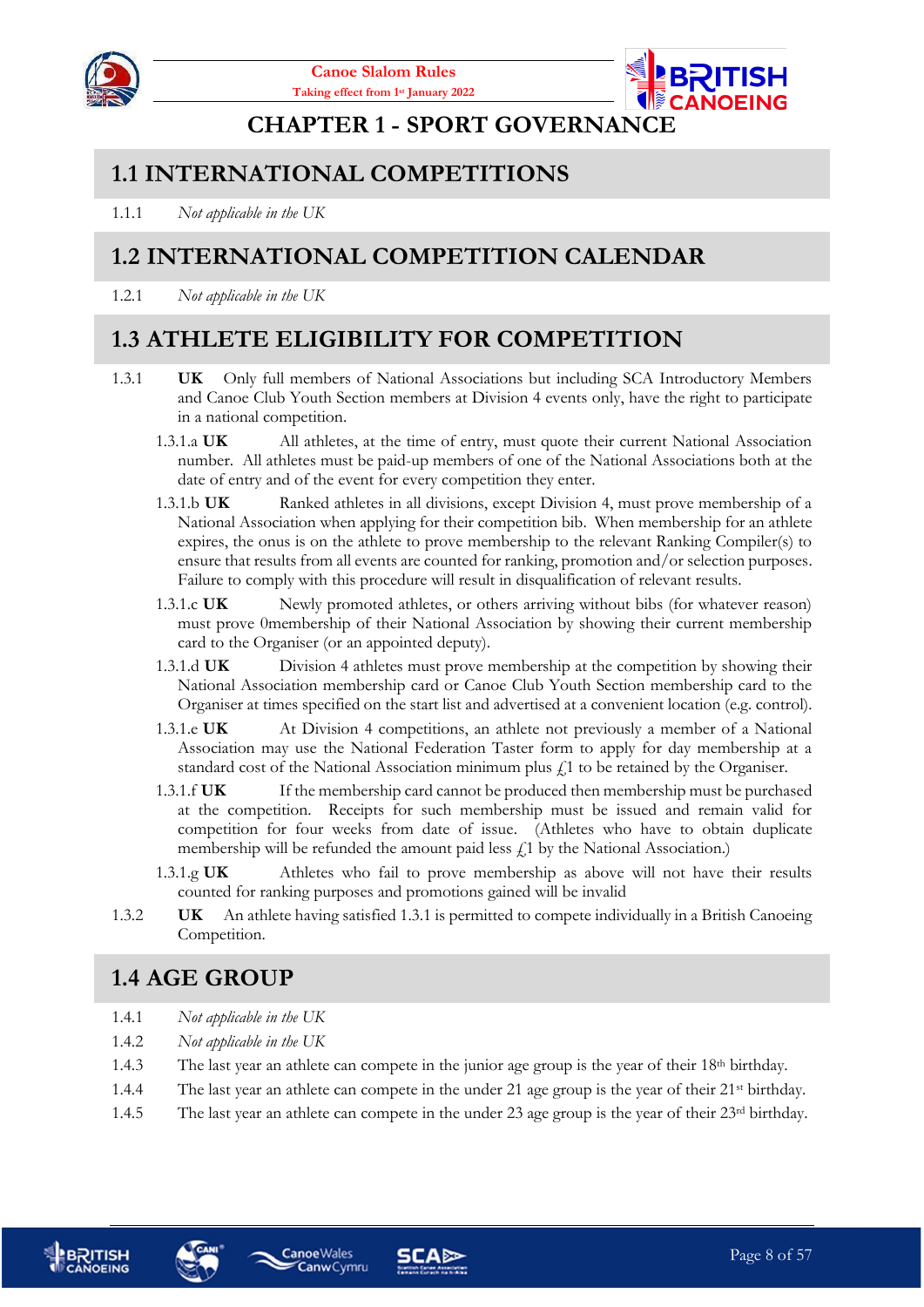



<span id="page-8-8"></span>1.4.6 An athlete can compete in a master's event in the year that they reach the lower limit of the age group. The masters' age groups are defined by each discipline with a minimum age of 35 years.

**UK** i.e. in the 35-39 age group they are eligible to compete the year of their 35th birthday. Age group categories will commence from age 35-39 and increase upwards in 5-year age intervals.

- 1.4.7 *Not applicable in the UK*
- 1.4.8 **UK** Juniors, Masters and Veterans who declare their year of birth will be identified on end of season ranking lists.

## <span id="page-8-0"></span>**1.5 ATHLETE SPORTING NATIONALITY CHANGE**

*Not applicable in the UK*

#### <span id="page-8-1"></span>**1.6 ENTRIES PROCESS**

<span id="page-8-7"></span>*Not applicable in the UK*

## <span id="page-8-2"></span>**1.7 VALIDITY OF A COMPETITION**

- 1.7.1 **UK** An individual or a team event is declared quorate when at least 5 athletes or 5 Teams in Premier, Division 1, 2 or 3 or at least 3 athletes or 3 Teams in Division 4 start in that event.
- 1.7.2 **UK** It is not necessary for the validity of the competition that all 5 or 3 athletes or teams finish.
- 1.7.3 **UK** Events with less starters than specified in [1.7.1](#page-8-7) are referred to as Inquorate.

#### <span id="page-8-3"></span>**1.8 ICF WORLD CHAMPIONSHIPS (LEVEL 1)**

*Not applicable in the UK*

#### <span id="page-8-4"></span>**1.9 MASTERS WORLD CHAMPIONSHIPS (LEVEL 4)**

*Not applicable in the UK*

#### <span id="page-8-5"></span>**1.10 ANTI-DOPING**

- 1.10.1 Doping as defined in the World Anti-Doping Code and the ICF anti-doping rules is strictly forbidden.
- 1.10.2 The anti-doping programme must be conducted in accordance with the ICF anti-doping control regulations under the supervision of the ICF medical and anti-doping committee.
- 1.10.3 *Not applicable in the UK*

## <span id="page-8-6"></span>**1.11 APPEAL TO THE ICF BOARD OF DIRECTORS**

*Not applicable in the UK*







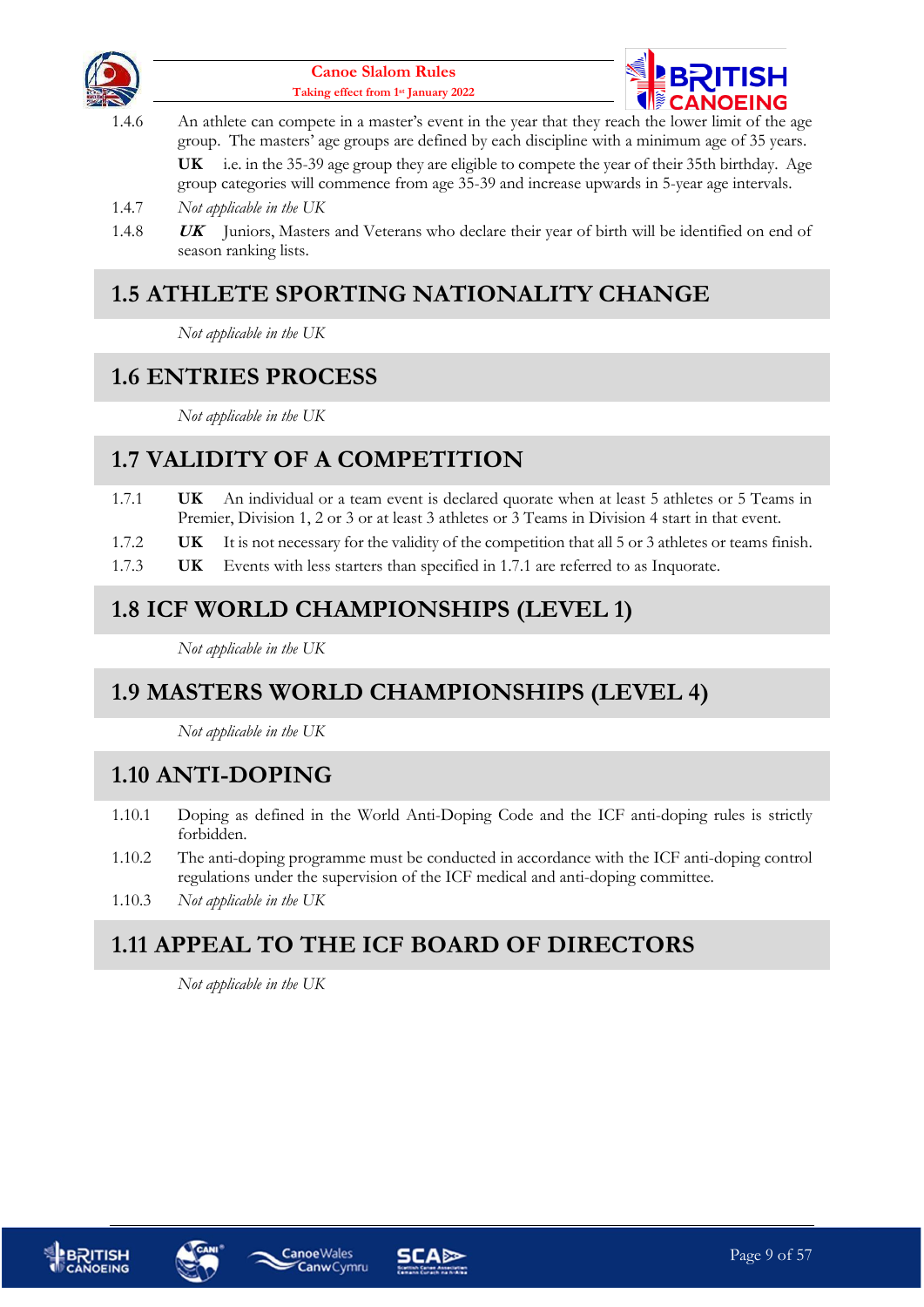



## <span id="page-9-0"></span>**1.12 DISQUALIFICATION FOR UNSPORTSMANLIKE BEHAVIOUR**

- 1.12.1 An athlete who attempts to win a competition by irregular means, wilfully breaks the rules, or who contests their validity, as deemed by the officials, may be disqualified for the competition (DQB).
- 1.12.2 For disqualification after competition caused by doping or ineligibility the following must be completed:
	- Deletion of all achieved results and rankings of boat(s) (DQB).
	- Re-calculation of all results; accordingly, and
	- Production of the revised version of all affected outputs (results, summaries, medals).
- 1.12.3 **UK** If an athlete is forced to break the rules by the action of another person, the Jury decides if the athlete will be disqualified or not from the competition (DQB
- 1.12.4 **UK** The Chief Judge may discipline any athlete or official whose behaviour is detrimental to the proper and orderly conduct of the competition. The Chief Judge must notify the Jury, who may after continued offences by the person, disqualify him/her from the competition (DQB).

#### <span id="page-9-1"></span>**1.13 RESULTS**

*Not applicable in the UK*

#### <span id="page-9-2"></span>**1.14 TRADEMARKS AND ADVERTISING**

- 1.14.1 The advertising of tobacco smoking and strong spirit drinks is not permitted.
- 1.14.2 Boats, accessories and clothing may carry trademarks, advertising symbols and written text.
- 1.14.3 Images, symbols, slogans and written text unrelated to sport funding or any political messages are not permitted.
- 1.14.4 All advertising materials used should be placed in such a way that they do not interfere with athletes' identification and do not affect the outcome of the race.

#### <span id="page-9-3"></span>**1.15 INTERNATIONAL TECHNICAL OFFICIAL (ITO) – EXAMINATION**

*Not applicable in the UK*

## <span id="page-9-4"></span>**1.16 ITO – NOMINATION FOR ICF COMPETITION**

*Not applicable in the UK*







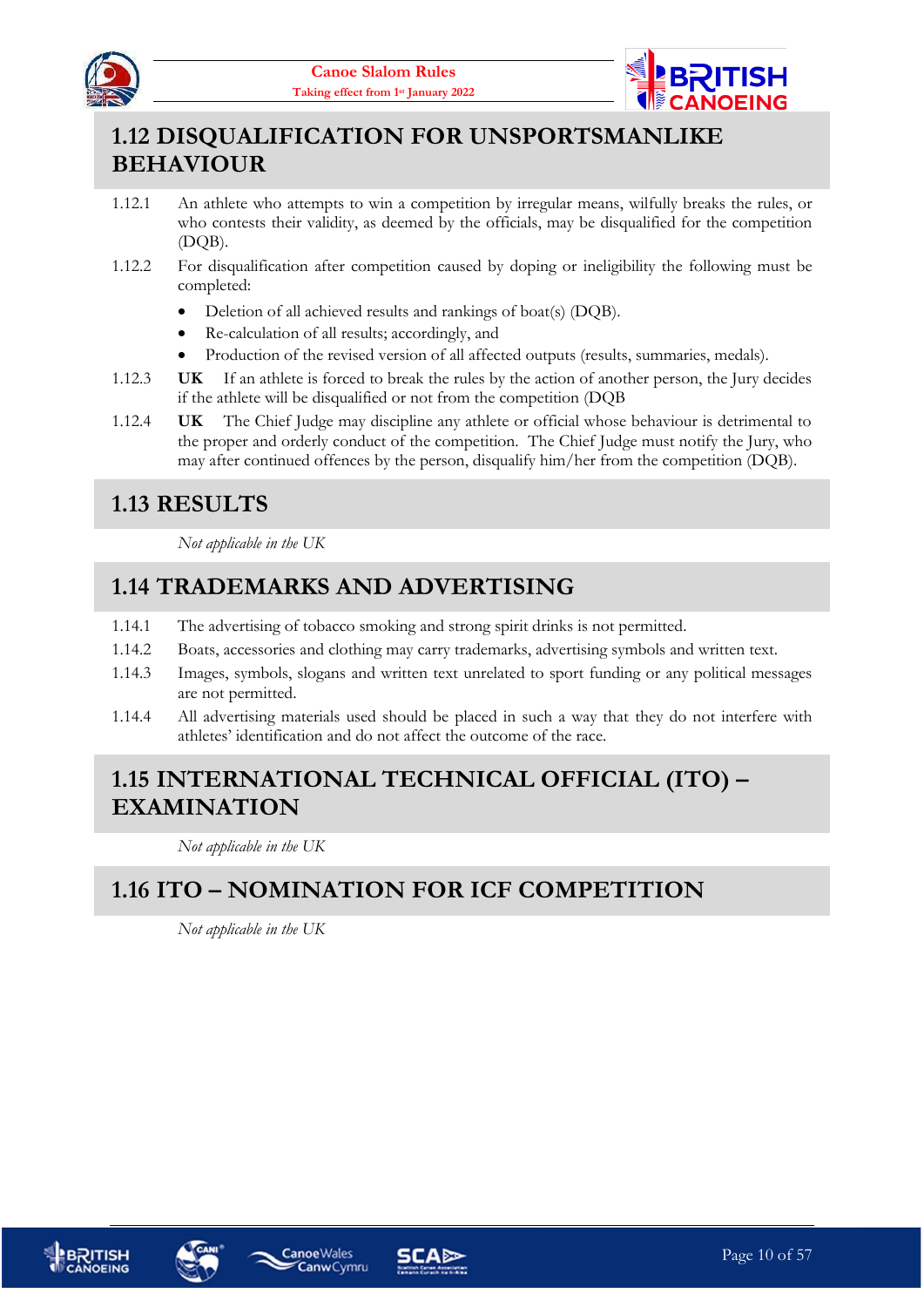



#### **CHAPTER 2 - INTRODUCTION**

## <span id="page-10-1"></span><span id="page-10-0"></span>**2.1 OBJECTIVE**

The object of a Canoe Slalom competition is to negotiate a river defined by gates, without fault, in the shortest possible time.

## <span id="page-10-2"></span>**2.2 NATIONAL COMPETITIONS**

- 2.2.1 *Not applicable in the UK*
- 2.2.2 *Not applicable in the UK*
- 2.2.3 **\*** National Competitions comprise Championship competitions (other than International Competitions) and Ranking Competitions. National Competitions are organised by the Slalom Committee or on its behalf by National Associations, registered clubs or other approved groups and listed in the calendar approved at the Annual Consultative Meeting

#### <span id="page-10-3"></span>**2.3 RANKING CHAMPIONSHIPS (UK)**

Championships have been established as follows:

| Premier    | MK1            | The Phillip Hayward Rose Bowl           |
|------------|----------------|-----------------------------------------|
|            | WK1            | The Liz Sharman Trophy                  |
|            | MC1            | The Trustee Savings Bank Trophy         |
|            | WC1            | The Ormskirk Trophy                     |
|            | C <sub>2</sub> | The Streamlyte Trophy                   |
| Division 1 |                | MK1 The Tony Brown Trophy               |
|            | WK1            | The St. Pancras Building Society Trophy |
|            | MC1            | The Jeff Allcock Trophy                 |
|            | WC1            | The Slalom Committee Trophy             |
| ויחי       | $-1$ 1         | $1$ $c_{1}$ $1$ $1$ $c_{2}$ $1$ $n$     |

The athlete at the head of the ranking list for each Premier Division event is the champion for that event in that year. The Division 1 champion is the athlete, in each event, highest ranked at end of the season who has been in Division 1 during that year.

#### <span id="page-10-4"></span>**2.4 BRITISH OPEN SLALOM CHAMPIONSHIPS (UK)**

A competition in Senior and Junior categories for athletes who qualify from Premier and for others invited by the organising committee.

## <span id="page-10-5"></span>**2.5 UNITED KINGDOM CHAMPIONSHIPS (UK)**

The **UK** champion will be the winner of senior selection unless, as specified in the managed calendar each year, that a United Kingdom championship race is to be held. The race will normally be held under a championship race format.







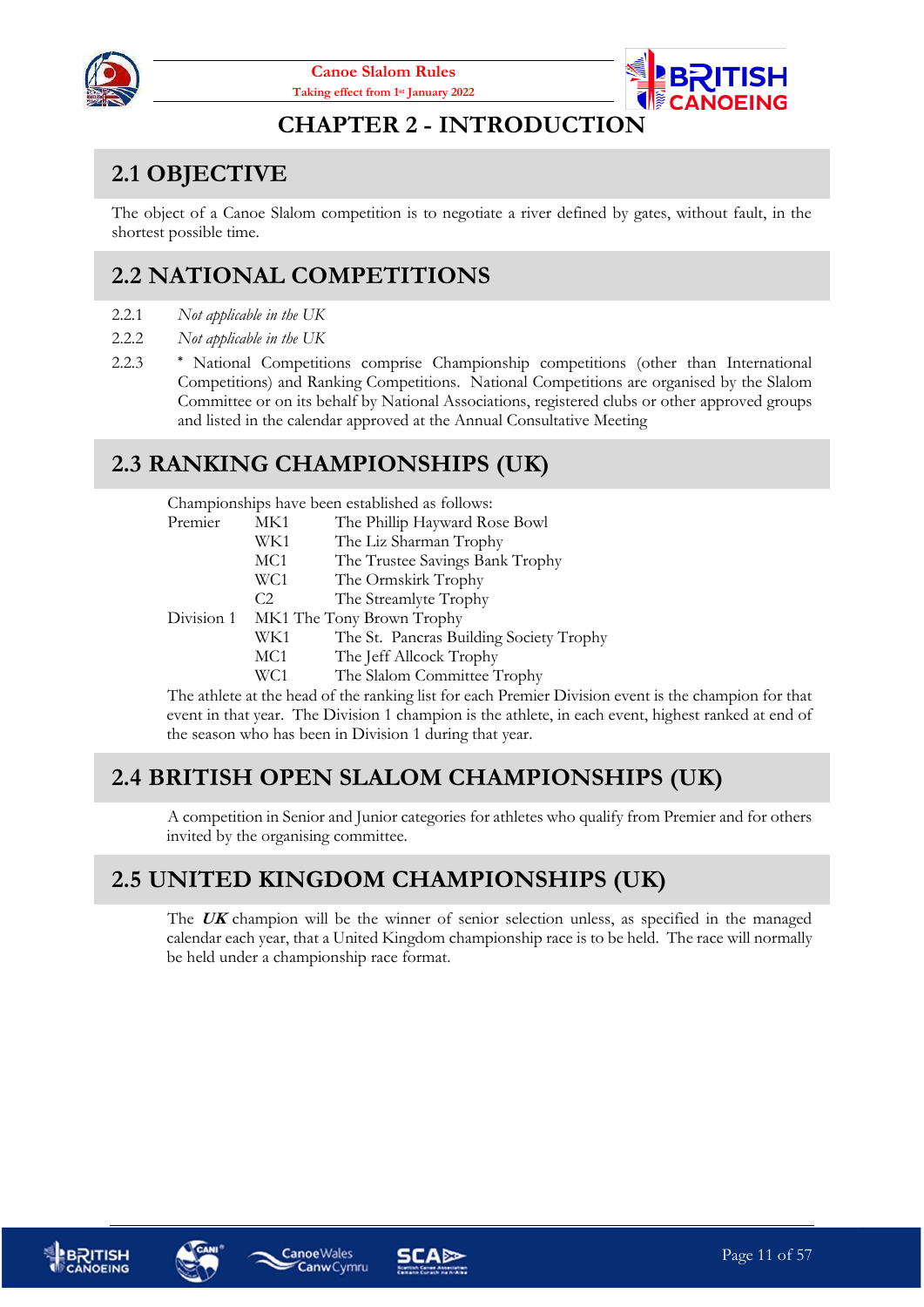



#### <span id="page-11-0"></span>**2.6 OTHER CHALLENGE TROPHIES AND AWARDS (UK)**

|            | International MK1 Albert Kerr Trophy | (highest placed MK1 at the World Championships)                             |
|------------|--------------------------------------|-----------------------------------------------------------------------------|
| Teams      | Wilkinson Sword                      | (highest placed International Team)                                         |
| Premier    | <b>MK1 U23</b>                       | Slalom Committee Award                                                      |
|            | <b>MK1 J18</b>                       | The Colin Ralph Trophy                                                      |
|            | MK1 J16                              | The IBM Trophy                                                              |
|            | WK1 U23                              | Slalom Committee Trophy                                                     |
|            | WK1 J18                              | Slalom Committee Trophy                                                     |
|            | WC1 J18                              | The Colorado Group Trophy                                                   |
|            | WK1 J16                              | Cheltenham & Gloucester Building Society Cup                                |
| Division 1 | MK1 J                                | The Peak Award                                                              |
|            | WK1 J                                | The Peak Award                                                              |
|            | MC1 J                                | The Cool Blue Award                                                         |
|            | WC1 J                                | The Cool Blue Award                                                         |
|            |                                      | (highest placed junior newcomers to Division1 in their respective category) |
|            | MC1 U23<br>Slalom Committee Award    |                                                                             |
|            | MC1 J                                | The Simon Warden Trophy                                                     |
| Prem/Div 1 | C <sub>2</sub>                       | U23 The David Smith Trophy                                                  |
|            | C <sub>2</sub> Junior                | The Warrington C.C. Trophy                                                  |
| Veterans   | Men                                  | The Rasdex Trophy                                                           |
|            | Women                                | The Alan Harwood Trophy                                                     |

#### The Sue Trollope Trophy

Awarded to the Highest ranked unfunded English female athlete in the relevant event, events cycling each year through WK1, WC1

The Ken Trollope Trophy

Awarded to the Highest ranked unfunded English male athlete in the relevant event, events cycling each year through MK1, MC1

The Ed Ecclestone Trophy

Awarded to an individual that has put an exceptional amount of volunteer effort into the sport, awarded by a panel of previous winners

- The Ian MacLeod Judging Bowl Awarded to the overall winner of the Officials competition
- The Esther Matthews Bowl Awarded to the highest placed division 2 or 3 athlete in the Officials competition

#### <span id="page-11-1"></span>**2.7 CHAMPIONSHIP TIE BREAKER (UK)**

In the event of a tie on points after the stated number of events in Premier or Division 1, then reference shall be made to the next best result of the tied athletes or Teams, and so on until the tie is broken.

In the event that a tie cannot be resolved in this manner, then the championship will be determined on the total of all (best run) scores at the ranking slaloms which are common to the tied athletes or Teams.







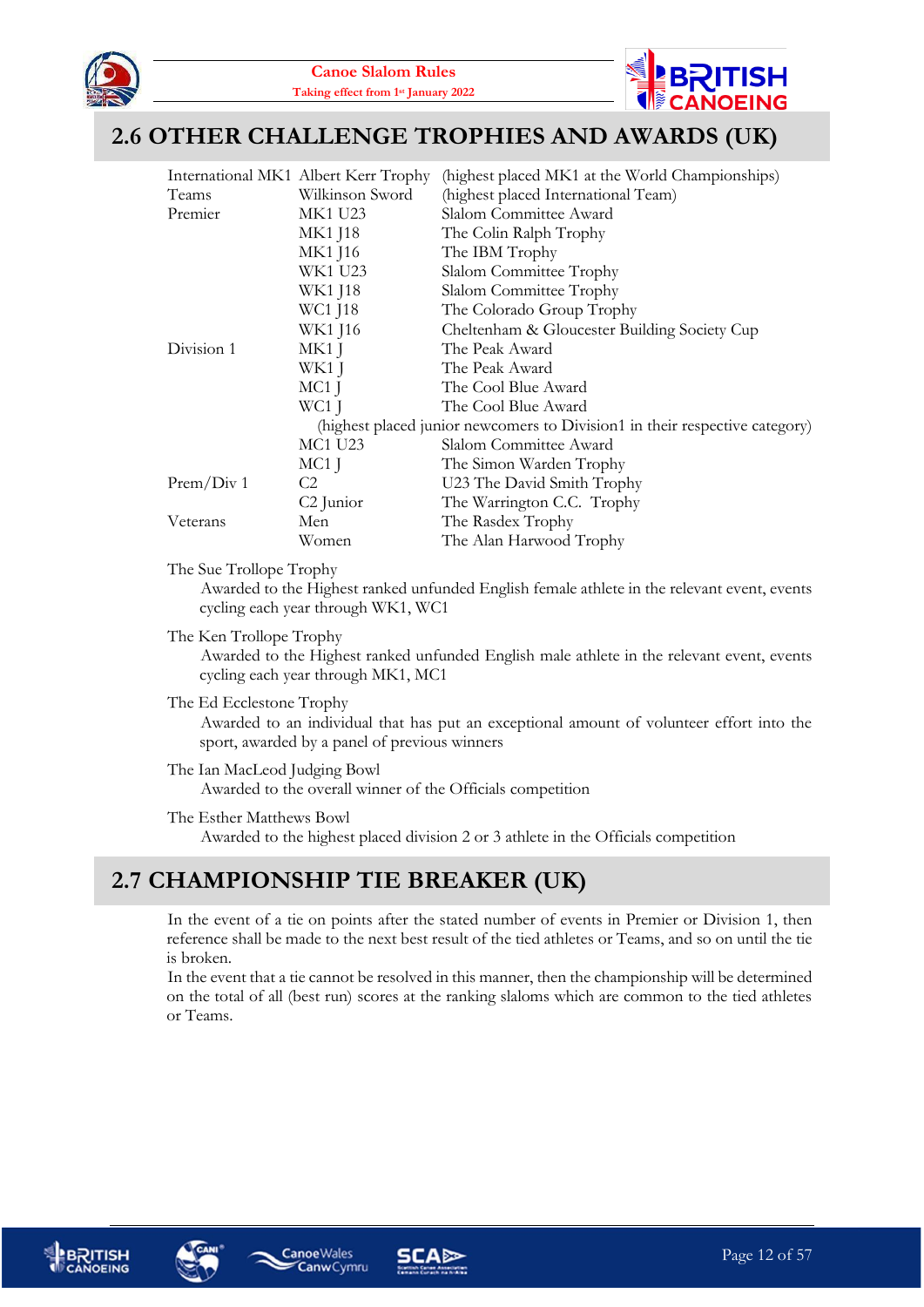



#### <span id="page-12-0"></span>**2.8 OTHER CHAMPIONSHIP COMPETITIONS (UK)**

Full rules and eligibility can be supplied by the organisers.

- 2.8.1 British Junior (Under 12, Under 14 and Under 16) Championships Open to athletes whose 12th, 14th or 16th birthday falls in or after the year concerned.
- 2.8.2 British Veterans Championships Open to athletes whose 35th birthday falls in or before the year concerned.
- 2.8.3 English Inter-Regional Championships Open to teams from the English regions whose athletes are British Canoeing members.
- 2.8.4 Inter-Club Championships Open to eligible club teams.
- 2.8.5 Pan-Celtic Cup Five Nations Slalom Open to teams from England, Ireland, Northern Ireland, Scotland and Wales.
- 2.8.6 Scottish Slalom Championships Open to members of the Scottish Canoe Association and other invited athletes.
- 2.8.7 Welsh Slalom Championships Open to members of Canoe Wales and to other invited athletes.

## <span id="page-12-1"></span>**2.9 THE DIVISIONAL SYSTEM (UK)**

#### 2.9.1 **Divisions**

The divisional system of five divisions (Premier, 1, 2, 3 and 4) in each of the four events (MK1, WK1, WC1 and MC1) and one division in the C2 event ensures that there is a standard of competition suitable for athletes of all degrees of ability. In addition, there is a Veterans division in each of the four events (MK1, WK1, WC1 and MC1) and a competition series for Officials.

#### 2.9.2 **Paddle Up**

An athlete ranked in any given division may enter single division competitions designed for the next division up (referred to below as the Host division). This is intended to enable athletes to get experience of more challenging racing conditions and to allow them to compare their abilities against higher-division athletes

#### 2.9.3 **Paddle Up Participation Conditions**

- 2.9.3.a The entry fee payable will be the same as for athletes in the Host division. Paddle Up athletes must wear their normal divisional bib when racing
- 2.9.3.b The normal entry route into slalom is upwards, through promotion, from Division 4, and is most suitable for young athletes and those with little moving-water experience. However, for athletes who are already capable, direct entry into a higher division better suited to their paddling ability may be appropriate.
- 2.9.3.c Athletes not already ranked in canoe slalom may enter a division 2 competition in the appropriate event. Provided that the event is quorate, and they achieve a result better than that achieved by 40% of the ranked athletes competing in that event, they may then claim immediate ranking in division 2.

#### <span id="page-12-2"></span>**2.10 VETERANS' RANKING (UK)**

**CanwCymru** 

#### 2.10.1 **The Divisional System**

Veterans are ranked in a single Division and can enter any ranking competition or Championship event.

#### 2.10.2 **Eligibility**

2.10.2.a An athlete whose 35th birthday is on or before the 31st December in the year in question may elect to become a Veteran in any event, but not necessarily in all the events in which they compete. For example, an athlete ranked in Men's Kayak and Men's Canoe may elect to become a Men's Kayak Veteran but remain as a Master in Men's Canoe (See Rule [1.4.6f](#page-8-8)or Masters).





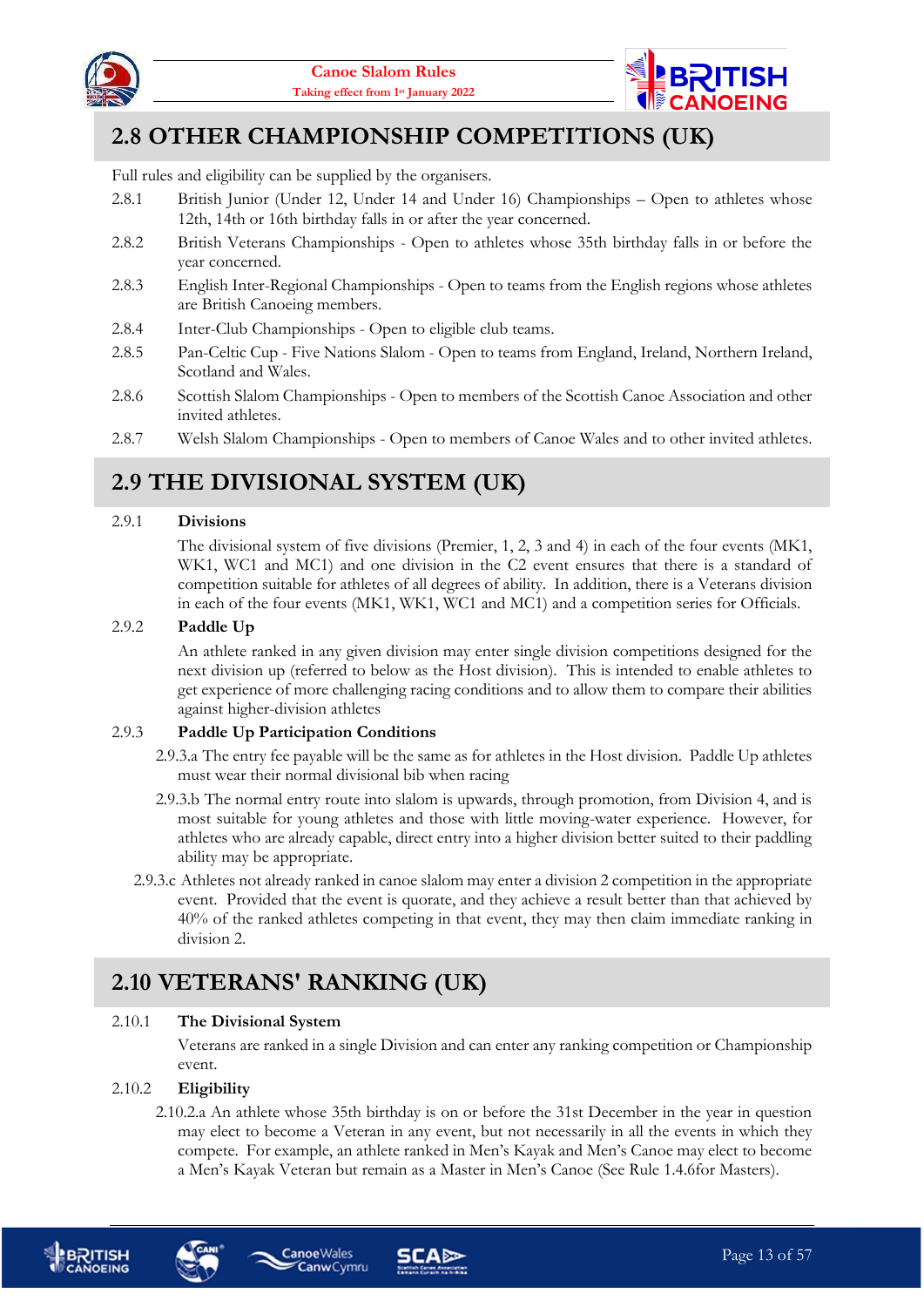



- 2.10.2.b Any such athlete must first declare to the Veteran Ranking Compiler his/her year of birth and current divisional status (if any).
- 2.10.2.c Upon application to the Ranking Status Officer (see Rule [6.4.2\)](#page-24-2), any Veteran may revert to divisional status in an event. The revised ranking will start at the beginning of the next season.

#### 2.10.3 **Difficulty factor**

- 2.10.3.a To reflect the degree of difficult for Veterans racing in competitions hosting higher divisions, the points awarded will be increased by a difficulty factor. The points calculated under [2.10.4.](#page-13-0) will be increased by:
	- Division 2 event points calculated will be increased by 150 points
	- Division 1 event points calculated will be increased by 400 points
	- Premier event points calculated will be increased by 700 points

#### <span id="page-13-0"></span>2.10.4 **Calculating points – Quorate Divisional Event (See Rule [1.7\)](#page-8-2)**

- 2.10.4.a Ranking points are obtained by comparing scores with the corresponding divisional event. Where a Veteran's score does not correspond exactly with a score in the divisional event points will be awarded for the next place lower. If the Veteran's score matches the score of more than one athlete in the corresponding divisional event, then the points awarded to the higher placed divisional athlete will be used. If the above calculation fails to match to a host division score, then the Veteran will be awarded points according t[o 2.10.6](#page-13-1)
- 2.10.4.b Where there is progression from qualification to (semi- finals and) finals, scores are compared with the corresponding divisional event scores to decide whether the athlete progresses and the points they are awarded. For example: for a Vet WK1, if the athlete's score is equal to or less than the score of the last placed divisional WK1 qualifying from the heats, the athlete proceeds to the next stage. Similarly, the athlete must match the score of the last placed divisional WK1 qualifying from the semi-final to progress to the final. Points are calculated by comparison with the scores of Divisional WK1 at the last phase reached.
- 2.10.4.c In the case of a competition hosting more than one Division, scores will be compared with every Division in the same event and the highest points found will be awarded, for instance, at a Division 2/3 race, a WK1 Veteran's score will be compared with those of WK1 in both Division 2 and Division 3 and the higher score so found will be awarded.
- 2.10.5 Where a Veterans score is lower than any host division score the Veteran will be awarded the points allocated the points below. No difficulty factor will be applied:
	- Division 3- 10 points
	- Division 2- 20 points
	- Division 1 30 points
	- Premier 40 Points

#### <span id="page-13-1"></span>2.10.6 **Calculating points – Inquorate Divisional Event (See Rule [1.7\)](#page-8-2)**

- 2.10.6.a In the case of a competition hosting more one Division, ranking points will be calculated against the corresponding Men's Kayak's event using the method described in rul[e 6.7.](#page-26-0)
	- 2.10.6.b Where there is progression from qualification to (semi-finals and) finals, modified scores are compared with MK1's scores to decide whether the athlete progresses and the points they are awarded.
	- 2.10.6.c In the case of a competition hosting more than one Division, where anyone (or more) of the corresponding divisional events is inquorate the Veteran's modified score will be compared to MK1's scores for that division and to the corresponding quorate divisional events where available. The highest points found will be awarded. For example: A Division 2/3 race hosts a Division 3 WK1 event that is inquorate and a Division 2 WK1 event that is quorate. In this case a WK1 Veteran's modified score will be compared with those of MK1 in Division 3 (using the method described in [6.7.](#page-26-0)) and her raw score with Division 2 WK1 (using the method described in rule [2.10.4](#page-13-0) The highest score so found will be awarded.

#### 2.10.7 **End of season results**

Ranking positions at the end of the season are calculated on the best five results obtained in the season.





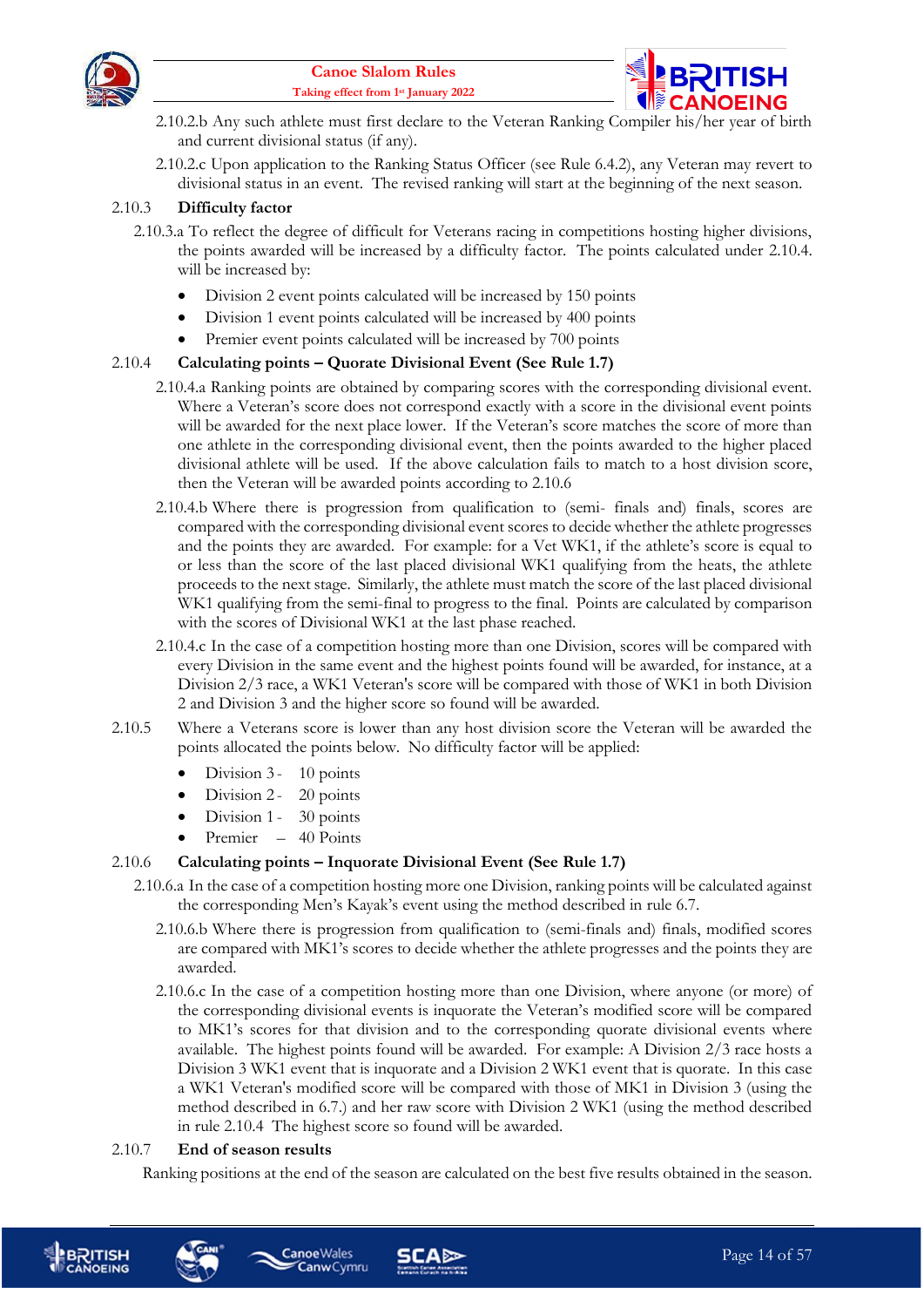



#### 2.10.8 **Additional Information**

- 2.10.8.a For single division competitions the entry fee charged shall be the same as for those athletes entering the divisional event.
- 2.10.8.b At multi divisional competitions the entry fee charged will be that for the highest division competing on that day.

2.10.8.c All registered Veterans must apply to the appropriate ranking officer for a bib.

## <span id="page-14-0"></span>**2.11 OFFICIALS' COMPETITION (UK)**

<span id="page-14-1"></span>2.11.1 These are not open events. Entrants must be able and willing to do judging or other official duties as requested by the Organisers.

At Division 1 and Premier races an athlete may not enter both a ranking or Championship Competition and an Officials Competition in the same or different events. At Division 2 to 4 competitions such a double entry in different events is at the organisers' discretion and subject to completion of the official's duties.

- 2.11.2 There is a competition series for Officials based on results at Officials' Competitions at Ranking Competitions.
- 2.11.3 For the purpose of this series entrants shall be divided into three divisions:
	- a) Premier and Division 1,
	- b) Division 2 and 3,
	- c) Division 4.
- 2.11.4 Athletes who have had paddling rights assigned to them by non-paddling Officials shall not be eligible for entry to the series unless the non-paddling Official carry out duties to the satisfaction of the Organiser.

There shall be no requirement for athletes to run in divisional order.

- 2.11.5 Each athlete for this series must ensure that their Entry is fully completed with Name, and National Association number, and also state the athlete's current division, age category and bib number where applicable. Any entry not conforming to the above will be rejected.
- 2.11.6 Points will be awarded in accordance with the athlete's result in the Officials Event regardless of category. Maximum points for each Division (A, B and C) will be 50 and will be calculated in accordance with the formula: Points  $= 50 - (position in event - 1)$

e.g. the second-place athlete in Division A would score  $50 - (2 - 1) = 49$ 

The fourth placed athlete in Division B would score  $50 - (4 - 1) = 47$ 

The fourth placed athlete in Division C also would score  $50 - (4 - 1) = 47$ 

- 2.11.7 In the case of a C2 entry, points for competing in the Officials competition will be award to the individual members of the crew. Should one member of the crew be found to have competed in both the Officials event and a ranking event, then Rule [2.11.1](#page-14-1) will apply to both athletes.
- 2.11.8 At the end of the season the points will be totalled for each athlete in accordance with their current division and prizes awarded as appropriate. In the event of a tie, the athlete with the greater number of entries will be considered to be the winner. If the result is still a tie, reference will be made to the best scoring results of the athletes concerned, and the next best, etc until the tie is resolved.
- 2.11.9 *Not applicable in the UK*







**Canoe**Wales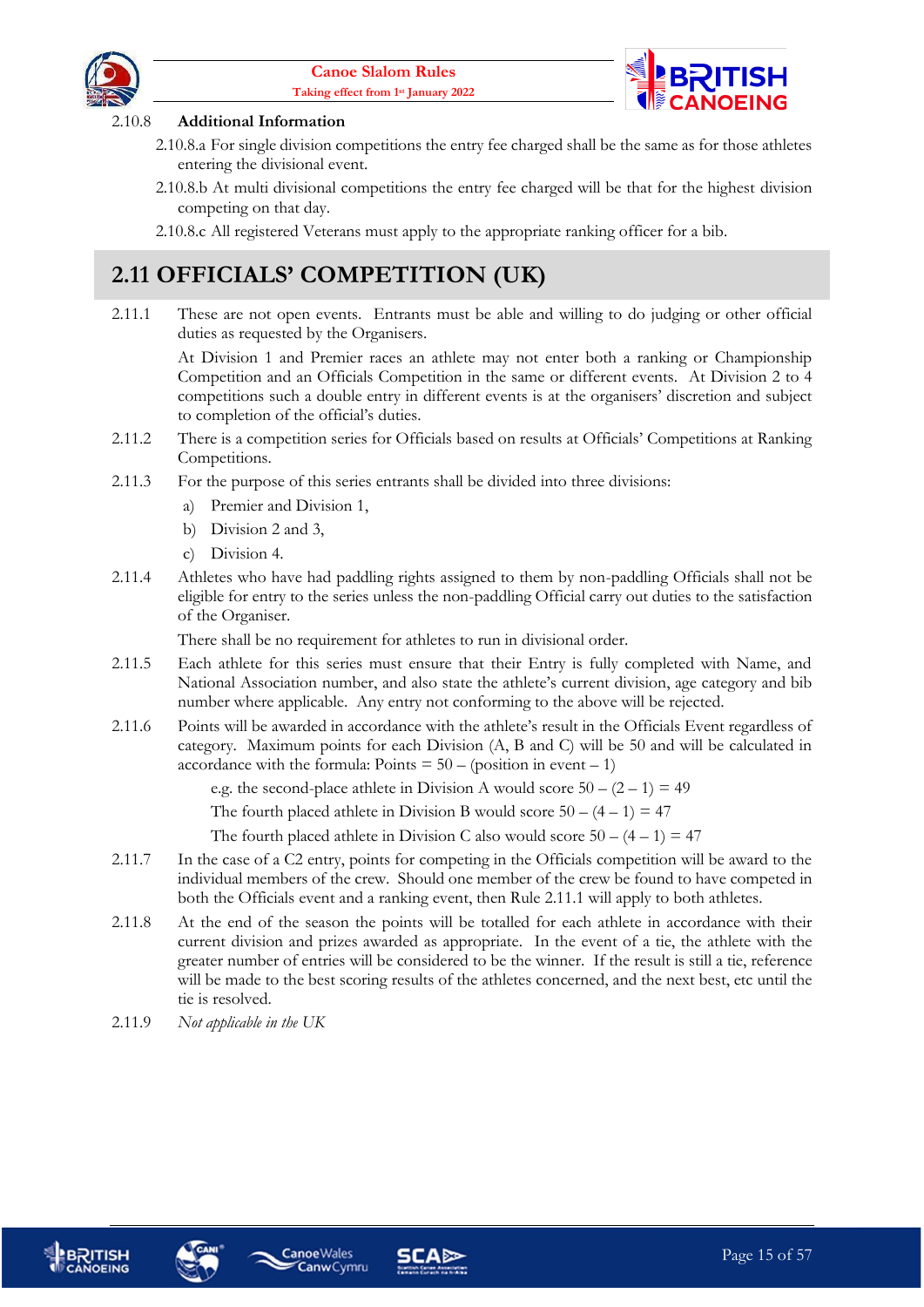



#### **CHAPTER 3 - ATHLETE EQUIPMENT**

#### <span id="page-15-1"></span><span id="page-15-0"></span>**I - Boats**

## <span id="page-15-2"></span>**3.1 BOAT DEFINITION**

- 3.1.1 Kayaks are decked boats, propelled by double bladed paddles. The athlete must be sitting inside the kayak.
- 3.1.2 Canadian canoes are decked boats propelled by single-bladed paddles. The athlete must be kneeling inside the canoe.
- 3.1.3 Boats must be designed to, and remain within, the required dimensions and weight. Any additional weight needs to be permanently fixed in the boat.

## <span id="page-15-3"></span>**3.2 BOAT SPECIFICATIONS**

3.2.1 Minimum length and width

| All types of K1 | Minimum length 3.50 m                         |
|-----------------|-----------------------------------------------|
| All types of C1 | Minimum width 0.60 m                          |
| All types of C2 | Minimum length 4.10 m<br>Minimum width 0.75 m |

3.2.2 Minimum weight

| All types of K1 |    |
|-----------------|----|
| All types of C1 | kg |
| All types of C2 |    |
|                 |    |

- 3.2.3 **\*** During the weighing process, residual water and loose items must be removed from the boat. At division 2 to 4 competitions, all whitewater boat types may be used without complying to boat specifications provided the boat meets all applicable safety requirements as defined in rule 3.3.
	- **UK** (The minimum weight of the boat may include air bags)
- 3.2.4 All boats must have a minimum radius at each end of 2 cm horizontally and 1 cm vertically.
- 3.2.5 Rudders are prohibited on all boats. Any object protruding from the hull must be manufactured into the hull mould and be no higher than 20mm and no narrower than 8mm with a minimum radius of 4mm on its outside edge.

#### <span id="page-15-4"></span>**II - Safety equipment**

#### <span id="page-15-5"></span>**3.3 BOAT – SAFETY EQUIPMENT**

3.3.1 All boats must be unsinkable and must be equipped at each end with a handle attached no more than 30 cm from the bow and from the stern.

**UK** Air bags are recommended

- 3.3.2 The following are considered as handles: loops of rope, rope with handles, or a handle that is an integral part of the boat construction.
- 3.3.3 The handles must at all times permit easy insertion of an entire hand up to the base of the thumb to hold the boat.
- 3.3.4 The material used must be at least 6 mm in diameter, or a minimum cross-section of 2 x 10 mm.
- 3.3.5 Taping of the handles is not permitted.





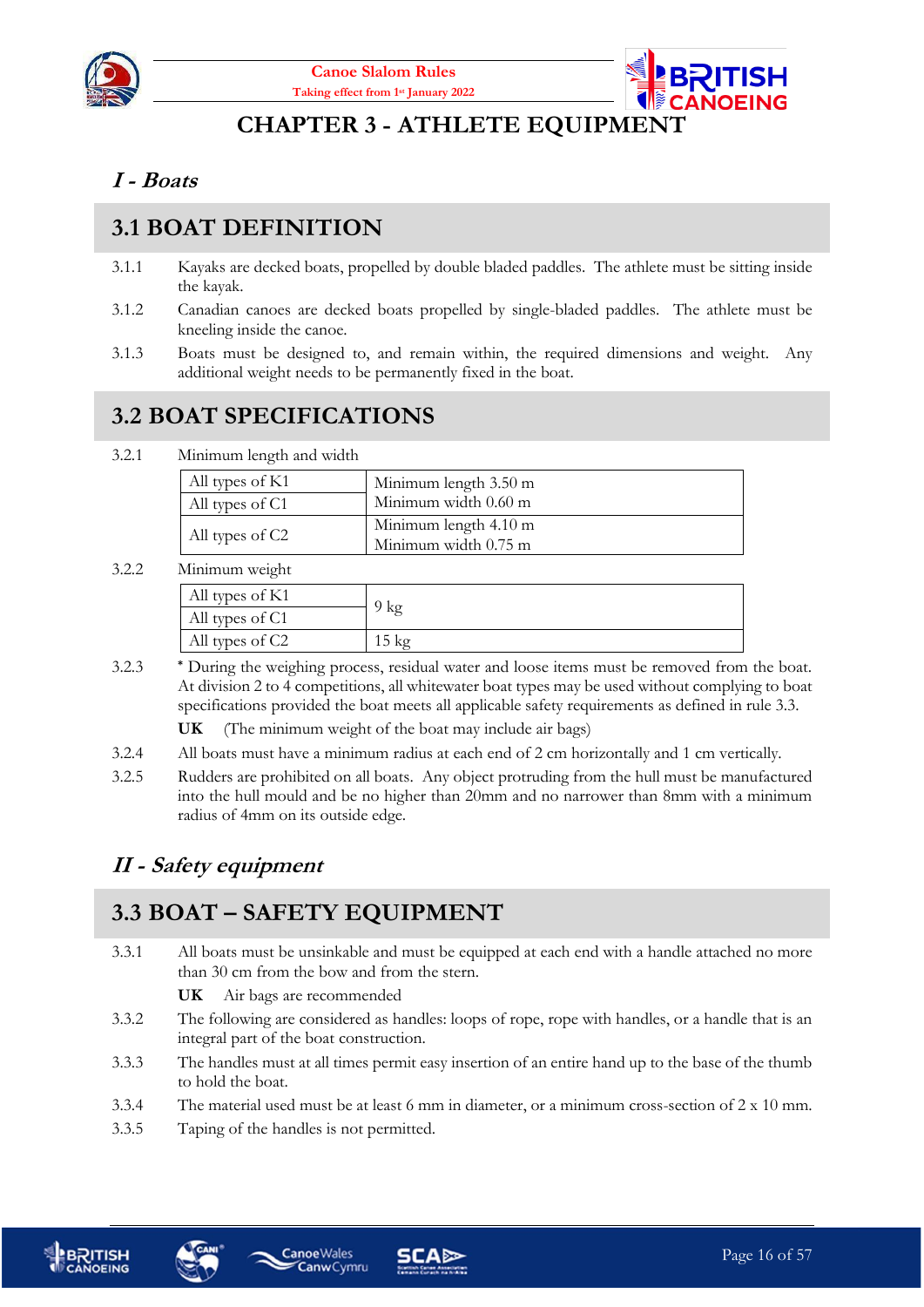



## <span id="page-16-0"></span>**3.4 ATHLETE – SAFETY EQUIPMENT**

- 3.4.1 Each athlete must wear a helmet with a strap fastened under the chin and a buoyancy aid. Both must be in good working condition.
- 3.4.2 The structure, shape or composition of the buoyancy aid/helmet must not be modified in any way.
- 3.4.3 The products must be from recognised and established manufacturers guaranteeing the quality of material and meeting industry standards.

#### <span id="page-16-1"></span>**3.5 BUOYANCY AID**

- 3.5.1 Definition / description
	- 3.5.1.a A buoyancy aid is a garment or device covering the upper trunk of the user like a vest which, when correctly worn and used in water, will provide the user with a specific amount of buoyancy which will increase the likelihood of survival.
	- 3.5.1.b A buoyancy aid must comply with the current industry standard that is, ISO 12402-5 (Level 50) or any national standard that meets the same requirements.
	- 3.5.1.c At all times the user of the buoyancy aid is responsible to respect the instructions and recommendations provided in the explanatory leaflet when purchased.
	- 3.5.1.d *Not applicable in the UK*
	- 3.5.1.e A buoyancy aid must rely only on inherently buoyant material (flotation foam) for its uplift. Inflating devices are not acceptable.
	- 3.5.1.f *Not applicable in the UK*
	- 3.5.1.g *Not applicable in the UK*
	- 3.5.1.h *Not applicable in the UK*
	- 3.5.1.i *Not applicable in the UK*
	- 3.5.1.j At a competition the buoyancy aid's uplift will be tested using a 6.12 Kg calibrated stainlesssteel weight or its equivalent in other metals.
	- 3.5.1.k The buoyancy aid manufacturer markings and identification must comply with the ISO standard (or equivalent national standard) to allow the control of equipment by ICF Officials.
	- 3.5.1.l The rules contained in Rule [3.5a](#page-16-1)pply to all sizes of buoyancy aid regardless of body weight.
- 3.5.2 *Not applicable in the UK*
- <span id="page-16-3"></span>3.5.3 **\*** Testing process at competitions:
	- 3.5.3.a *Not applicable in the UK*
	- 3.5.3.b The buoyancy aid must not be modified in any way.
	- 3.5.3.c The buoyancy aid must not be damaged.
	- 3.5.3.d The buoyancy aid must be ISO 12402-5 (Level 50), or any equivalent national standard that meets the same requirements and carry the appropriate labelling.
	- 3.5.3.e The buoyancy aid must float the 6.12kg calibrated stainless steel weight.

#### <span id="page-16-2"></span>**3.6 HELMET**

- 3.6.1 **UK** The helmet must comply with EN 1385 (or equivalent).
- 3.6.2 Each helmet must be marked in such a way that the following information is easily legible for the user and is likely to remain legible throughout the life of the helmet to allow the control of the equipment by ICF Officials.





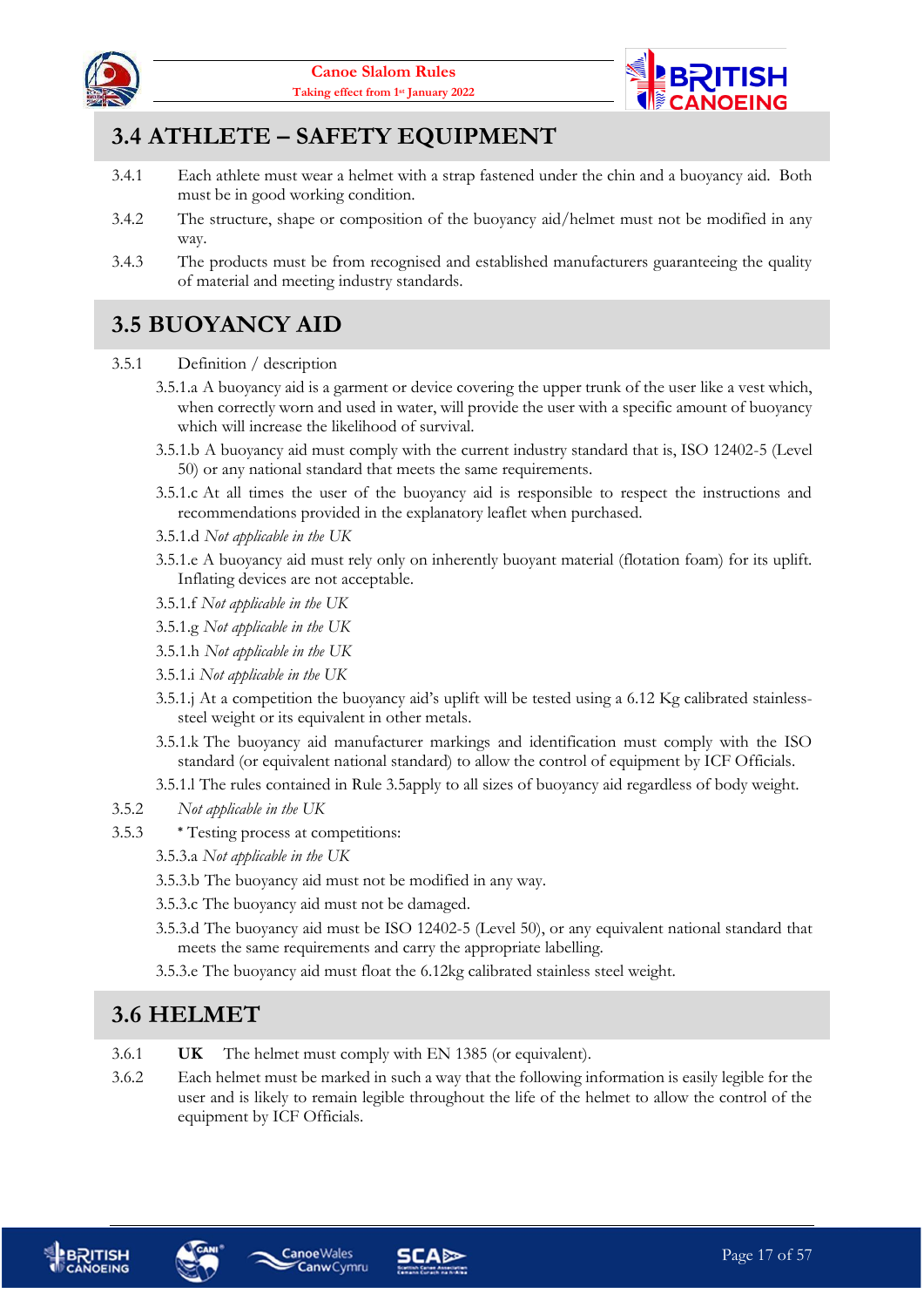



3.6.3 Testing process at ICF competitions:

3.6.3.a *Not applicable in the UK*

3.6.3.b The helmet must not be modified in any way.

3.6.3.c The helmet must have clearly visible:

- \* The number of the Applicable Standard
- The name or identification mark of the manufacturer
- The date of manufacture
- The designation "Helmet for canoeing and whitewater sports"

## <span id="page-17-0"></span>**3.7 EQUIPMENT CONTROL AT COMPETITIONS**

- 3.7.1 **\*** It is recommended that organisers spot check the buoyancy of the buoyancy aids and boats after the finish.
- 3.7.2 In doubtful cases, the buoyancy of the boat is checked. The boat must float level at the surface when filled with water.
- 3.7.3 Athletes must be able to free themselves immediately from their boat at all times.
- 3.7.4 In the event of non-observance of the safety rules, the Start Judge, and the Chief Judge each, according to their assigned duties, are responsible and may prohibit an athlete from starting.
- 3.7.5 In any competition, athletes start at their own risk. The ICF and the HOC bear no responsibility for accidents or damage to equipment that may occur on the competition course.
- 3.7.6 **UK** At all times during a competition, whether during an organised run, or during any free practice times, an athlete should be prepared to stop and assist rescue of others.
- 3.7.7 **UK** After their run, or official practice, an athlete MUST stay in their boat within sight from the Finish Judges' position, or (if defined) within a clearly indicated distance from the finish, until the next, and next but one athlete has finished, in case they are called upon to act as safety boat, UNLESS
	- any alternate safety arrangements have been published by the Organiser, or
	- the athlete has arranged an alternate to provide this safety cover, or
	- the athlete is released by an official.
- 3.7.8 **UK** This regulation applies equally to team events. Failure to comply with this rule, including any alternate safety arrangements published by the Organiser, will result in disqualification from that Event (DQB).

## <span id="page-17-1"></span>**III - Identifications and Advertising Trademarks**

## <span id="page-17-2"></span>**3.8 START NUMBERS (UK)**

- 3.8.1 Numbered bibs, supplied by the Slalom Committee, are to be used at all Ranking Competitions except Division 4.
- 3.8.2 Ranked athletes must apply for numbered bibs before competing and are asked to complete registration forms and return them to Ranking Officers. athletes must nominate a first claim club for use in ranking lists. This will be used in determining eligibility for club, regional and interregional championships. Club registration may be changed by giving notice in writing to the relevant Ranking Officers.
- 3.8.3 Organisers may supply bibs at Division 4 events. Where bibs are not supplied, start numbers must be put on the front and back deck of the athlete's boat.
- 3.8.4 The bib should be fixed visibly to the body of the athletes and be clearly visible. In C2 the bowman or both athletes wear a number.
- 3.8.5 Each athlete is responsible for his/her start number.

**Canw** Cymru





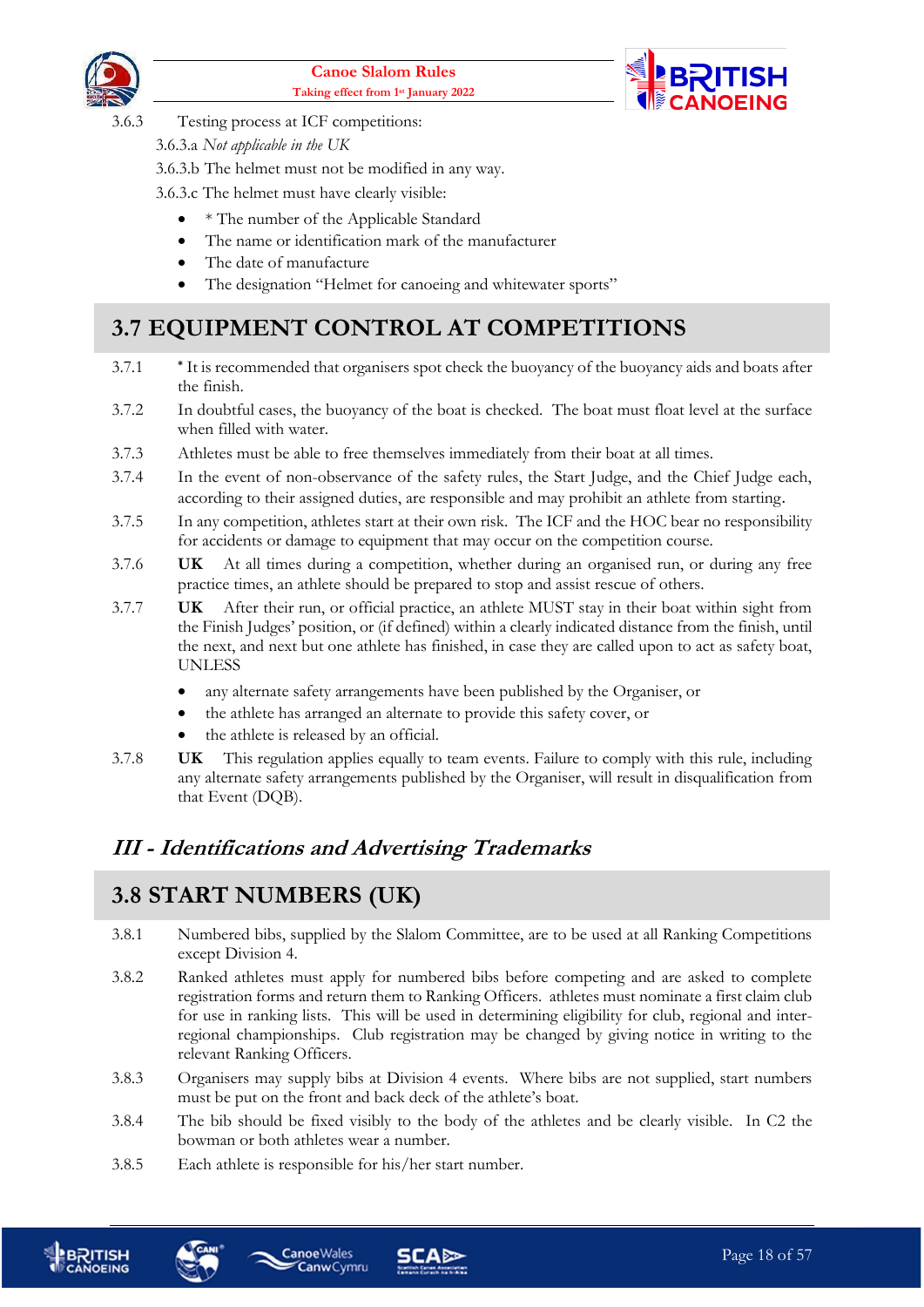



#### <span id="page-18-0"></span>**3.9 TRADEMARKS AND ADVERTISING**

- 3.9.1 Requirements for advertising on equipment and clothing for ICF Canoe Slalom competitions (excluding Olympic Games) are detailed in the ICF Guidelines for Advertising Trademark Identification on Equipment Manual.
- 3.9.2 *Not applicable in the UK*
- 3.9.3 *Not applicable in the UK*
- 3.9.4 *Not applicable in the UK*







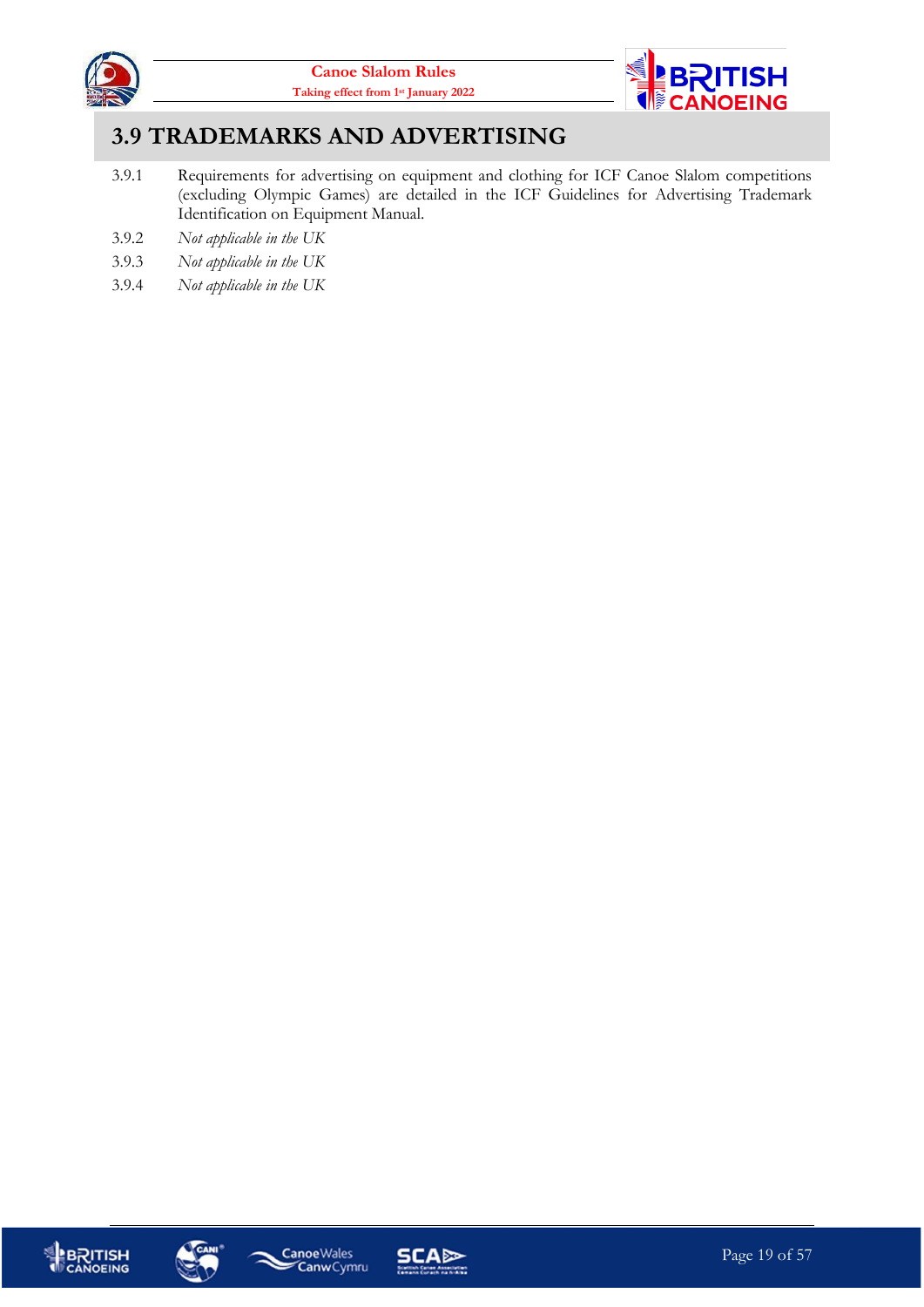

**CHAPTER 4 - COMPETITION PROGRAMME**

#### <span id="page-19-1"></span><span id="page-19-0"></span>**4.1 INDIVIDUAL EVENTS**

4.1.1 Canoe Slalom programme

| MK1             | Men's Kayak                         |
|-----------------|-------------------------------------|
| WK1             | Women's Kayak                       |
| MC <sub>1</sub> | Men's Canoe                         |
| MC2             | Men's Canoe Double                  |
| WC1             | Women's Canoe                       |
| WC <sub>2</sub> | Women's Canoe Double                |
| XC2             | Mixed Canoe Double (1 Woman, 1 Man) |

**UK** All C2s currently compete in the same event and are ranked using the same system, separate prizes may be offered

4.1.2 Extreme Canoe Slalom (CSLX) programme

| MX1 | Men's Extreme Slalom   |
|-----|------------------------|
| WX1 | Women's Extreme Slalom |

4.1.3 **UK** An athlete may participate in more than one (1) individual event, subject to the Organiser being willing and able to give sufficient start time intervals. In the case of C2, an athlete may compete with multiple partners.

#### <span id="page-19-2"></span>**4.2 TEAM EVENTS**

#### 4.2.1 Programme

| MX1 | Men's Extreme Slalom   |
|-----|------------------------|
| WX1 | Women's Extreme Slalom |
|     |                        |

**UK** The events may be combined into a single team competition.

- 4.2.2 Teams may only be comprised of athletes who are participating in individual events.
- 4.2.3 An athlete may not participate in more than two (2) team events.
- 4.2.4 An athlete may participate in a team event different from his/her individual event.
- 4.2.5 Substitutions may be made for individual members of the team between the first and second runs when the competition has two  $(2)$  runs.
- 4.2.6 Only one (1) boat or athlete of a team may be substituted.
- 4.2.7 After approval of the Chief Judge, any substitution to a team, must be communicated to the Scoring Office.

#### <span id="page-19-3"></span>**4.3 LEVEL 4 COMPETITIONS**

*Not applicable in the UK*







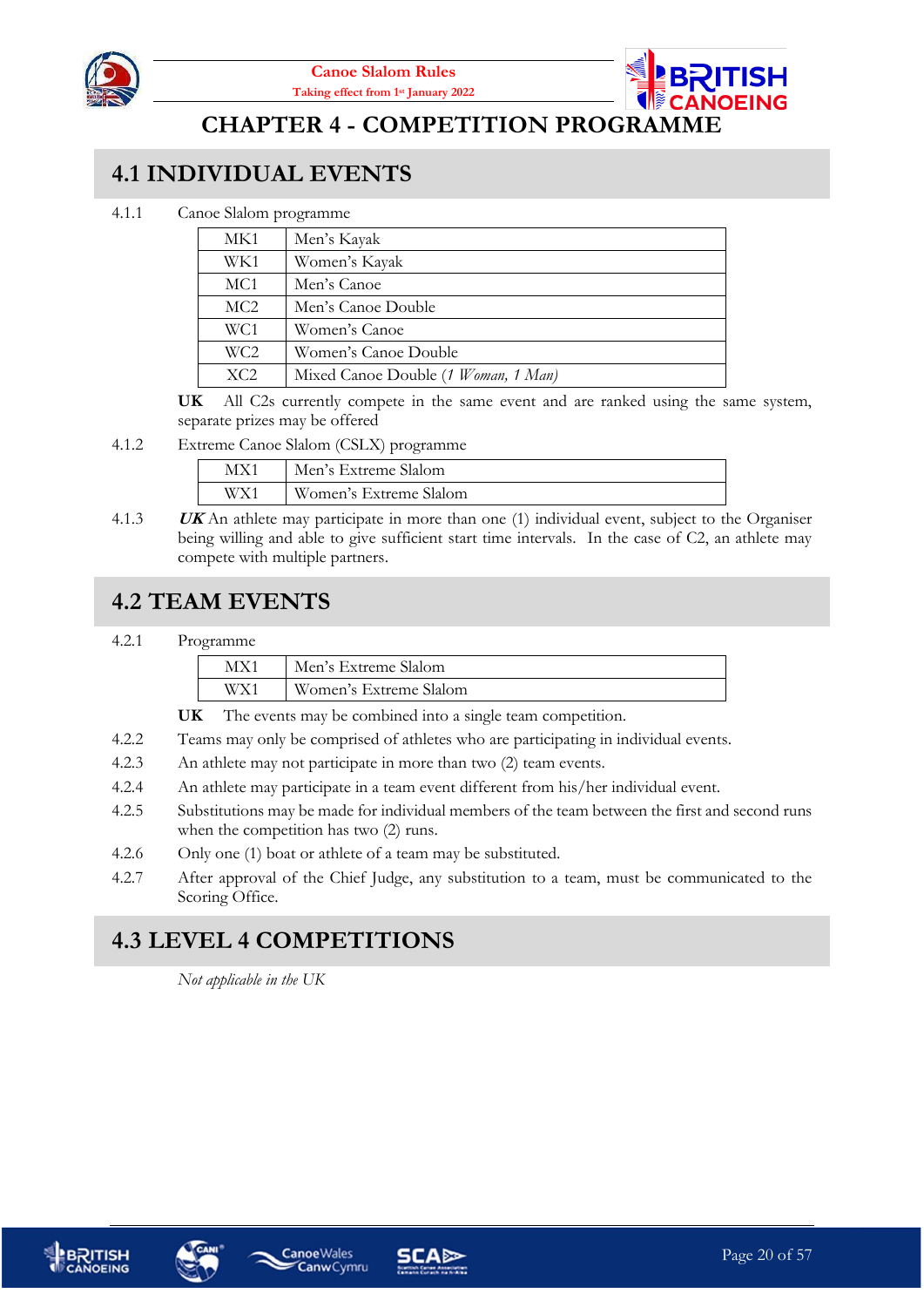



## <span id="page-20-0"></span>**CHAPTER 5 - DIVISIONAL STRUCTURE AND RACE FORMATS (UK)**

#### <span id="page-20-1"></span>**5.1 COMPETITION FORMAT (UK)**

5.1.1 Competition will take one of the forms below:

**All Premier Competitions** - Single division events, open to Premier athletes and Division 1's paddling up.

**All Division 1 Competitions** - Single division events, open to Division 1 athletes and Division 2's paddling up.

**Division 2 Competitions** - Single division events, open to Division 2 athletes and Division 3's paddling up.

**Division 3 Competitions** - Single division events, open to Division 3 athletes, which may be combined with Division 4 competitions.

**Division 2/3 Competitions** - Two-division events, open equally to Division 2 and Division 3 ranked athletes, which may be combined with Division 4 competitions.

- In each event there is a separate race for each division and separate points are awarded.
- Prizes are offered for both Division 2 and Division 3 athletes.
- The course is to be designed to Division 2 standard but may incorporate changes to accommodate Division 3 and Division 4 athletes (e.g. reduction in the number of pumps at Pinkston or a different start point at sites such as Bala Mill).
- There is no paddle up option for Division 3 at a Division 2/3 competition. A Division 3 athlete beating athletes in Division 2 will be awarded only the points earned against other Division 3 athletes and a Division 3 cannot enter the Division 2 event as a paddle up athlete.

**Division 4 Competitions** - Single division events, open to novices and other Division athletes. May be free- standing or combined with Division 3, Division 2/3 events and open events.

#### <span id="page-20-2"></span>**5.2 RACE FORMATS (UK)**

Competition organisers have the discretion to run competitions using one of four racing formats: -

- 5.2.1 Classic
	- 5.2.1.a This is the format to be used if no other format is listed in the yearbook. Each athlete has two timed race runs. The final result for each event in the competition is in order of their best run from the two runs.
- 5.2.2 Super Final 1
	- 5.2.2.a Each athlete has a timed qualification race run. After this run the top x boats in each event proceed to the final. The remaining boats have a second timed qualification run. After this run the top n boats in each event proceed to the final.
	- 5.2.2.b The final is one run starting in the reverse order of their qualification result, those qualifying from the first heat starting after those qualifying from the second heat.

5.2.2.c Course changes can be made for the final at the Organiser's discretion.

The final result for each event in the competition is: -

- The finishing order of the finalists based on their final result only.
- The finishing order of the semi-finalists based on their semi-final result only.
- 5.2.3 Super Final 2
	- 5.2.3.a Each athlete has a timed qualification race run. After this run the top x boats in each event proceed to the final. The remaining boats have a second timed run. The final is one run starting in the reverse order of their qualification result. Course changes can be made for the final at the Organiser's discretion.



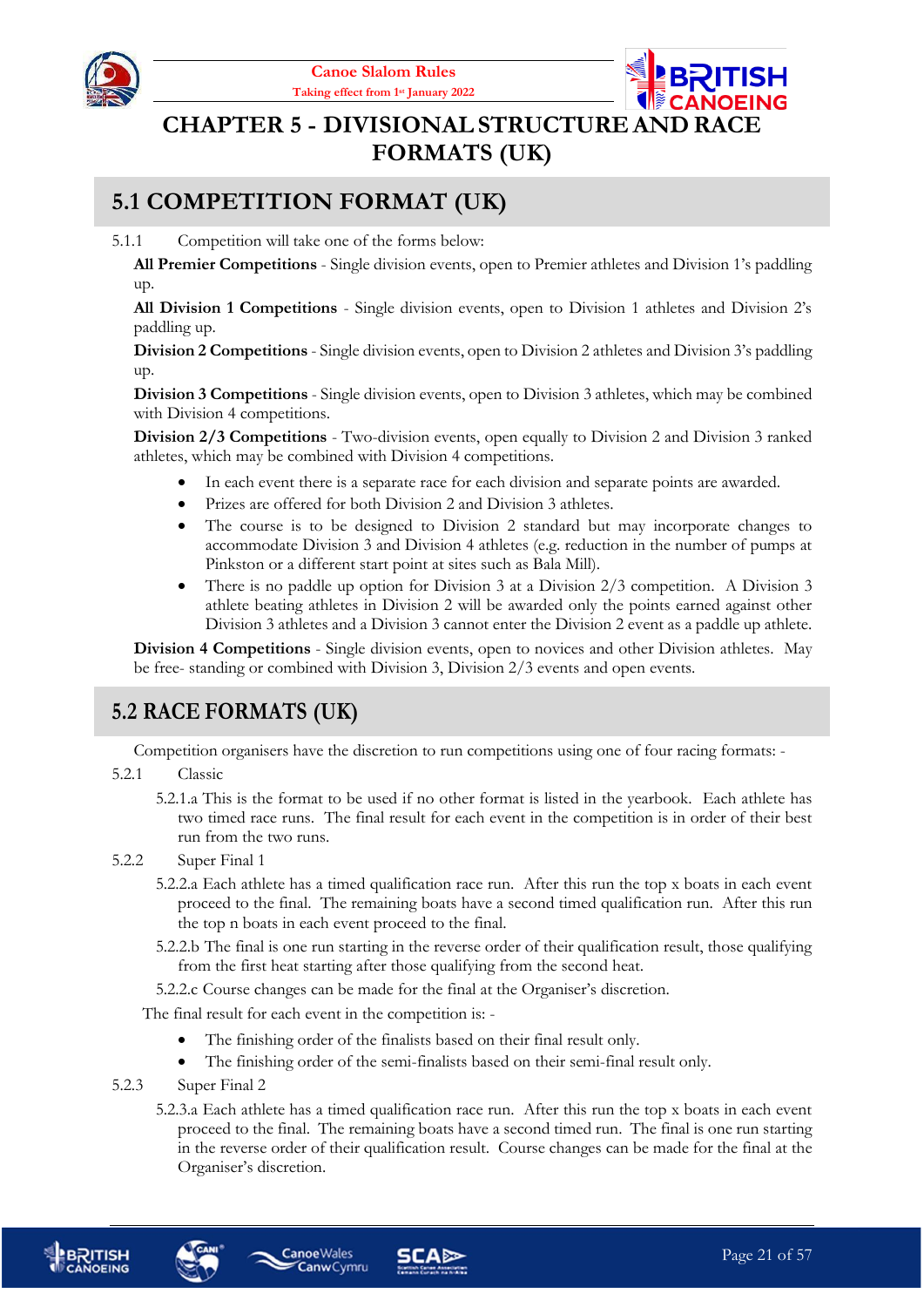



5.2.3.b The final result for each event in the competition is: -

- The finishing order of the finalists based on their final result only.
- The remaining athletes in order of their best score from their two runs.
- 5.2.4 'Championship' (two-day event)
	- 5.2.4.a Each athlete has a timed qualification race run. After this run the top x boats in each event proceed to the semi- final. The remaining boats have a second timed qualification run. After this run the top m boats in each event proceed to the semi-final.
	- 5.2.4.b The semi-final is one run starting in the reverse order of their qualification result, those qualifying from the first heat starting after those qualifying from the second heat. After the semifinal run the top n boats in each event proceed to a one run final starting in the reverse order of their semi- final result.
	- 5.2.4.c Course changes can be made for the semi-final at the Organiser's discretion.
	- 5.2.4.d The final result for each event in the competition is: -

The finishing order of the finalists based on their final result only.

- The finishing order of the semi-finalists based on their semi-final result only.
- The remaining athletes in order of their best score from their two runs.

#### <span id="page-21-0"></span>**5.3 PROGRESSION (UK)**

5.3.1 Where there is a progression, the number of boats qualifying from each phase must be defined and published with the start list or at least 7 days in advance, whichever is the earliest

#### <span id="page-21-1"></span>**5.4 FORCE MAJEURE**

5.4.1 If a slalom event is not completed for any reason, the Jury and Chief Judge can in these exceptional circumstances establish the final results of the competition based on the last completed run of the event (e.g. 1st heat run or semi-finals).

#### <span id="page-21-2"></span>**5.5 TEAM EVENTS**

5.5.1 **UK** Team events consist of one (1) run but may consist of two (2) runs.







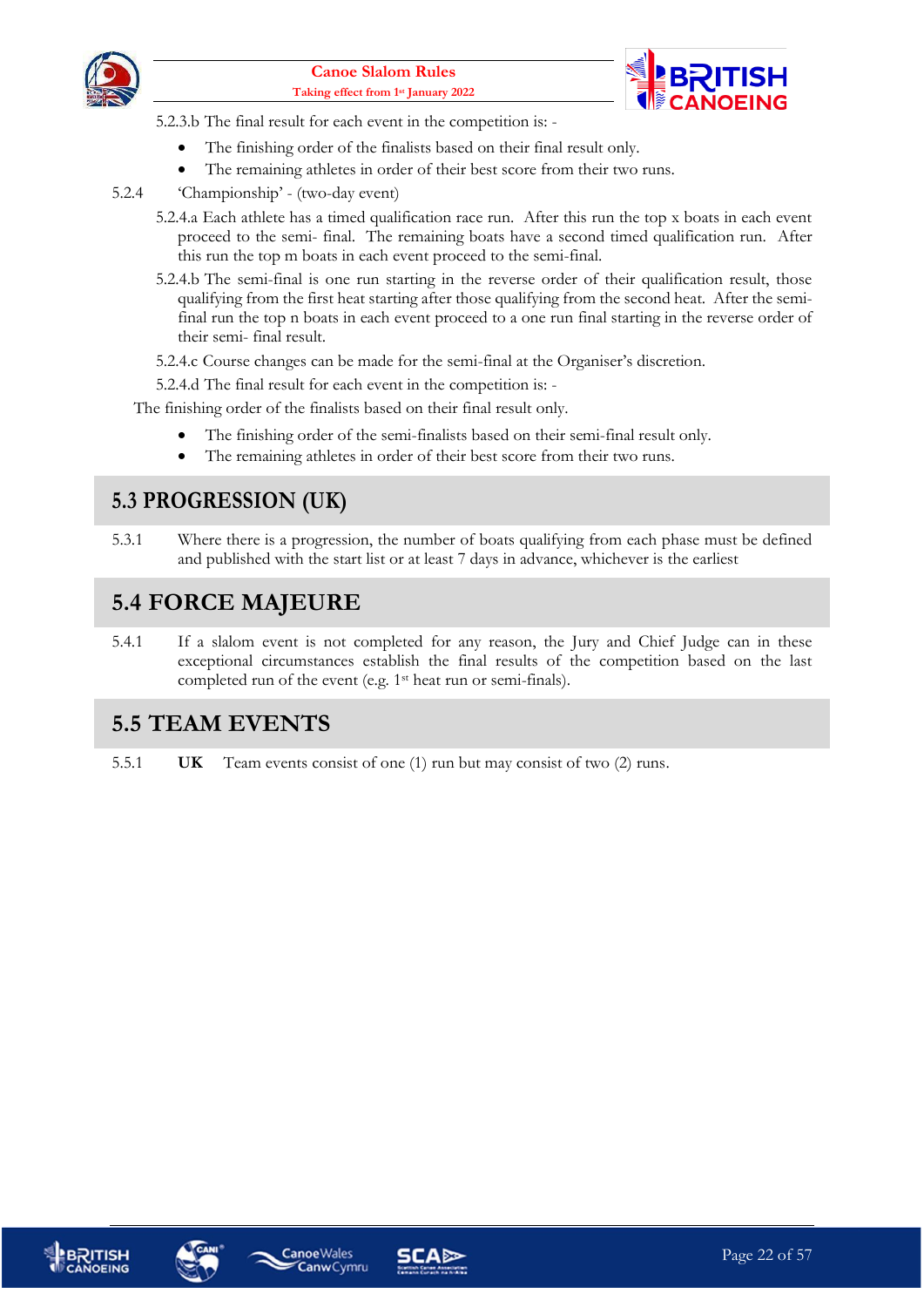

**CHAPTER 6 - ENTRIES AND RANKING LISTS (UK)**

#### <span id="page-22-1"></span><span id="page-22-0"></span>**6.1 ENTRIES (UK)**

- 6.1.1 Entries to competitions must be made according to the published instructions. The athlete is responsible for correct completion and submission of the information and payment of the relevant entry fees.
- 6.1.2 Entry Dates
	- 6.1.2.a The deadline for entries to Ranking Competitions shall be 15 days prior to the first day of the competition (the Friday two weeks prior to the competition).
	- 6.1.2.b The priority entry deadline (before which host athletes get priority of entry) is the Friday four weeks prior to the competition.
	- 6.1.2.c The organiser may at their discretion elect not to accept any paddle up entries. Such decision to be clearly marked on the managed calendar return and published in the Calendar.
- 6.1.3 Late entries made after the closing deadline will only be accepted:
	- a) at the discretion of the Organiser and,
	- b) where there is space on the published timetable and the entry limit has not been reached.

A late entry fee is payable, unless the athlete has been promoted after the closing deadline. The organising club retains the extra charge in each case and may waive the charge at their sole discretion. There is no late entry charge for Division 4 events. The late entry fees are linked to inflation as in Rule [6.2.4.](#page-24-3)

- 6.1.4 Entry Limits
	- 6.1.4.a The competition organiser may impose a limit on overall number of divisional and open entries, either in the published calendar or at the time of planning the start list. If such a limit is applied, priority of entry shall be as follows:
		- a) Up to and including the Priority Entry Deadline: Host division athletes, in order of receipt of entries.
		- b) After the Priority Entry Deadline: Host athletes in order of ranking percentile on the Priority Entry Deadline.
	- 6.1.4.b If two or more competitors have the same percentile they must be accepted, or remain on the waiting list together, even if this results in a small increase in the maximum entries.
	- 6.1.4.c Ranking percentile is the current ranking position divided by the number in the division rounded to a whole percentage. E.g. if there are 70 in the division, the 16th placed athlete will be  $16/70*100 = 22.85\%$ , rounded to 23%. Where an athlete has not competed, the percentile will be taken from the start of year ranking.
	- 6.1.4.d Paddle up entries after the Priority Deadline will be put at the bottom of the paddle up priority list, ordered by date of entry only.

If an athlete is promoted into the host division, their entry is treated as a host division entry received at the date the organiser is notified. If the athlete has an accepted paddle up entry this will be converted to a Host division entry, otherwise they will remain on the waiting list, but with higher (host) priority.

6.1.5 A separate entry must be completed for each event entered (i.e. one for individual and another for team). For entry to the Officials Competition see rule 2.12.

#### 6.1.6 Entry Details

- 6.1.6.a Current National Association membership numbers must be recorded for each entry.
- 6.1.6.b Current bib number MUST be quoted, if known. If this is not known, then EITHER details of the slalom where promoted to the current division, OR details of entitlement to compete at the event concerned (e.g. the granting of ranking status - state RSC and enclose copy of letter giving status). Division 4 athletes do not complete this section.







**Canoe**Wales

**Canw** Cymru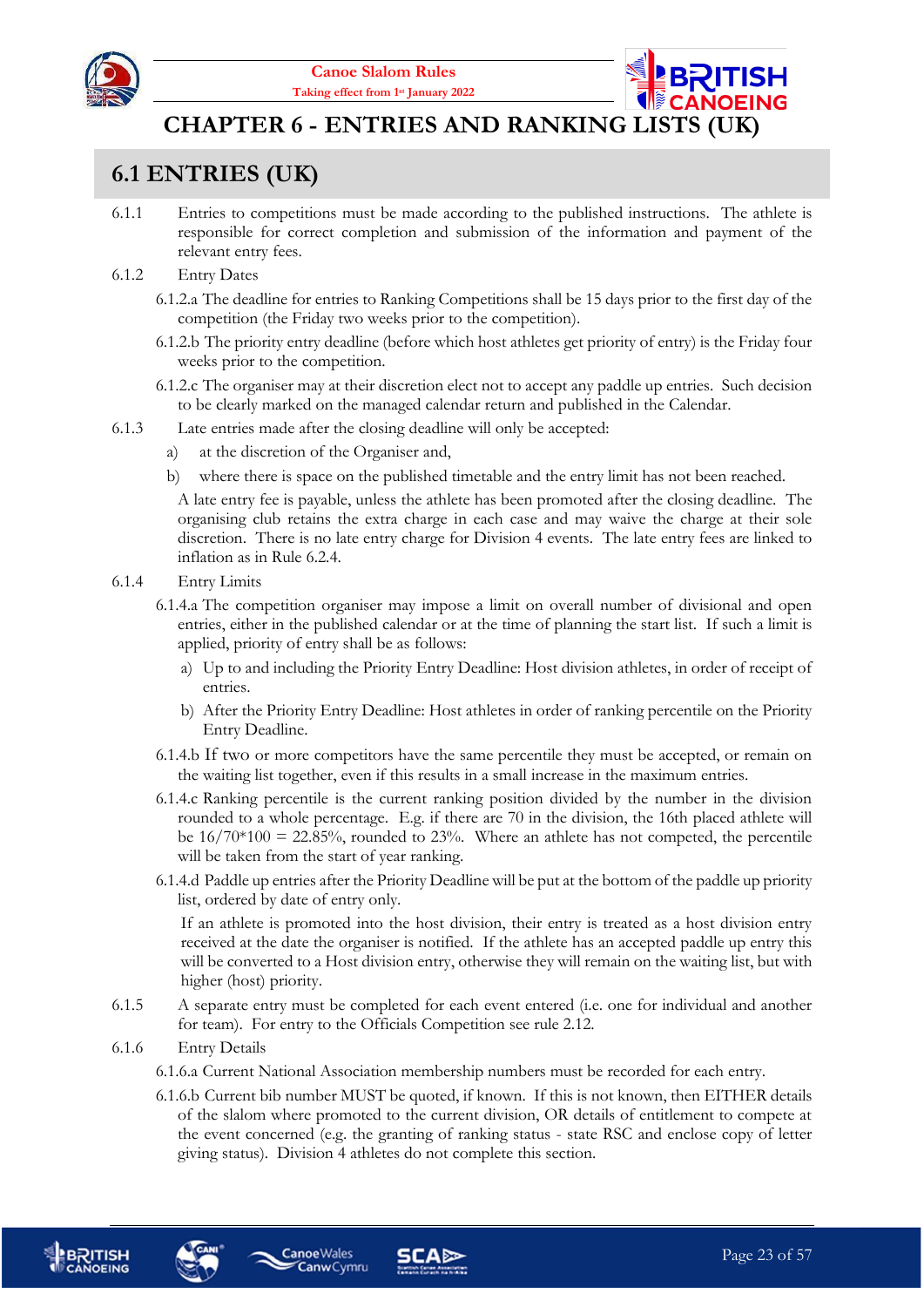



- 6.1.6.c Club name (or town name or 'independent' if not a club member) must be stated. Fatuous or offensive names will not be published. A sponsor's name may be added but should not substitute for the first claim club name.
- 6.1.6.d The event (MK1, WK1, MC1, WC1, C2, etc), the Division, if not ranking, age category (M, Senior, U23, J18, J16, J14, J12 & J10) and, in the case of Canoe Doubles, 'W' for Women or 'MX' for mixed, must all be stated on the entry. U23, Juniors, Veterans and Masters must state their Year of Birth.
- 6.1.6.e Payment of the advertised entry fee must be made to the organiser using one of the advertised acceptable forms of payment for the competition. Avoidance or failed payment will lead to disqualification and may lead to other disciplinary proceedings. Entries accepted, verbally or in writing, by the Organiser in good faith, constitute a promise to pay the correct fee whether or not the athlete takes part in the event.
- 6.1.6.f Entry cards MUST NOT be folded or creased. Use an envelope of suitable size DL or C5. One stamped and self-addressed envelope (s.a.e) C5 size may be enclosed with entry card for the results to be sent after the competition.
- 6.1.6.g E-mail contact details would be useful for notification of an incorrect entry or over subscription.
- 6.1.7 Entry Cards can be obtained from Club Secretaries, or the Entry Cards Officer,
	- Individual athletes: for every 15 cards required send one self-addressed envelope 11x22cm (DL), stamped 1st or 2nd class.
	- Clubs: send only address and number required. Refund stamps on receipt of cards.
- 6.1.8 Athletes who enter an event should notify the Organiser if they are no longer eligible or no longer wish to compete.
- 6.1.9 **UK** Team Entries
	- 6.1.9.a Team Entries should show details of each member of the team and the name of the club or team.
	- 6.1.9.b Entries by one or two athletes for scratch teams will be allocated to teams by the Organiser, whose decision is final. athletes entering for scratch teams must register with the Organiser at least one hour before the start of the team event.
	- 6.1.9.c At Inter-club, Inter-regional and Championship competitions, Organisers must be provided with the names of the members in each team at least two hours before the start of the team event.

## <span id="page-23-0"></span>**6.2 ENTRY FEES (UK)**

- 6.2.1 Entry Fees are listed on various web sites or may be confirmed by email to the Slalom Committee Treasurer. The entry fee for the team event is at the Organiser's discretion but may not be higher than that listed in the yearbook.
- 6.2.2 Junior entrants MUST state their year of birth on their entry in order to be eligible for Junior prizes.
- 6.2.3 ENTRY FEES ARE NOT RETURNABLE except:
	- where an athlete is promoted to a higher division and is thus ineligible to compete in an event already entered. The entry fees will be refunded providing the Organiser is notified before the competition.
	- if a competition is cancelled then Rule [20.6](#page-54-1) applies.







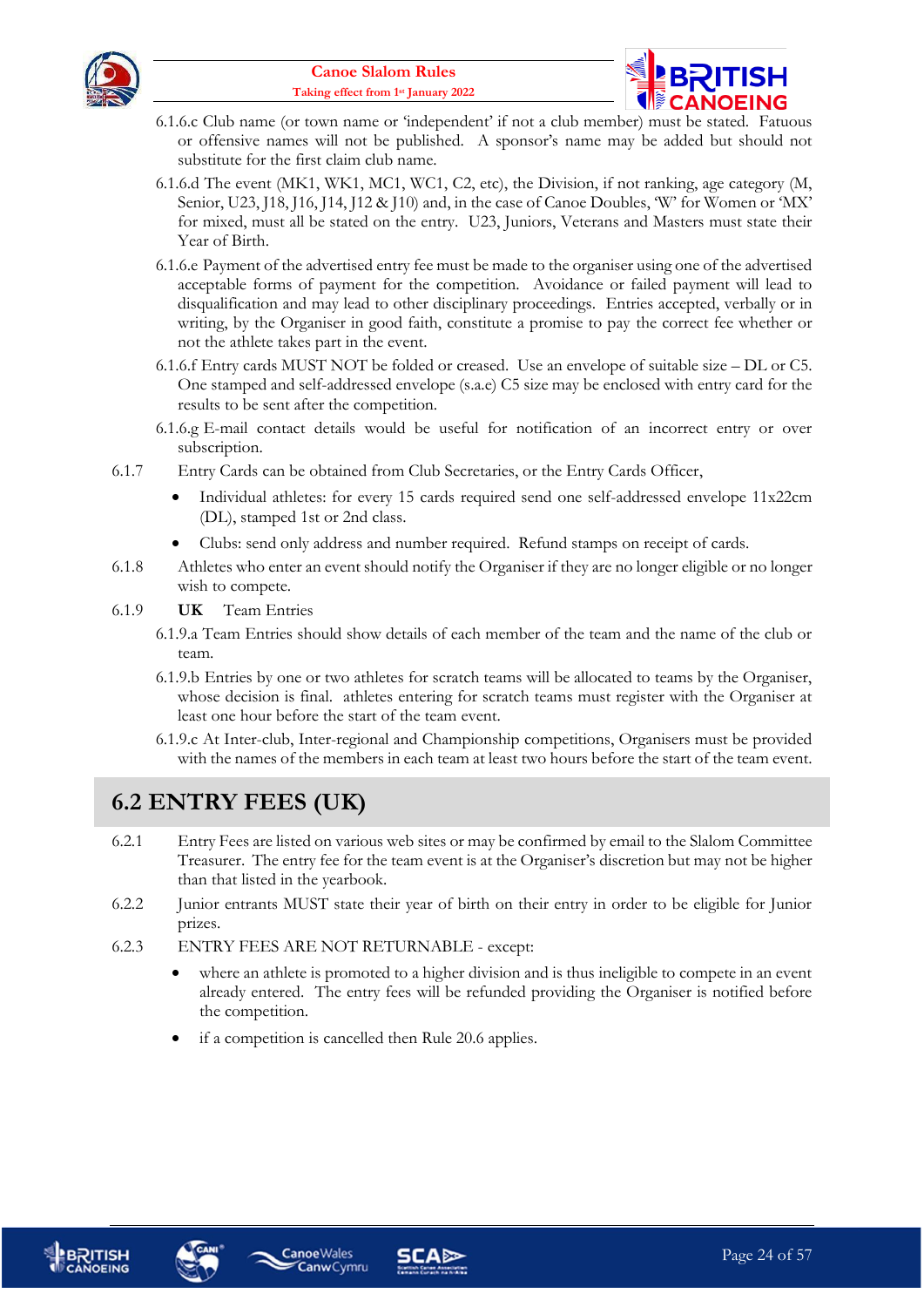



- <span id="page-24-3"></span>6.2.4 Minimum Entry Fees will be increased annually by the increase in the Consumer Price Index (CPI) according to the formula: New fee =  $A + \{A \times [(B-C) / C] \}$ , rounded to nearest 10p. Where:
	- $A =$  the entry fee for 2022
	- $B =$  the index for September immediately prior to the relevant ACM
	- $C =$  the index for September 2021.

| For reference, 2022 fees: |                                  |                                          |  |
|---------------------------|----------------------------------|------------------------------------------|--|
| Division                  |                                  | Entry Fee Late Entry Fee (when accepted) |  |
| Premier & First Division  | $\textcolor{blue}{\sqrt{20.00}}$ | $f$ 25.00                                |  |
| Division Two              | f13.00                           | f18.00                                   |  |
| Division Three            | $\sqrt{.8.00}$                   | f9.30                                    |  |
| Division Four:            | $\sqrt{6.00}$                    | $\sqrt{6.00}$                            |  |

6.2.5 Where organisers cannot realistically plan to cover the costs of organising races, e.g. water fees are excessive, they may charge an enhanced entry fee. Justification for this enhanced fee must be submitted to, and agreed by, the Slalom Committee in advance. Clubs must declare in the yearbook if enhanced fees may apply.

The enhanced entry fees must be published at least 3 months in advance. Late entry fees are not payable if minimum entry fee is sent with the entry, and enhanced entry fee paid before first runs commence.

6.2.6 A competition that allows for advance entry by a method other than post (e.g. via an online system) may charge a booking/transaction fee for use of the entry method. This fee must be clearly distinguished at that time of payment. Where a refund is given (whatsoever the reason) there is no requirement for the booking fees to be returned.

Traditional valid methods of entry must be accepted and given equal treatment.

#### <span id="page-24-0"></span>**6.3 ACCEPTANCE OF ENTRIES (UK)**

- 6.3.1 The Organiser will acknowledge receipt of entries. In the case of ranking competition this will be by publishing a start list.
- 6.3.2 The Organiser must accept all entries which are correctly made unless the published limit for the Competition has been reached.
- 6.3.3 Incorrect or incomplete entries should be rejected by the Organiser, in particular if they are illegible, or lack the correct fee or do not show membership number.

## <span id="page-24-1"></span>**6.4 RANKING LISTS (UK)**

#### 6.4.1 Ranking Lists

- 6.4.1.a Published ranking lists show the division and position (bib number) of each ranked athlete at the start of the new season.
- 6.4.1.b Juniors and those Under 23 (who declare their year of birth), Masters, Woman and Mixed C2 pairs, will be identified on end of season ranking lists, where the information is available.
- 6.4.1.c Those who have elected for Veteran status and have competed will be shown in separate lists.
- 6.4.1.d Newcomers to slalom, and any who have not been promoted from Division 4 and compete in Division 4 events, are not ranked until promoted to Division 3 or ranked into a division by the Ranking Status Officer in accordance with rule [6.4.2.](#page-24-2)

#### <span id="page-24-2"></span>6.4.2 Re Ranking

- 6.4.2.a Athletes ranked in any previous season but who did not compete last year must apply to the Ranking Status Officer for ranking status before participating in that event.
- 6.4.2.b On applying for ranking an athlete may state the division preferred, but the Ranking Status Officer has the final say. athletes will normally be reinstated into the same division in which they were last ranked.



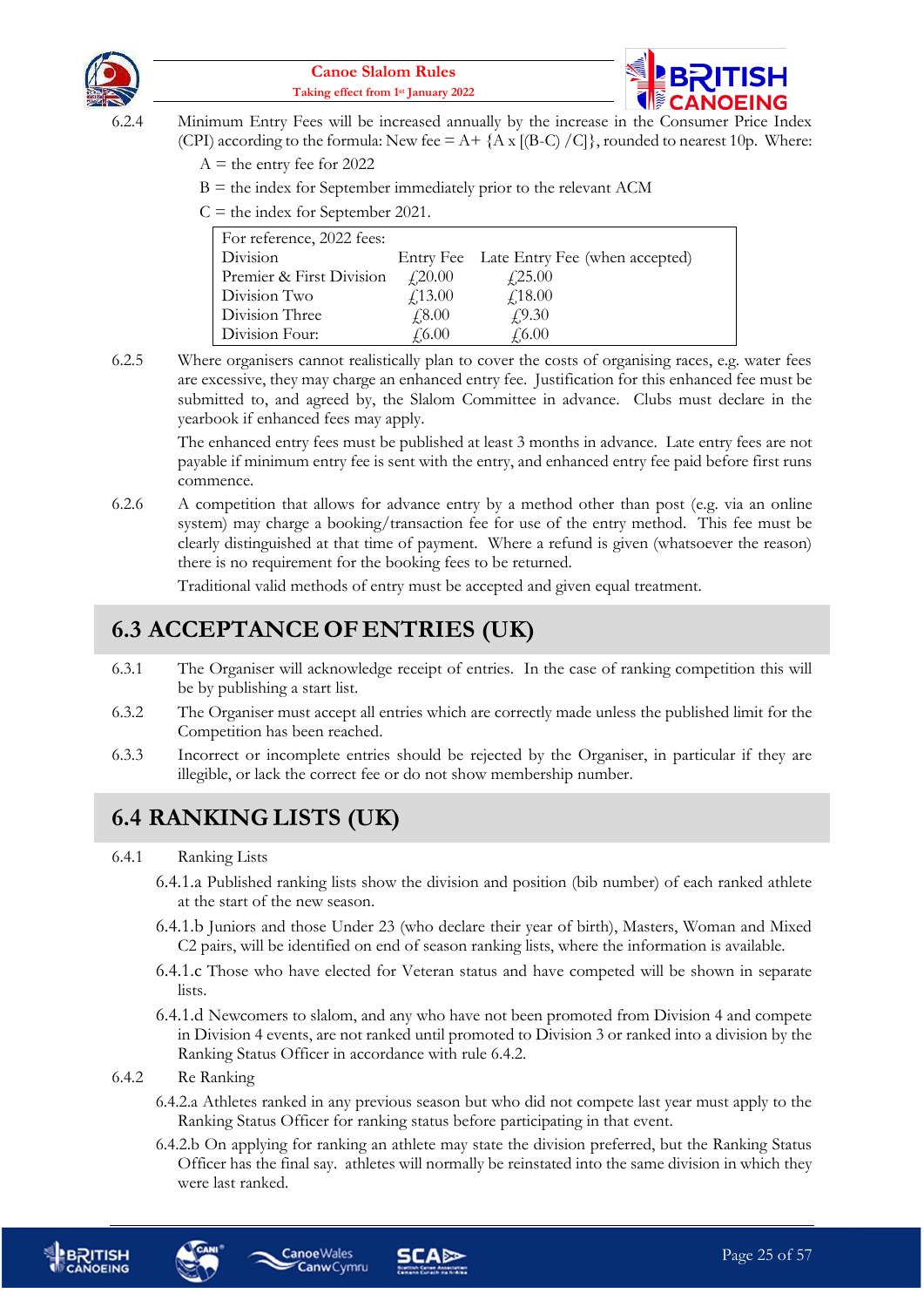



#### 6.4.3 Changing Event

Any athlete wishing to compete in another event, must compete in the division below their lowest current ranking, unless it is considered more appropriate for them to compete in a higher division, in which case, application must be made to the Ranking Status Officer.

#### 6.4.4 New athletes

- 6.4.4.a New individual athletes must compete in Division 4. Those of proven ability may apply for Ranking Status giving full supporting evidence why they should not have to begin in Division 4.
- 6.4.4.b Ranking Status must be taken up to the season in which it is granted
- 6.4.4.c New C2 pairings that have not applied for ranking status may enter any competition at division 2 or below

#### <span id="page-25-0"></span>**6.5 PROMOTION AND RANKING (UK)**

- 6.5.1 Promotion during the season through the divisions is based on performance at events as set out in rule [6.6](#page-25-1) an[d 6.7.](#page-26-0) Promotion and demotion also occur at the end of each season, as decided by the Slalom Committee, when ranking lists have been finalised. athletes granted ranking status after 31st July are designated 'Short Season'. athletes promoted during a season are also designated 'Short Season'. Those designated 'Short Season' will not be demoted at the end of that season.
- 6.5.2 Athletes who have been unable to race in a major part of the season due to unforeseen circumstances, may apply to be protected from demotion. Such applications must be in writing and received by the 31st October of that season. Such status is discretionary. Applications will be decided by the Slalom Committee following a recommendation by the Ranking Status Officer.
- 6.5.3 Ranking Figures: In order that an athlete's score at one competition may be compared with someone else's score at another competition, scores are converted into 'points' by the methods described in rules [6.6](#page-25-1) and [6.7.](#page-26-0) which are then used to determine ranking positions. To determine ties on end of year ranking lists based on points, reference is made to the best scoring results of the athletes concerned and then the next best, etc., until the tie is resolved.

#### <span id="page-25-1"></span>**6.6 RANKINGCALCULATIONS (QUORATE EVENTS) (UK)**

See Rule [1.7](#page-8-2) for quorate and inquorate

6.6.1 Points Awarded in each Division

The maximum (winners) points in each division will be: Premier 2000 Points

| Division 1 | $1000$ Points |
|------------|---------------|
| Division 2 | 500 Points    |
| Division 3 | 250 Points    |

- 6.6.2 C2 Points Calculation
	- 6.6.2.a Ranking points awarded will be those given to the athlete in the corresponding Men's Kayak event whose score matches the athletes modified score, which is calculated by dividing by 1.2 and rounding down to the accuracy of the competition.
	- 6.6.2.b Unranked crews must apply for Ranking Status within 5 weeks of the competition in order to retain the ranking points allocated.
	- 6.6.2.c Note: Where the athlete's modified score does not correspond exactly with an athlete in the corresponding Men's Kayak event, then the points awarded to the next highest placed Men's Kayak athlete will be used. In the case that the modified score matches the score of more than one athlete in the Men's Kayak competition then the points awarded to the higher placed Men's Kayak athlete will be used. Multiple division competitions will be ranked against the highest corresponding Men's Kayak results.







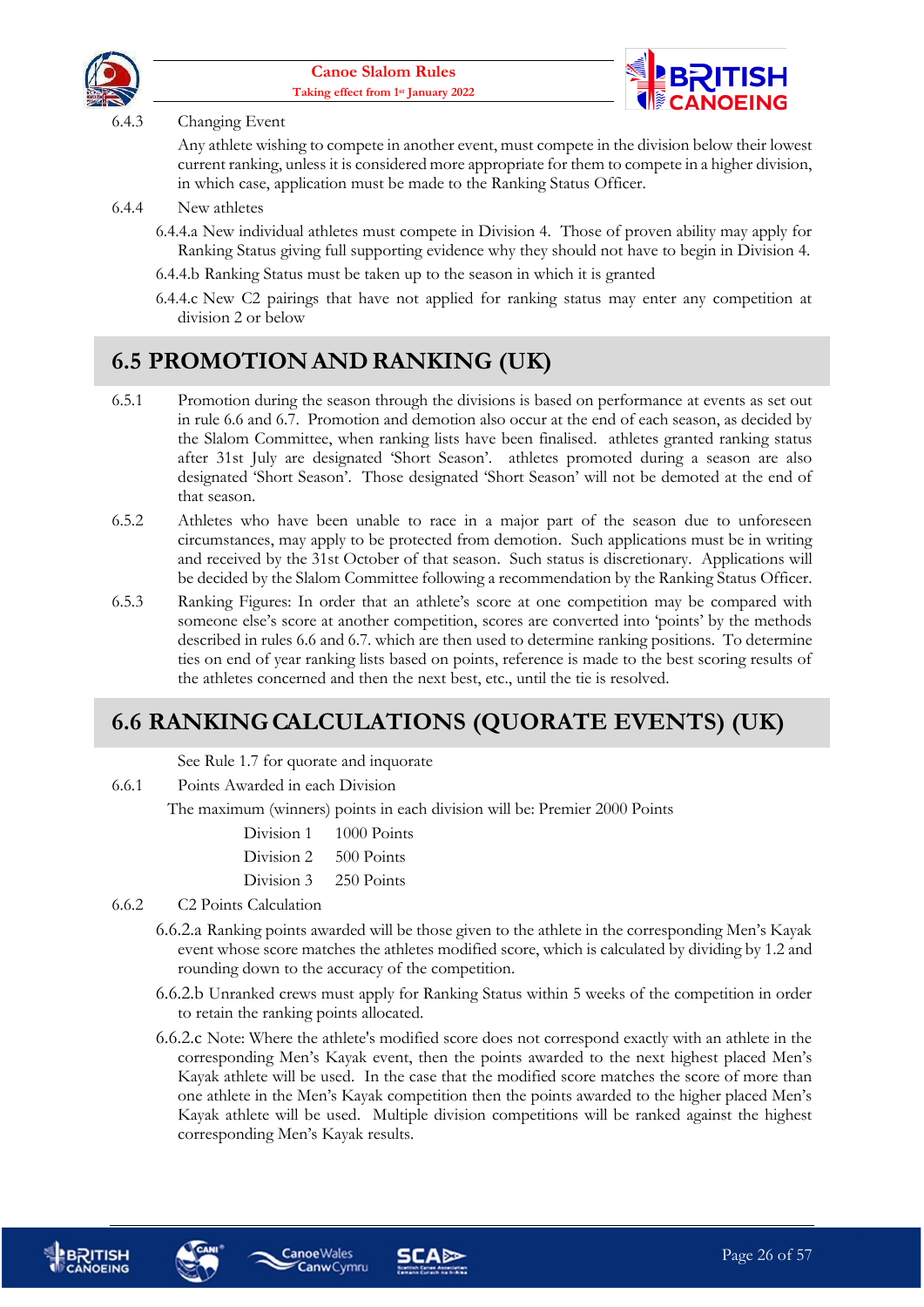



6.6.3 All Divisions (except Division 4)

6.6.3.a For points purposes, host division accordance with the formula: Points  $=$ [div max] - ((position-1) x ([div max]/No. of host div comps))

e.g. in a Premier event with 32 boats, the eighth placed athlete would receive: 2000-((8-1) x (2000/32)) = 2000-(7x62.5) = 1562.5 points

rounded to 1563

e.g. in a Division 2 event with 32 boats, the eighth placed athlete would receive: 500-((8-1) x (500/32) = 500-(7x15.625) = 390.625 points

rounded to 391

- 6.6.3.b All scores are rounded to the nearest whole number. Rounding, at the final calculation only, is as follows:
	- when the unrounded figure is less than .5, round down,
	- when the figure is .5 or greater round up,

e.g.  $123.5 = 124$ ;  $133.6 = 134$ ;  $270.1 = 270$ .

6.6.3.c An athlete who does not finish at least one run gets 0 points. Points are awarded based on the number of starters not the number of athletes.

Note: Where there is a dead heat (rul[e10.18,](#page-41-0) equal points are given, calculated for the highest placed such athlete.

6.6.4 Paddle Up Points Calculation

6.6.4.a Provided that the host division event is quorate, paddle up athlete's points are obtained by comparing scores with the corresponding host division event. Where a score does not correspond exactly with a score in the host division event points will be awarded for the next place higher.

## <span id="page-26-0"></span>**6.7 RANKINGCALCULATIONS (INQUORATE EVENTS) (UK)**

See Rule [1.7](#page-8-2) for quorate and inquorate

- 6.7.1 In the case where a Men's Kayak event is inquorate, the points obtained using the quorate calculation will be divided by two before allocation.
- 6.7.2 In the case where a Women's Kayak or any Canoe event is inquorate, points awarded will be those given to the athlete in the corresponding Men's Kayak event whose score matches the athletes modified score, which is calculated by dividing by the following factor and rounding down to the accuracy of the competition.

Women's Kayak Singles. 1.12

Men's Canoe Singles. 1.08

Women's Canoe Singles. 1.20

Note: Where the athlete's modified score does not correspond exactly with an athlete in the corresponding Men's Kayak event, then the points awarded to the next highest placed Men's Kayak athlete will be used. In the case that the modified score matches the score of more than one athlete in the Men's Kayak competition then the points awarded to the higher placed Men's Kayak athlete will be used. Multiple division competitions will be ranked against the highest corresponding Men's Kayak results.

6.7.3 Points are calculated against the Men's Kayak scores to decide which phase the athlete would have reached, and that is used to allocate points. For example: Points are calculated against the Men's Kayak qualification result unless the modified score of the athlete in the qualification phase is equal to or less than the score of the last placed Kayak Man qualifying from the heats.







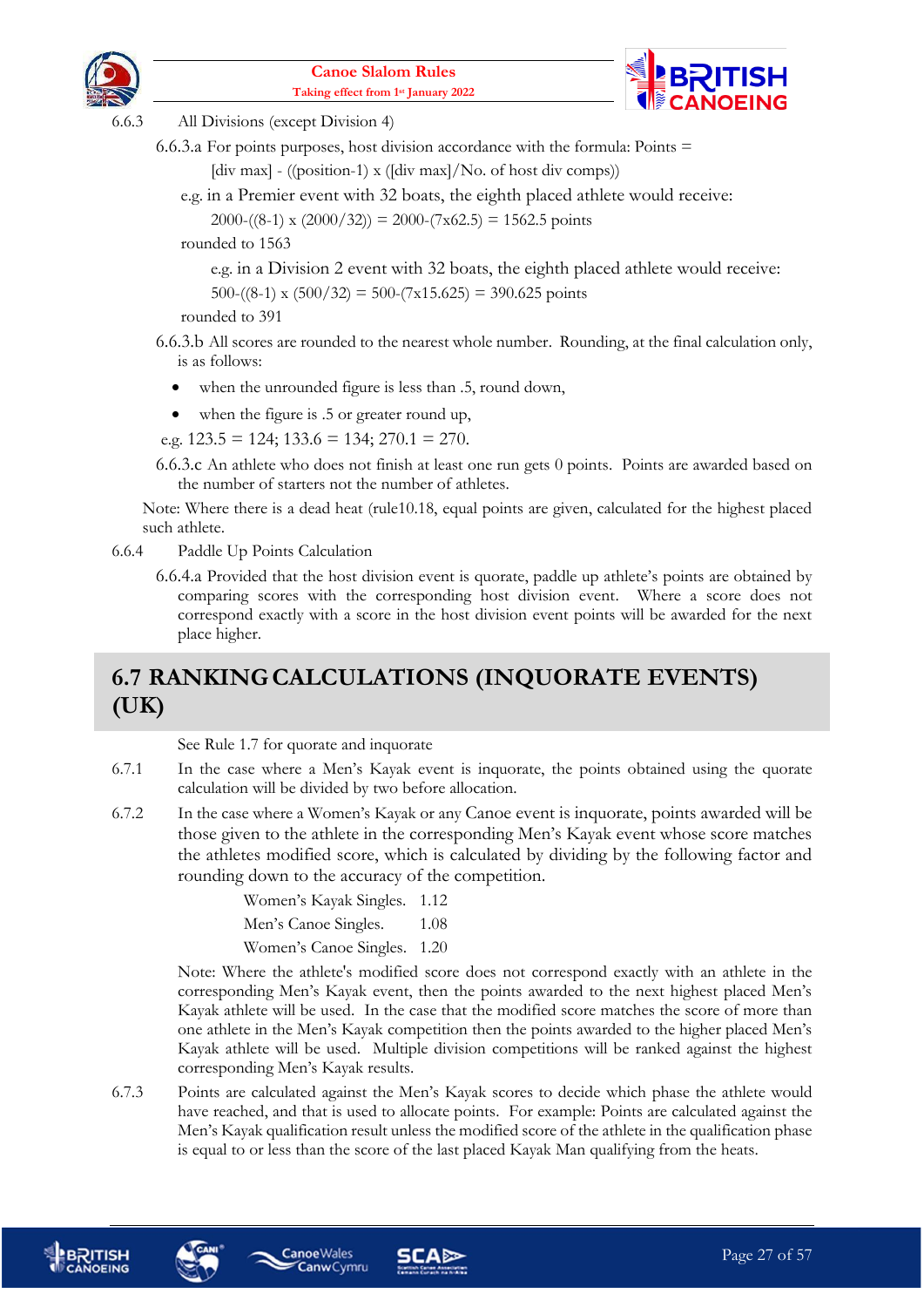



#### <span id="page-27-0"></span>**6.8 PROMOTION (UK)**

6.8.1 Promotion from Quorate Division 4 competitions (See Rule [1.7\)](#page-8-2)

6.8.1.a Promotion is achieved as follows:

- All Quorate Events: 1 in 5 (or part thereof).
- If in WC1 they would have been promoted in either the WK1 or MK1 event.
- Inquorate events, if their score would have gained promotion when compared to another quorate event.
- In all cases if their score is better than that of an athlete awarded more than 100 points in the corresponding division 3 event.
- 6.8.1.b In all cases where two, or more, athletes are tied on best run scores for the last promotion place from Division 4 then all such athletes are promoted.
- 6.8.2 Promotion in all other Divisions

Promotion will be gained by attaining the following points from the five best results:

| Division 1 to Premier    | 4750 |
|--------------------------|------|
| Division 2 to Division 1 | 2350 |
| Division 3 to Division 2 | 1100 |

Or, in each case, achieving the division maximum points or more three times.

6.8.3 End of season results

Ranking positions are calculated using the best five results. In the event of a tie, refer to Rules [2.7](#page-11-1) (championship tie break) or [10.18](#page-41-0) (ranking tie break). Division 4 athletes are not ranked.

- 6.8.4 Retaining Points on Promotion
	- 6.8.4.a Any points earned as a paddle up are retained (for that season only) upon promotion to the next division. Any points earned in the existing division are lost on promotion. Paddle up points are retained for the next division only and are lost on any subsequent promotion in the season.
	- 6.8.4.b By way of clarification: points cannot be carried over from one year to the next. All points are lost at the end of the season.







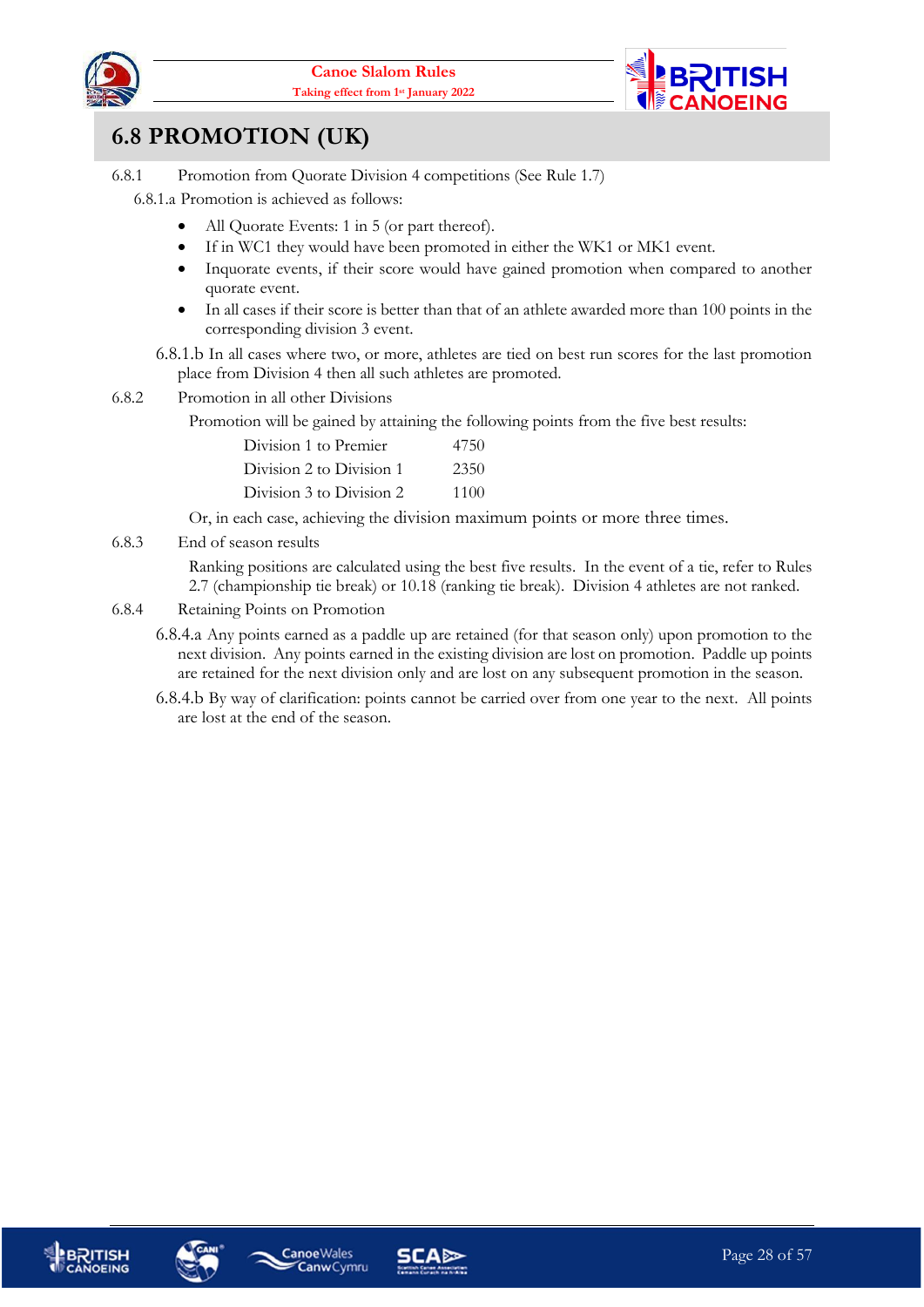



#### **CHAPTER 7 - COMPETITION OFFICIAL**

## <span id="page-28-1"></span><span id="page-28-0"></span>**7.1 JURY**

7.1.1 **UK** The Chief Judge and the Assistant Chief Judge(s) form the Jury.

## <span id="page-28-2"></span>**7.2 OFFICIALS**

- 7.2.1 **\*** Depending on its nature and importance, a Canoe Slalom competition is managed by the following officials:
	- 1) **\*** Chief Official
	- 2) **\*** Chief Judge
	- 3) **\*** Video Judge (not usually relevant in UK)
	- 4) **\*** Assistant Chief Judge
		- **UK** two assistant chief judges are normally appointed for Premier and Championship events.
	- 5) **\*** Technical Organiser \*
	- 6) **\*** Gate Judges \*
	- 7) **\*** Course Designer \*
	- 8) Start Judge
	- 9) Pre-Start Control
	- 10) Finish Judge
	- 11) Start and Finish Timekeepers
	- 12) Chief of Scoring
	- 13) Equipment Controller
	- 14) Safety Officer \*
	- 15) TVS / Video Judge Coordinator (*Not usually applicable in the UK)*
	- 16) Medical Officer (*Not usually applicable in the UK*)
- 7.2.2 *Not applicable in the UK*
- 7.2.3 *Not applicable in the UK*

#### <span id="page-28-3"></span>**7.3 CHIEF OFFICIAL**

- 7.3.1 The **Chief Official** directs the competition according to the rules.
- 7.3.2 *Not applicable in the UK*
- 7.3.3 *Not applicable in the UK*
- 7.3.4 The **Chief Official** must use available technology (weather reports, wind meters etc.) to be aware of changes to the competition conditions (e.g. weather - wind, lightening, water level) and respond accordingly.
- 7.3.5 *Not applicable in the UK*

## <span id="page-28-4"></span>**7.4 TECHNICAL ORGANISER**

- 7.4.1 The **Technical Organiser** is responsible for the local preparations for the competition, the conduct of the entire competition and the installation and proper functioning of technical equipment required for the competition.
- 7.4.2 The **Technical Organiser** is a member of the Course Approval Committee.

**UK** The Technical Organiser is the person named in the Yearbook and must be prepared to answer correspondence on any aspect of the event and will be the person held responsible for completing all post competition tasks defined in rul[e 20.7](#page-55-0)







**Canw** Cymru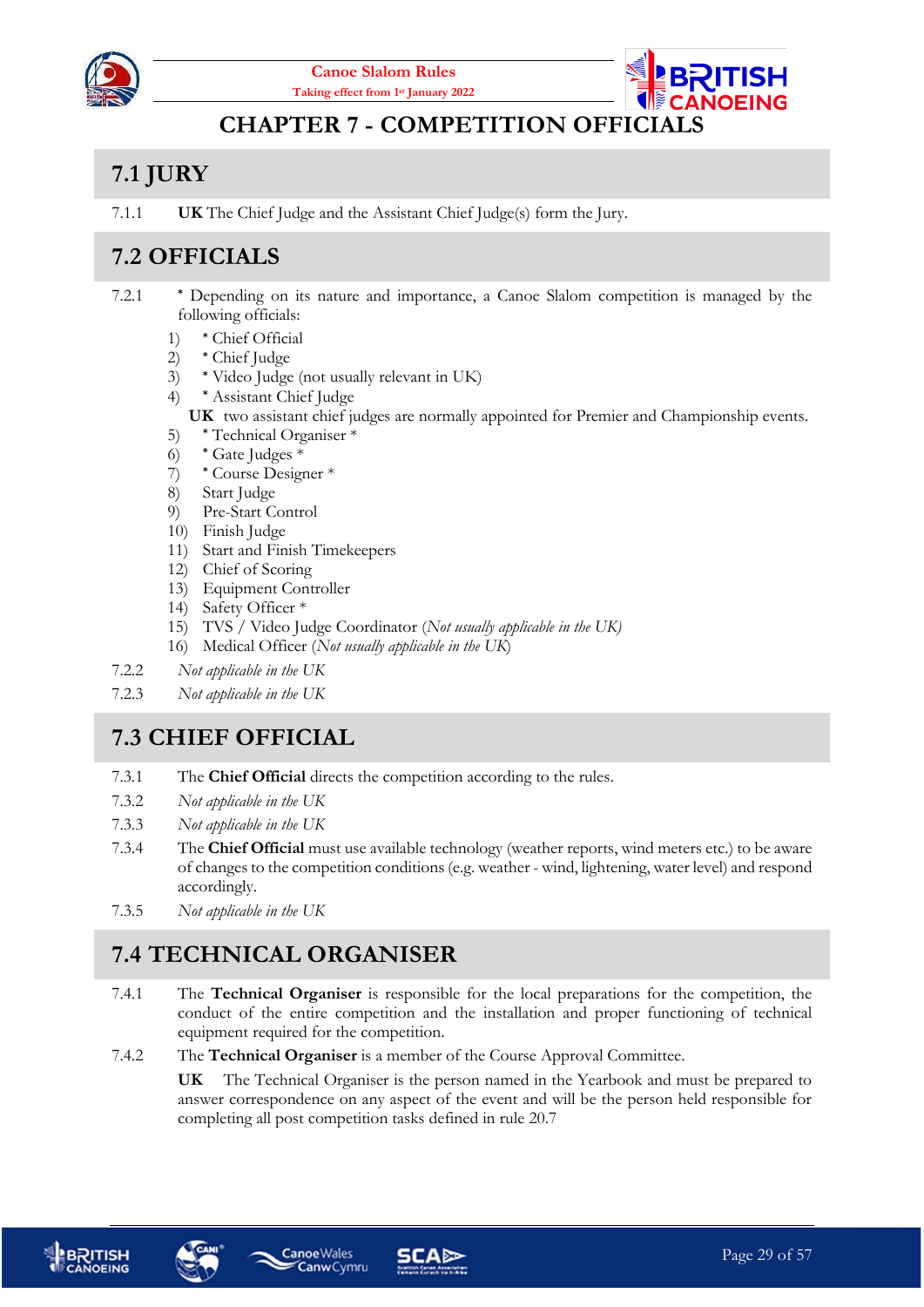



#### <span id="page-29-0"></span>**7.5 CHIEF JUDGE**

- 7.5.1 The **Chief Judge** must ensure that the competition is run correctly and in keeping with the competition rules.
- 7.5.2 The Chief Judge applies the competition rules and may disqualify an athlete or grant a rerun.
- 7.5.3 The Chief Judge is the final arbiter on all judging matters. When there is official television or official video of the competition, they may avail himself/herself of the television or video footage to assist in their determination of any relevant matter or protest.
- 7.5.4 \*After the Chief Judge has ruled on a protest concerning penalties the result then becomes a matter of fact and therefore cannot be enquired/protested further.
- 7.5.5 The Chief Judge is a member of the Course Approval Committee.

#### <span id="page-29-1"></span>**7.6 ASSISTANT CHIEF JUDGE**

- 7.6.1 The **Assistant Chief Judge** will closely co-operate with the Chief Judge and the Chief Official and will assist with the administrative tasks related to the competition especially judging locations and instructions to judges.
- 7.6.2 *Not applicable in the UK*
- 7.6.3 They will oversee the collection of the forms necessary for the administration of the Enquiry Office and any other matters necessary for the Secretariat.
- 7.6.4 They will assist in the formulation of the decisions of the Chief Judge regarding any enquiries/protests and will oversee the recording and archiving of all relevant official forms.

## <span id="page-29-2"></span>**7.7 TRANSMISSION JUDGE**

- 7.7.1 The **Transmission Judge**, who may also act as a Primary or Secondary Gate Judge, is responsible for the transmission of the final decision of the Primary Judge/s to the Scoring Office.
- 7.7.2 Normally the Transmission Judge will collate and transmit the results of a number of gates assigned for a Section.
- 7.7.3 The Transmission Judge signals the penalties for each gate with the corresponding discs, cards or section scoreboard.

## <span id="page-29-3"></span>**7.8 GATE JUDGE**

- 7.8.1 The **Gate Judge** is responsible for observing and recording an athlete's passage through their assigned gates.
- 7.8.2 At the discretion of the Chief Judge, a Gate Judge may be assigned one (1) or more gates for which they will make the final decision of the athlete's passage.
- 7.8.3 This Judge will be referred to as a Primary Judge and may also provide their own assessment of adjacent gates to the respective adjacent Primary Judge/s.
- 7.8.4 In arriving at the final decision the Primary Judge must also consider the adjacent Gate Judge's observations, especially those who may be in a better position for a particular negotiation (better position may mean being closer or further away but on a better angle for each individual case).
- 7.8.5 The Primary Judge will assess each circumstance, make a decision and signal that decision to the Transmission Judge.
- 7.8.6 It is the duty of all Gate Judges to consider and record their own view of every gate to which they have been assigned.
- 7.8.7 It is not the role of the Transmission Judge to overrule any decision of a Primary Judge, rather to record, display and forward that decision to the Scoring Office.





**Canoe**Wales

**Canw** Cymru

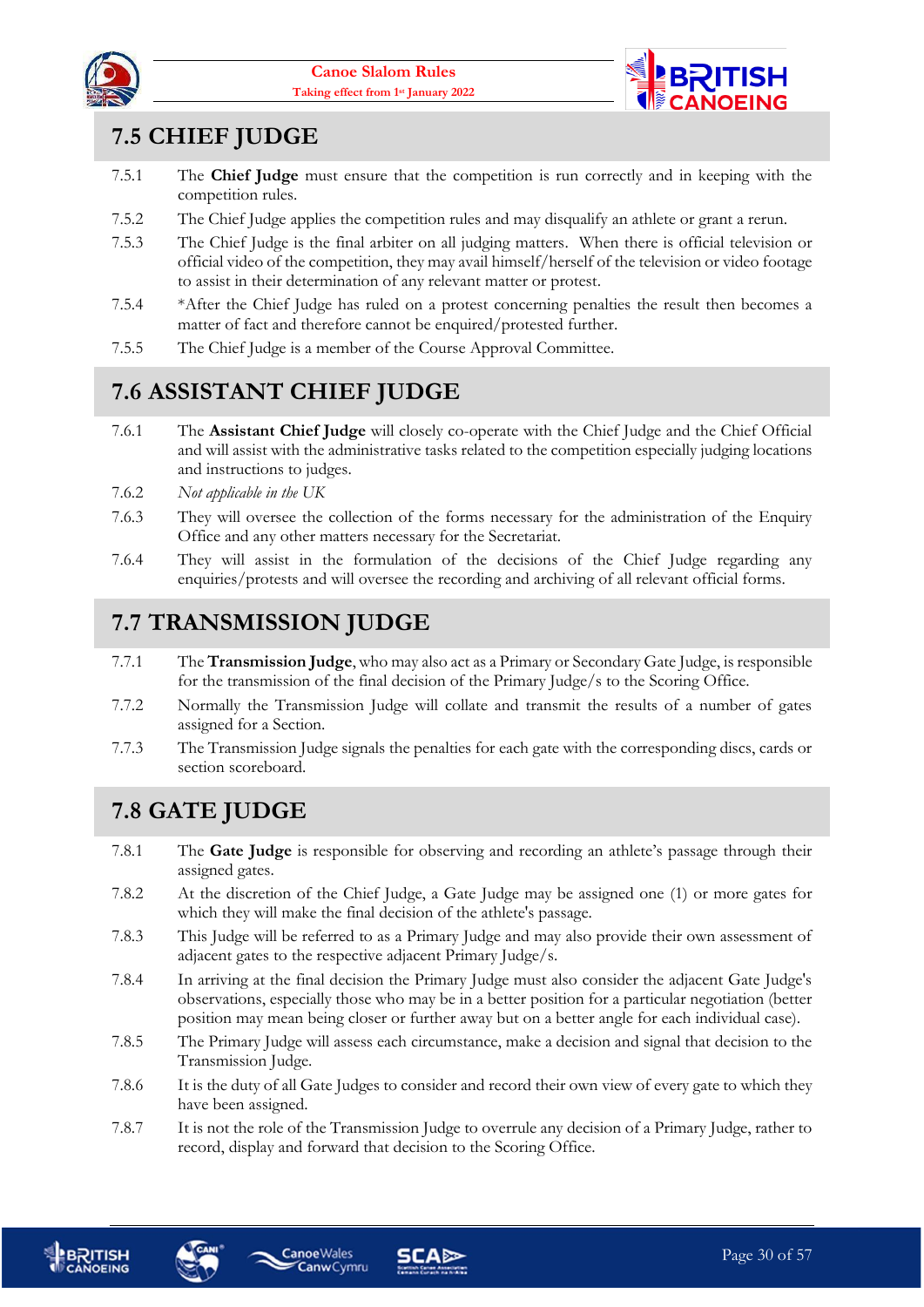



## <span id="page-30-0"></span>**7.9 TVS / VIDEO JUDGE COORDINATOR**

- 7.9.1 The **TVS/Video Judge Coordinator** is responsible for the complete setup and proper functioning of any TVS and video judge hardware and software.
- 7.9.2 The TVS/Video Judge Coordinator guides and troubleshoots the video production and distribution to meet the TVS and the Video Judge requirements.

## <span id="page-30-1"></span>**7.10 VIDEO JUDGES**

- 7.10.1 **Video Judges** carry the same responsibility as a Gate Judge and act as an additional resource to determine the correct decision for an athlete on any gate.
- 7.10.2 The Video Judge can systematically view all athletes.
- 7.10.3 Video judges may review any athlete on any gate, or sequence of gates.
- 7.10.4 The Video Judge reports any discrepancy to the Chief Judge who may change the decision of a Gate Judge when the video demonstrates clear and conclusive evidence.

#### <span id="page-30-2"></span>**7.11 COURSE DESIGNERS**

- 7.11.1 The **Course Designers** are responsible for the design of the course and ensure that the course is maintained in its original design during the competition.
- 7.11.2 The Course Designers are responsible for the proper hanging of the gates and for the other relevant installations and must always be ready to make repairs or adjustments as necessary.
- 7.11.3 The Course Designers are members of the Course Approval Committee.

#### <span id="page-30-3"></span>**7.12 PRE-START CONTROL**

- 7.12.1 The **Pre-Start Control** position is not mandatory but may be required because of the configuration of the venue or the need to check equipment marks.
- 7.12.2 The Pre-Start Control may advise the athlete as to when to proceed to the start pool.
- 7.12.3 If required, the Pre-Start Control confirms that the athlete's equipment carries the marks applied at Equipment Control.
- 7.12.4 If the athlete does not carry the appropriate marks the Pre-Start control notifies the Start Judge and Chief Judge who make a decision on if the athlete may or may not start the competition. Any time lost from the above process goes against the athlete.

## <span id="page-30-4"></span>**7.13 START JUDGE**

7.13.1 The **Start Judge** assures that the athletes are in the correct order and gives permission to start.

7.13.2 They can refuse to start an athlete if the athlete:

- 7.13.2.a Fails to respect the safety rules.
- 7.13.2.b Fails to present themselves at the start, promptly after having been called by the Start Judge to do so.
- 7.13.2.c Is not properly dressed, does not have a start number or has an incorrect start number.
- 7.13.2.d Does not follow the Start Judge's orders.

**Canw** Cymru

7.13.3 In case of any abnormality at the start, the Start Judge must immediately inform the Chief Judge.



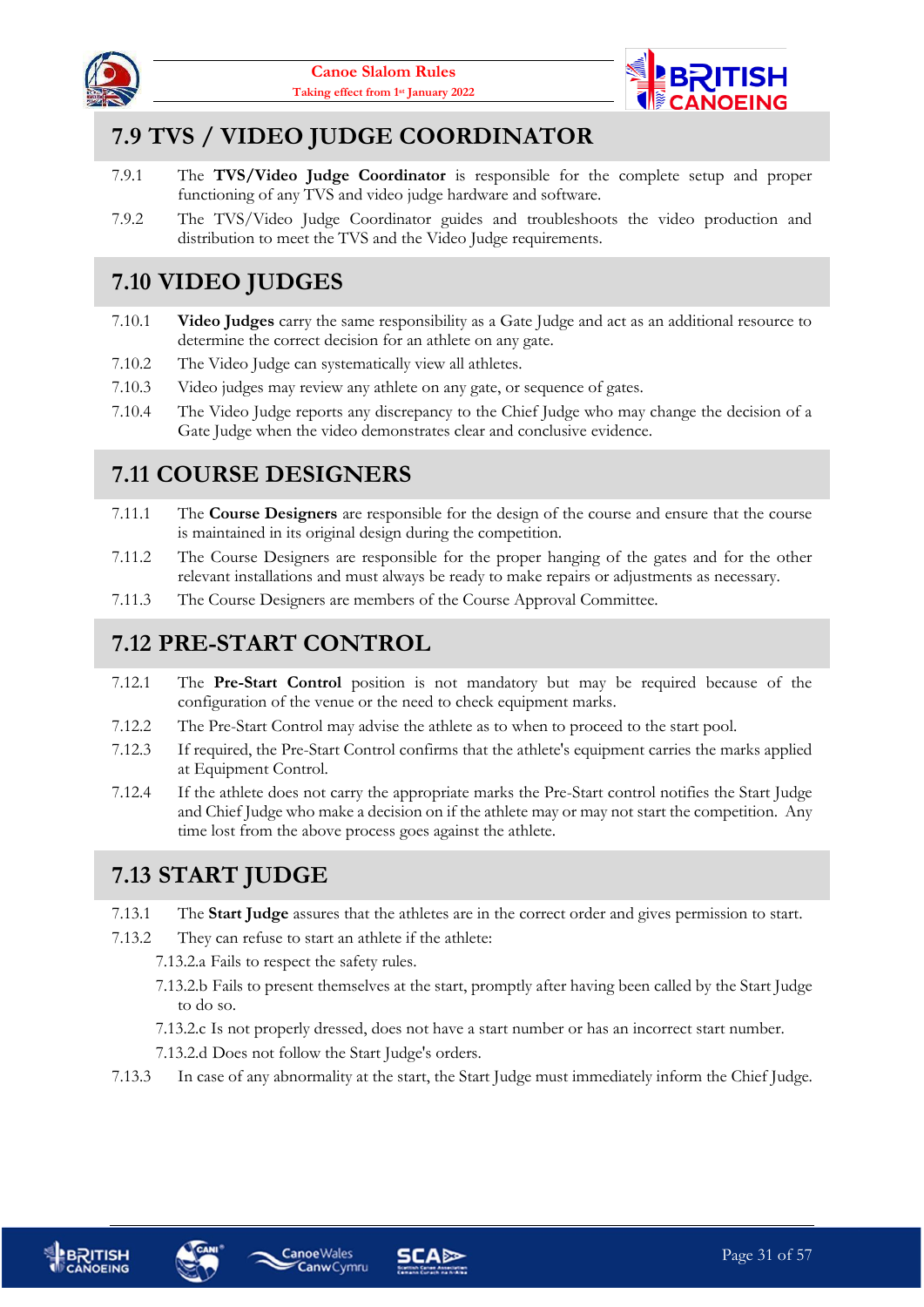



#### <span id="page-31-0"></span>**7.14 FINISH JUDGE**

- 7.14.1 The **Finish Judge** determines when an athlete has finished the course in the proper manner (see rule [10.4\)](#page-36-5).
- 7.14.2 **UK** They record any penalties incurred on the Finish Line and transmit them to the Scoring Office.

#### <span id="page-31-1"></span>**7.15 TIMEKEEPERS**

7.15.1 The Timekeepers are responsible for keeping the exact running time for each athlete and for its transmission to the Scoring Office.

#### <span id="page-31-2"></span>**7.16 CHIEF OF SCORING**

7.16.1 The **Chief of Scoring** is responsible for calculation and publication of accurate competition results based on data received under the direction of the Chief Judge.

#### <span id="page-31-3"></span>**7.17 EQUIPMENT CONTROLLER**

7.17.1 The **Equipment Controller** ensures that the boats, buoyancy aids and helmets fulfil rules [3.1](#page-15-2) to [3.6](#page-16-2) and may mark them accordingly.

#### <span id="page-31-4"></span>**7.18 \* SAFETY OFFICER**

- 7.18.1 **\*** The **Safety Officer**, together with a rescue squad and according to the circumstances, rescues anyone in the competition course.
- 7.18.2 They must have available the necessary safety and first-aid equipment.
- 7.18.3 The Water Safety Officer must also ensure that any local requirements regarding First aid provision are met.

## <span id="page-31-5"></span>**7.19 OFFICIALS BEHAVIOUR**

- 7.19.1 An official may assume multiple functions or roles for the competition.
- 7.19.2 No official may communicate with, or in any way give technical advice to an athlete while they are on the course.
- 7.19.3 A Gate Judge must not draw an athlete's attention, in any manner whatsoever to any error committed in relation to the athlete's negotiation of the course unless signalling the penalty assigned to a gate.
- 7.19.4 There must be constant radio communication between Chief Official, Chief Judge, Assistant Chief Judge, Video Judge, Start Judge, Equipment Controller, TVS/Video Judge Coordinator and Chief of Scoring.

## <span id="page-31-6"></span>**7.20 NOMINATION FOR ICF COMPETITIONS**

7.20.1 *Not applicable in the UK*





**Canoe**Wales

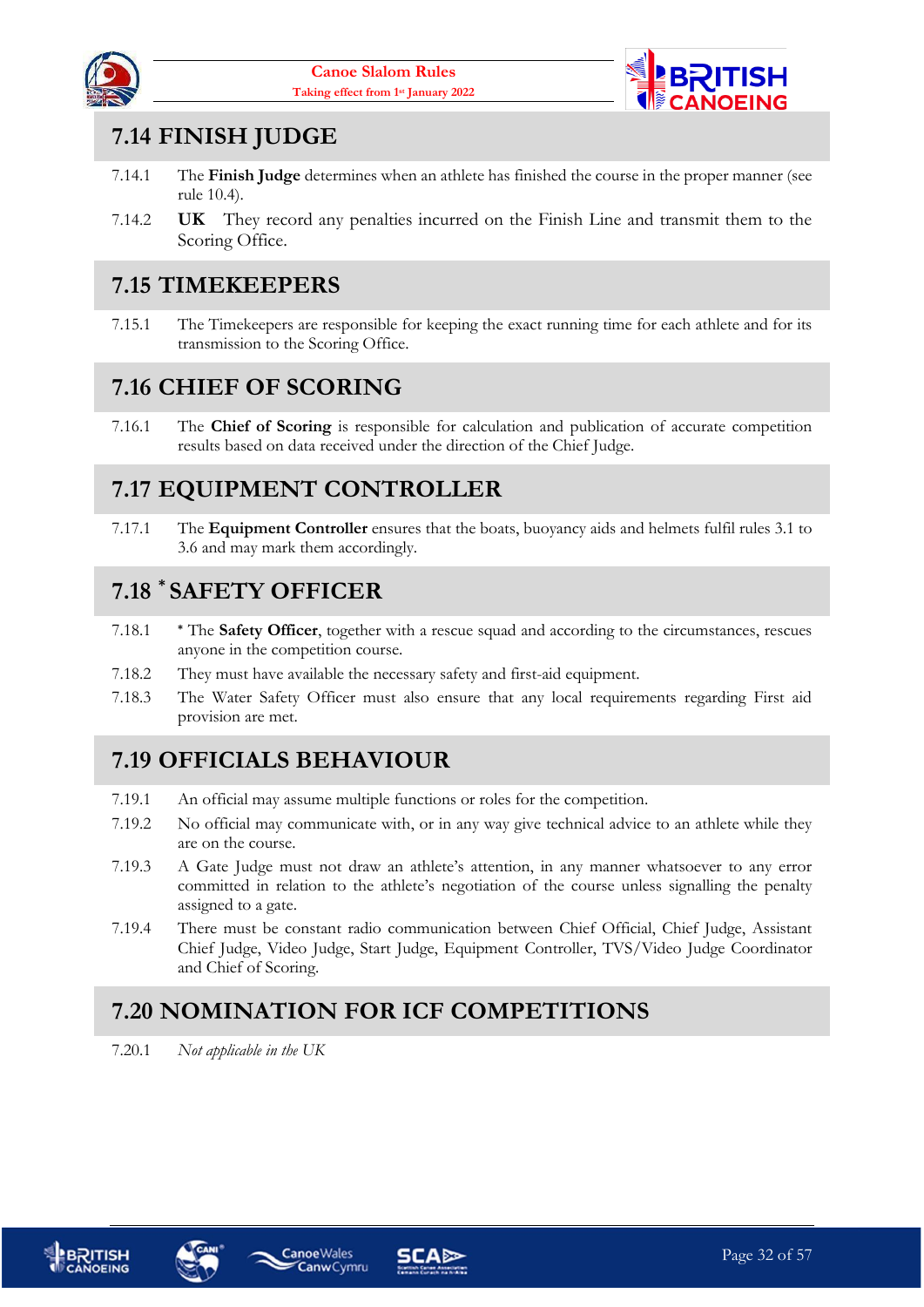



#### **CHAPTER 8 - FIELD OF PLAY**

#### <span id="page-32-1"></span><span id="page-32-0"></span>**8.1 HOMOLOGATION**

8.1.1 *Not applicable in the UK*

#### <span id="page-32-2"></span>**8.2 COMPETITION COURSE**

- 8.2.1 **UK** The velocity of the current and the difficulty of the course shall be appropriate to the level of competition. The course may consist of natural and/or artificial obstacles.
- 8.2.2 The minimum length for a course is 150 m, the maximum length is 400 m measured from the start line to the finish line down the centre line of the course.
- 8.2.3 A competition venue must include warm up and cool down areas for the athletes. These areas are open for all athletes that are competing and must not affect the start and finish area.

#### <span id="page-32-3"></span>**8.3 GATE REQUIREMENTS**

- 8.3.1 The gates consist of two (2) suspended poles painted with green and white rings for downstream gates and red and white rings for upstream gates, with the bottom ring always white, each ring is 20 cm high.
- 8.3.2 A black band of a minimum width of 2 cm and maximum width of 2.5 cm is placed around the base of each pole.
- 8.3.3 **\*** The gate numbers may be displayed according to the ICF CSLC template on the white ring, second from the bottom.
- 8.3.4 Competition Logos and/or advertising agreed with the CSLC may be displayed on any of the rings above the bottom four (4) rings.
- 8.3.5 The width of a gate is 1.2 meters minimum to 4.0 meters maximum measured between the inside edge of the poles.
- 8.3.6 Poles must be round and 1.6 to 2 m long by 4.0 to 5.0 cm in diameter, and of sufficient weight that motion caused by wind is not excessive.
- 8.3.7 The height of the poles above the water should be such that it provides fair and reasonable conditions for negotiation whilst simultaneously satisfying the aims of the Course Designers.
- 8.3.8 As an indicator to the Course Designers and Chief Judge the pole height should be approximately 20 cm above the surface of the water and should not be set in motion by any surge of water.
- 8.3.9 **\*** The pole adjusting system must enable easy adjustment for each pole on every gate.
- 8.3.10 Gates must be numbered in the order of negotiation.
- 8.3.11 The gate number panels must measure 20cm x 20cm (recommended) or 30 cm x 30 cm. The numbers must be inscribed on both sides of the panels using written in black on a yellow or white background. Each number and letter must measure 20 cm in height and 2 cm in thickness. On the side of the panel opposite the direction of correct negotiation, there is a diagonal red line from the bottom left to the top right.







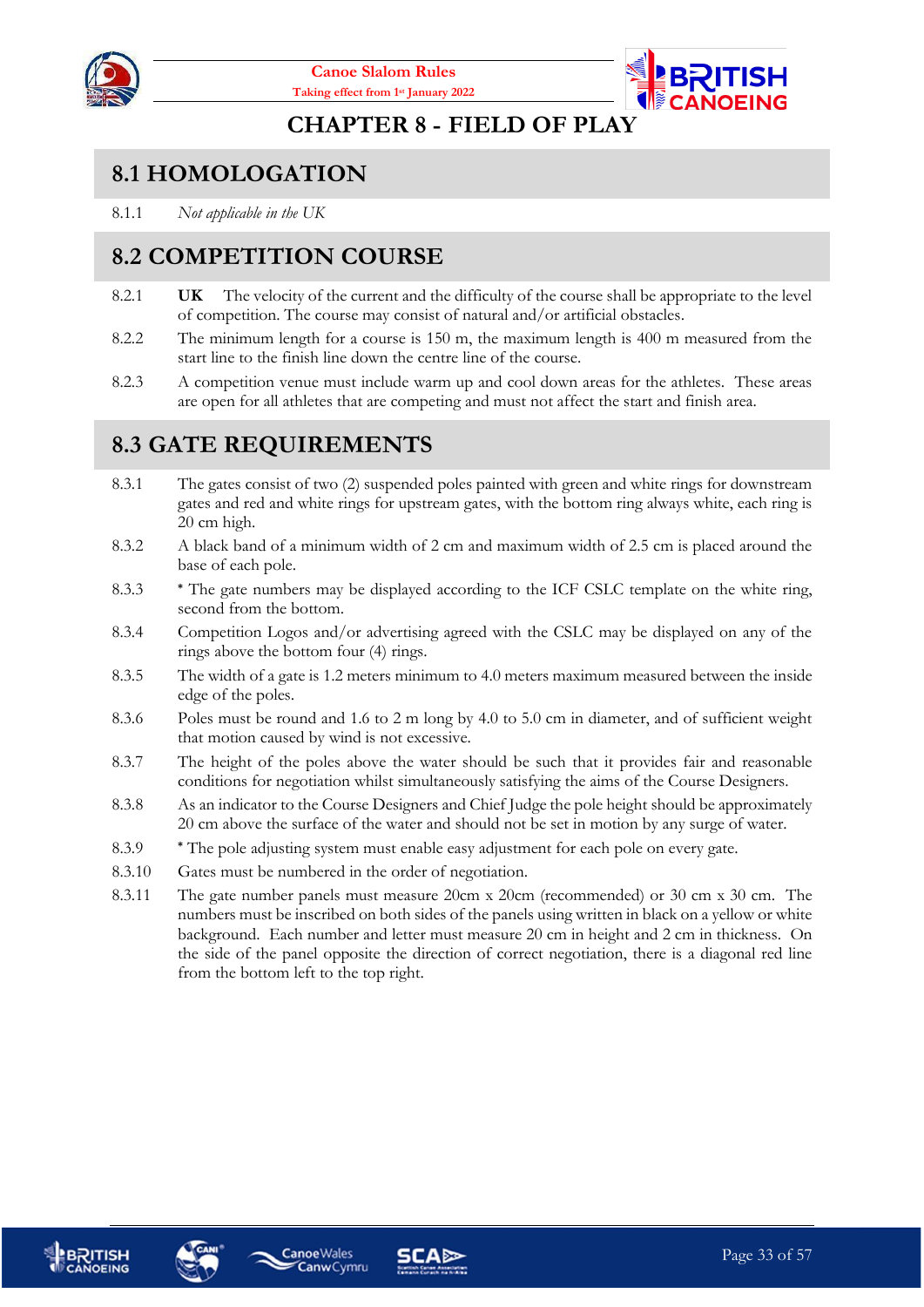



#### **CHAPTER 9 - PRE-COMPETITION**

#### <span id="page-33-1"></span><span id="page-33-0"></span>**9.1 TEAM LEADERS MEETING & INSTRUCTIONS**

9.1.1 *Not applicable in the UK*

#### <span id="page-33-2"></span>**9.2 COMPETITION SCHEDULE**

- 9.2.1 **UK** A complete start list (competition schedule) including individual run times must be available at Control at least 1 hour before the ranking race begins.
- 9.2.2 **\*** The final competition schedule must contain the complete timetable of the events as well as the name, bib number and National Federation of each participating athlete.
- 9.2.3 In organising the competition schedule, the following principles should be followed:
	- 9.2.3.a The individual events including their respective semi-final / final should be held as a unit before or after the team events.
	- 9.2.3.b Consideration should be given to the schedule to allow athletes to compete in multiple events.
- 9.2.4 *Not applicable in the UK*
- <span id="page-33-5"></span>9.2.5 **UK** Exceptions:
	- 9.2.5.a Officials should, wherever possible, be offered two runs on both days of a double slalom competition. During single Competitions that run over two days, runs in the officials' event may take place on separate days.
	- 9.2.5.b Where entries from foreign athletes have been accepted, their runs should take place at the end of the respective individual event unless a separate 'guest event' has been created for them.
	- 9.2.5.c No athlete or Official shall be required to have a scheduled competitive run, individual or team, within one hour of another such run, except in the case of those entered in two events

#### <span id="page-33-3"></span>**9.3 START ORDER**

- 9.3.1 \*The Organiser is responsible for the start list at ranking competitions.
- 9.3.2 Individual events
	- 9.3.2.a **\*** In individual events the start order for each event will be based on the ranking bib. Athletes will start in the reverse order of their bib number.
		- 9.3.2.b **\*** Athletes without a ranking bib number are placed at the beginning of the start order. Their position on the start order is drawn and is the responsibility of the Organiser.
		- 9.3.2.c The start order of the next phase will be the reverse order of the previous phase results.
- 9.3.3 Team events
- 9.3.4 *Not applicable in the UK*
- 9.3.5 **UK** The start order is drawn and is the responsibility of the organiser.

## <span id="page-33-4"></span>**9.4 COURSE DESIGN REQUIREMENTS**

- 9.4.1 **\*** The course for ranking events above division 4 must consist of a minimum of 18 gates and a maximum of 25 gates, of which six (6) or eight (8) must be upstream gates.
	- 9.4.1.a UK At division 4 races the course must consist of a minimum of 12 gates and a maximum of 25 gates, of which 4, 6 or 8 must be upstream gates.
	- 9.4.1.b **UK** Where appropriate, for example at weirs where some of the course may flow in an upstream direction, the maximum number of upstream gates may be exceeded, provided that the spirit of the rule is adhered to.
	- 9.4.1.c **UK** At Premier and Division 1 competitions, gates will not be positioned until Friday afternoon before the race, lines may be positioned, and gates prepared on the bank in advance



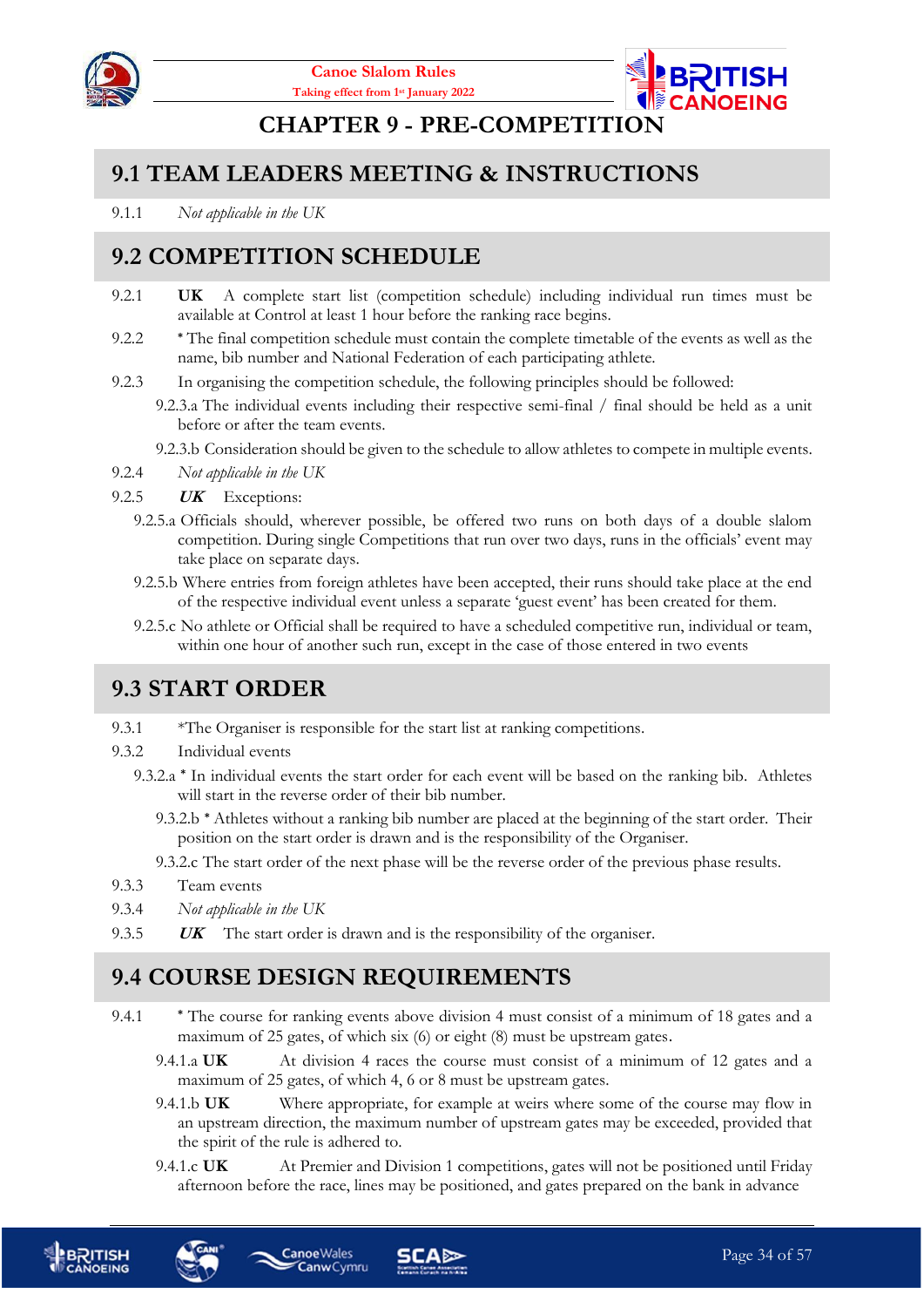



- 9.4.2 As a recommendation for the Course Designers, the course should be navigable for MK1 in a time close to 95 seconds.
- 9.4.3 The course must be entirely navigable throughout its length and provide the same conditions for right-handed and left-handed C1 and C2 athletes. The ideal course should include:
	- Minimum one (1) gate-combination, which offers the athlete several options
	- Constant direction changes and flowing movements using the technical difficulties of the water (eddies, waves and rapids).
- 9.4.4 The Start and Finish positions and their organisation must be agreed to by the Chief Judge prior to the beginning of official training.
- 9.4.5 The distance between the last gate and the finish line must be no less than 15 meters and must be no more than 25 meters.
	- **UK** Exceptions to these distances have to be approved by the Chief Judge.
- 9.4.6 The gates must be placed with correct presentation clearly indicated (by the colour of poles and the number board) and sufficient room be allowed to permit a correct negotiation and judgement of penalties without uncertainty.
- 9.4.7 If during the event the Chief Judge identifies that a significant change in water level has occurred that may be corrected, they may stop the competition until the original water conditions are restored.
- 9.4.8 If during the competition unusual circumstances alter the nature or design of the course, only the Chief Judge may authorise alteration to or change the position of a gate.

## <span id="page-34-0"></span>**9.5 COURSE DESIGN PROCESS**

- 9.5.1 The Course Designers design and publish the course for the heats and semi-final/final course, which take into account the positions for judging used for all courses.
- 9.5.2 A semi-final/final course may be changed from the heats course provided the balance of the course is maintained.
- 9.5.3 The Technical Organiser and the Chief Judge may offer the Course Designers their advice on the course design and the hanging of the course.
- 9.5.4 The organising National Federation must provide the Course Designers with information on the possibility of and necessity for water control or any other information affecting water level.
- 9.5.5 *Not applicable in the UK*
- 9.5.6 *Not applicable in the UK*

#### <span id="page-34-1"></span>**9.6 APPROVAL OF THE COURSE DESIGN**

- 9.6.1 The boats for the demonstration run should include one (1) right-handed MC1, one (1) lefthanded MC1, one (1) right-handed WC1, one (1) left-handed WC1, two (2) MK1, two (2) WK1, and two (2) C2 (front left and front right).
- 9.6.2 In any case the maximum number of boats for each event should be no more than two (2).
- 9.6.3 The demonstration run should include navigation of the course by each demonstrator in sections followed by a full-length run by each demonstrator.
- 9.6.4 The Chief Official, the Technical Organiser, the Chief Judge and the Course Designers form the Course Approval Committee which determine the navigability of the courses and approve the course(s) for the competition.
- 9.6.5 If the course is judged in some way unacceptable, (i.e. the course, or part of the course is unfair, dangerous or impossible to negotiate) the Course Approval Committee is empowered to make a decision to rectify the problem.





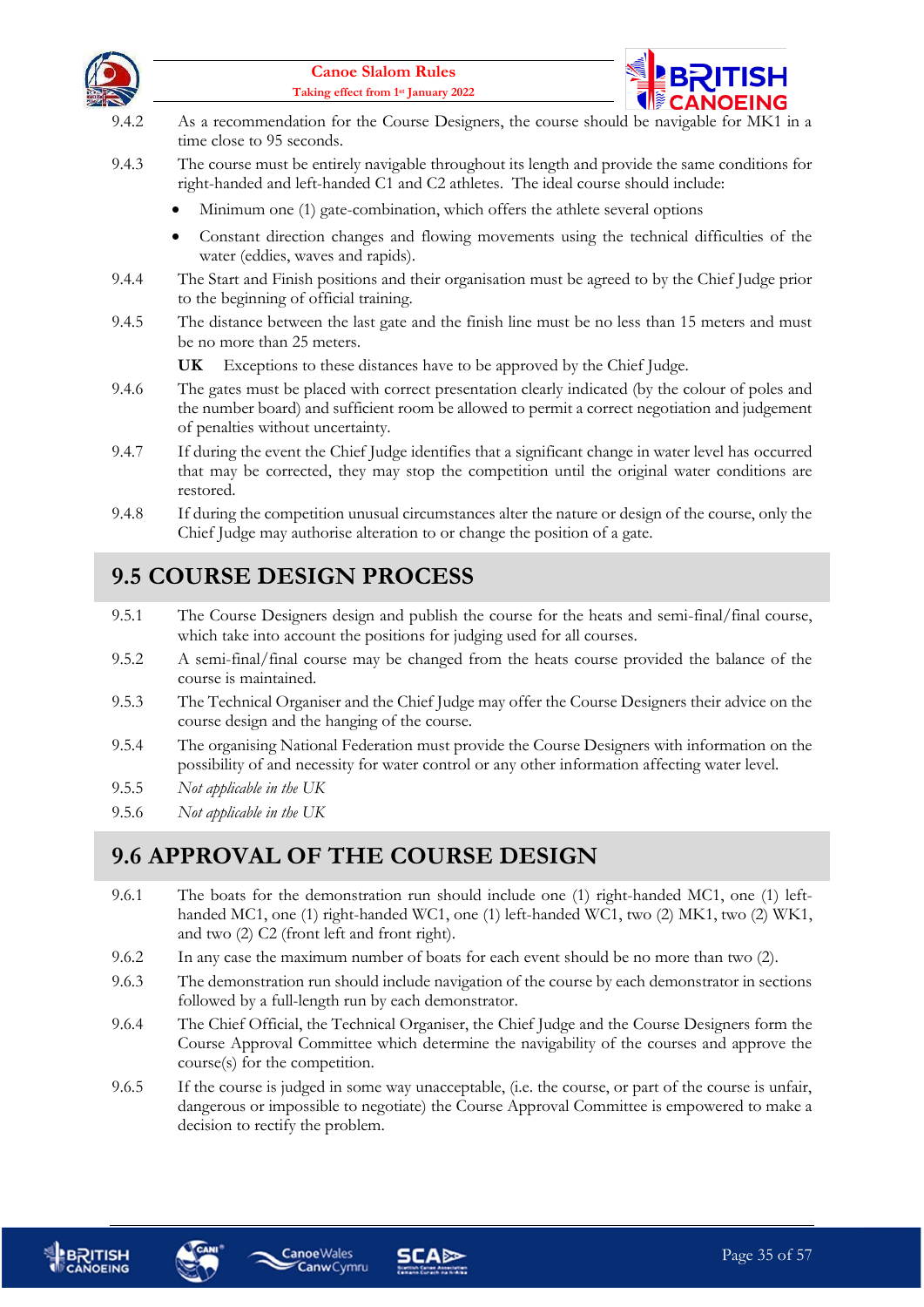



- 9.6.6 If more than half of the Course Approval Committee ask for a modification, the course must be modified. In these cases, the new course change proposals will be made by the Course Designers for reconsideration and approval.
- 9.6.7 After the approval, no further modification may be made.

## <span id="page-35-0"></span>**9.7 TRAINING**

- 9.7.1 **\*** At the Organiser's discretion, for division 1 or below, a training run may be allowed on the completed course.
- 9.7.2 Training runs are not mandatory.
- 9.7.3 The first start of the official training runs (when held) may not be held less than 20 minutes after the course is finally declared approved.
- 9.7.4 **UK** At Selection & Premier competitions there will be no training runs. At Division 1 to 4 at least one run must be available, additional training runs are permitted at the Organiser's discretion.
- 9.7.5 **UK** For each official training run it is necessary that:
	- There be a specific person who is the general overseer and that the directions of this person are adhered to.
	- The runs take place with start numbers and in numerical (start) order. They are carried out according to the competition rules.
	- Usual safety precautions are observed.
	- A rescue squad is in place when it is required.
	- Official training runs are completed as a single attempt at the course.
- 9.7.6 **UK** Non-observance of any of the above conditions is grounds for disqualification. In the event that a paddle breaks during a training run, an athlete may accept external help and continue the course. In the event of a capsize, the run can be continued from the point of the capsize.
- 9.7.7 **UK** At Division 1 to 4, periods for additional practice runs and free practice and procedures for the control of organised free practice must be detailed in the start list. Free practice is allowed at the discretion of the Organiser subject to adequate safety and control provision. During all organised practice there should be at least two persons supervising safety, one at the start to organise regular starts and at least one other along the course to ensure that full runs only are attempted where required by the rules or by the Organiser.







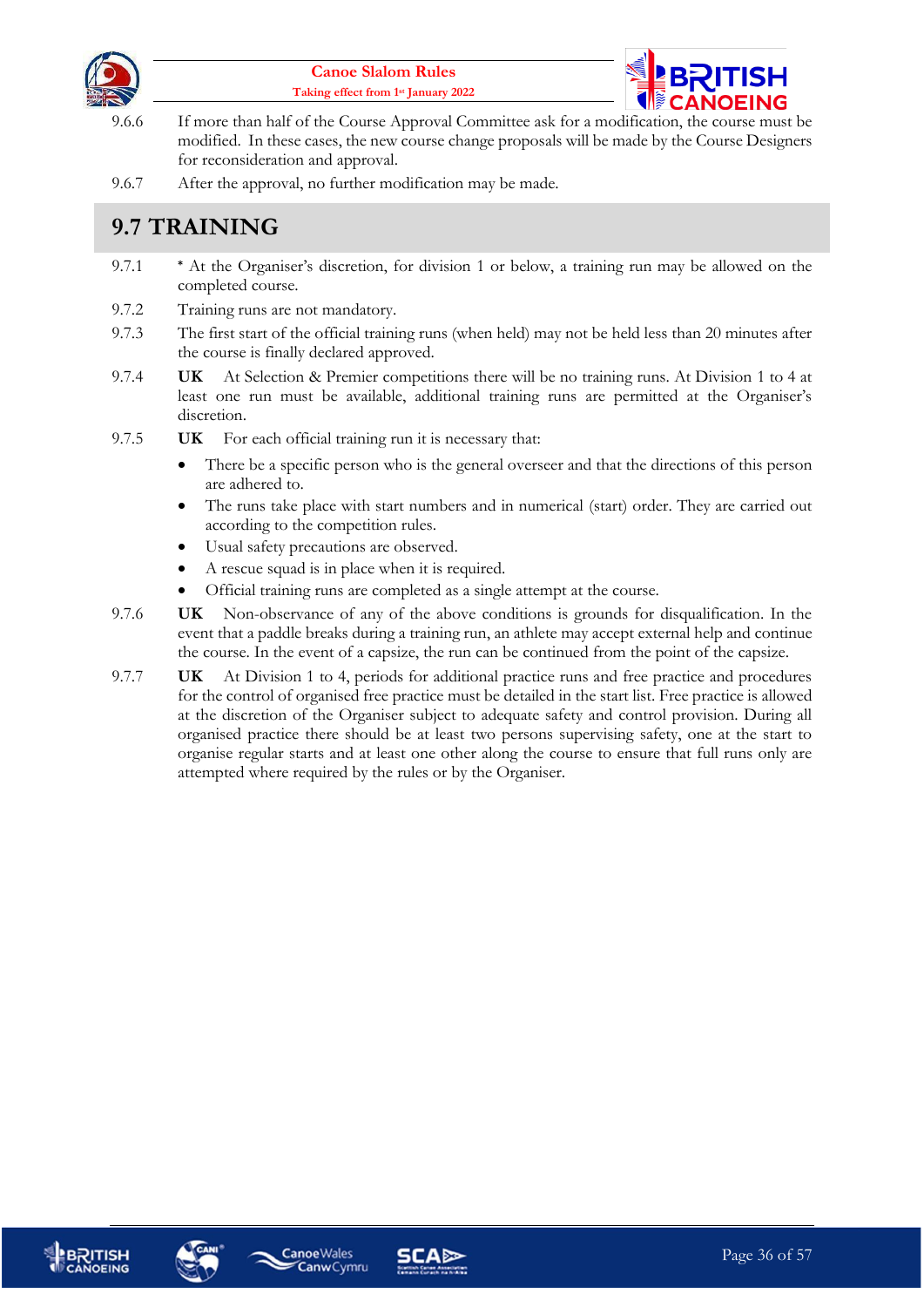



#### **CHAPTER 10 - COMPETITION**

#### <span id="page-36-1"></span><span id="page-36-0"></span>**I - Start, Finish and Timing**

#### <span id="page-36-2"></span>**10.1 START**

- 10.1.1 Starts should be directly upstream or downstream.
- 10.1.2 An assistant to the Start Judge may hold each boat at the starting position until the start.
- 10.1.3 The boat must be stationary at the start
- 10.1.4 In the team runs, all boats must be stationary. The boat in the start gate must activate the timing of the run. The boat can be either A, B, or C
- 10.1.5 In all cases the athletes must follow the Start Judge's positioning or special instructions.

#### <span id="page-36-3"></span>**10.2 START INTERVAL**

- 10.2.1 In individual events, starts are separated by at least forty-five seconds.
- 10.2.2 In the team events, starts are separated by at least ninety seconds.
- 10.2.3 **UK** Organisers must run competitions according to the published schedule showing athletes start times. If the event is ahead of schedule, an athlete who is present at the published time must be allowed to start.

#### <span id="page-36-4"></span>**10.3 FALSE START**

- 10.3.1 Only the Start Judge is qualified to determine that a false start has occurred and to recall the athlete by means of an appropriate signal.
- 10.3.2 The Start Judge determines if a second start is given and notifies the Chief Judge of his/her decision.

#### <span id="page-36-5"></span>**10.4 FINISH**

- 10.4.1 The finish line must be marked clearly on both sides of the course.
	- **UK** The Start and Finish may not be the same gate.
- 10.4.2 An athlete's run is complete when the finish line is broken by the athlete's body. The athlete must not cross the finish line more than once or risk disqualification for that run (DSQ).
- 10.4.3 In the team event all three (3) boats must cross the finish line within 15 seconds of each other or incur a 50 second penalty (see rule [10.9.6\)](#page-38-7).
- 10.4.4 If an athlete crosses the finish line upside down or capsized, (see rule [10.15\)](#page-39-2), as deemed by the Finish Judge, then the athlete will be given a DNF for that run.

## <span id="page-36-6"></span>**10.5 TIMING**

- 10.5.1 The time of a run is measured from the time that the athlete's body or electronic device (on body or boat) breaks the start line to the time when the finish line is broken by the athlete's body or electronic device (in C2, the first body that crosses the line).
- 10.5.2 In teams racing the time is measured from the time when the first athlete breaks the start line to the time the last athlete breaks the finish line.







**CanwCymru**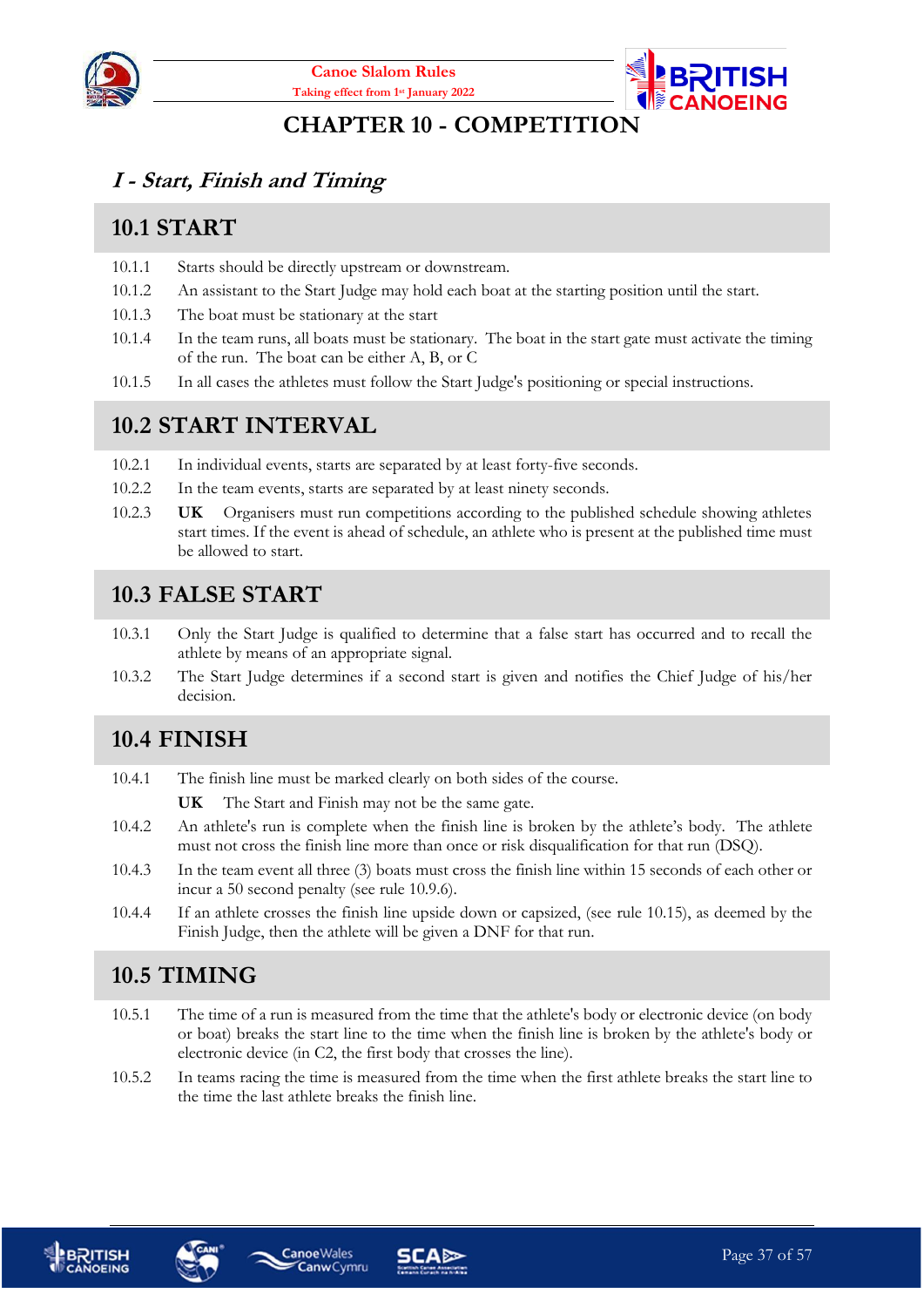



- 10.5.3 **UK** Where a Slalom Committee approved electronic timing system, with double electronic beam start and finish, is used the competition shall be timed and scored to 0.01 seconds. In the event of failure of the electronic start/finish for the whole of an event then manual start and/or finish shall be used, and times and scores calculated to 0.1 second.
- 10.5.4 **UK** Where any other start and/or finish method is used the whole competition shall be timed to 0.1 seconds (or complete seconds with the approval of the Chief Judge).
- 10.5.5 **UK** All fractions of a lesser order than that specified shall be ignored in displaying times and final scores.
- 10.5.6 **UK** All competitions must have independent back-up timing.
- 10.5.7 **UK** Where back-up times have to be used in a few cases (not amounting to a total breakdown) they will be to the same standard as set for the event concerned. It is recommended that synchronised digital stop watches, one at start and two at finish, recording 'time of day' to 0.01 second be used.
- 10.5.8 **UK** The Chief Judge will make regular checks on back- up timing and may suspend the event if undue discrepancy is found.

#### <span id="page-37-0"></span>**II - Gate Negotiation and Judgment**

#### <span id="page-37-1"></span>**10.6 NEGOTIATION**

- 10.6.1 All the gates must be negotiated in numerical order.
- 10.6.2 All gates may be negotiated in any presentation from the correct side of the gate as displayed by the gate number panels.
- 10.6.3 The gate line, in all circumstances is defined as the line between the outside edge of the bottom of the two (2) poles, projected from the end of the poles vertically to the riverbed.
- 10.6.4 The following conditions must be satisfied for negotiation of the gate:
	- 10.6.4.a Negotiation of the gate begins when the boat or the body or the paddle touches a pole of the gate or part of the head of the athlete (in C2, one (1) of the two (2) athletes) breaks the gate line.
	- 10.6.4.b Negotiation of a gate is ended when the negotiation of any subsequent gate begins, or the finish line is crossed.
- 10.6.5 The following conditions must be satisfied for a gate to be considered correctly negotiated:
	- 10.6.5.a The whole head of the athlete or athletes must cross the gate line in accordance with the correct side of the gate and the course plan. A whole head is defined as follows:



10.6.5.b Part of the boat must cross the gate line at the same instant as the whole head crosses the line.





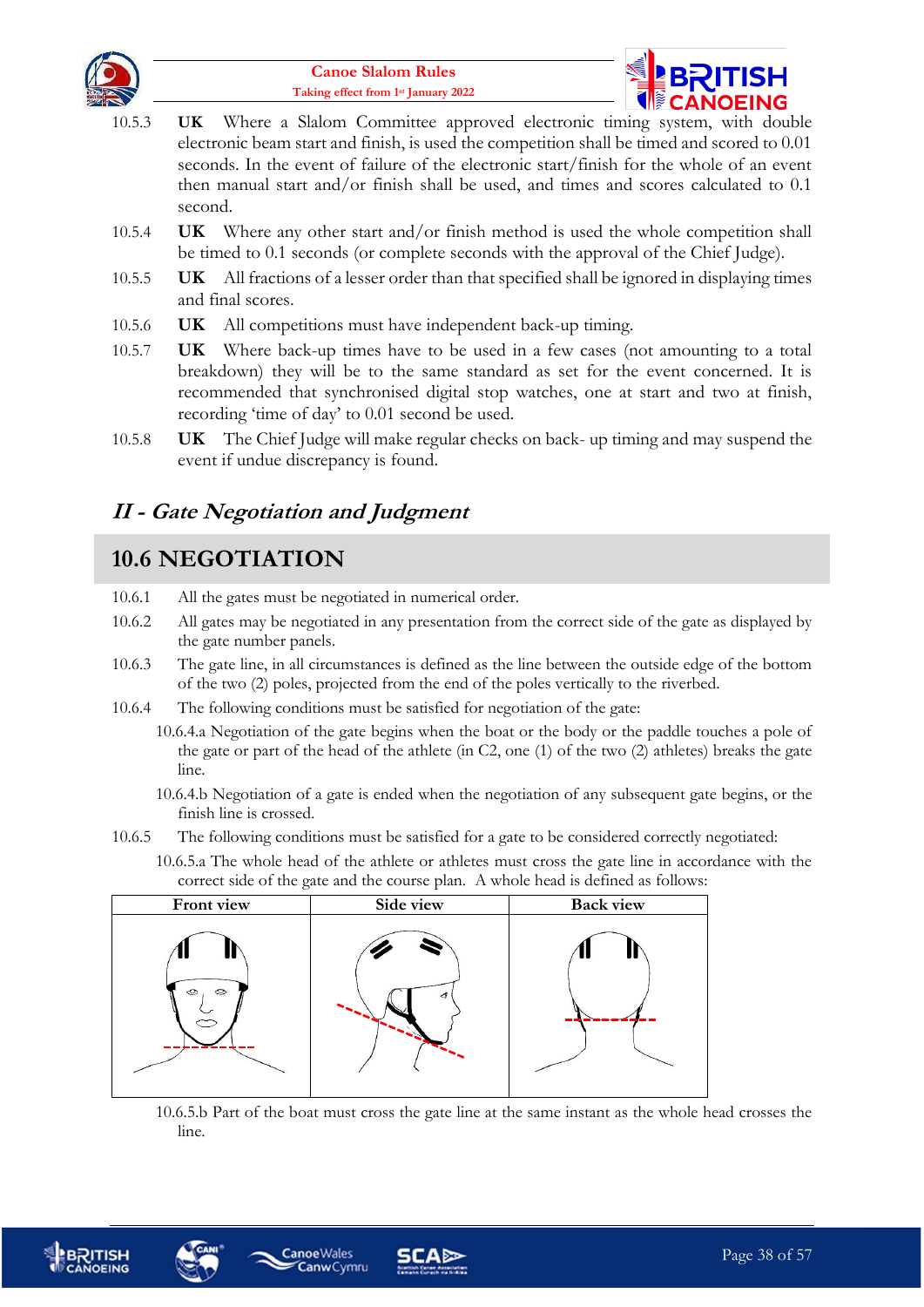



## <span id="page-38-0"></span>**10.7 ZERO (0) PENALTY SECONDS**

10.7.1 Correct negotiation without touching the pole with any part of the body, equipment, paddle or boat.

## <span id="page-38-1"></span>**10.8 TWO (2) PENALTY SECONDS**

- 10.8.1 Correct negotiation of the gate, but with a touch of one (1) or both poles.
- 10.8.2 Repeated touching of the same or both poles is only penalised once.

## <span id="page-38-2"></span>**10.9 FIFTY (50) PENALTY SECONDS**

- 10.9.1 A touch of a gate (either 1 or 2 poles) without correct negotiation of the gate.
- 10.9.2 Intentional pushing of a gate to allow negotiation unless correctly renegotiated before any subsequent gate is negotiated. An intentional push is an unexpected action of the Athlete to enable negotiation of the gate.
- 10.9.3 The head of the athlete (in C2 one, or both athletes) breaks the gate line upside down unless correctly renegotiated before any subsequent gate is negotiated (for definition of upside down see rule [10.15.1\)](#page-39-4).
- 10.9.4 Any part of the head of the athlete breaks the gate line in the wrong direction during negotiation of the gate, unless the negotiation of the gate begins in the correct direction and finishes in the correct direction before any subsequent gate is negotiated.
- 10.9.5 Gate left out: this is determined to have occurred when negotiation of any subsequent gate begins, or the finish line is crossed.
- <span id="page-38-7"></span>10.9.6 The last team member failing to cross the finish line within fifteen (15) seconds of the first team member to finish.
- 10.9.7 Part of the head breaks the gate line (in C2, one or both athletes) in the correct direction, with or without part of the boat, unless correctly renegotiated before any subsequent gate is negotiated.

## <span id="page-38-3"></span>**10.10 UNDERCUTTING OF A GATE**

10.10.1 Undercutting of a gate by the athlete with any part of their body or equipment, except part of their head, without a touch is not penalised.

#### <span id="page-38-4"></span>**10.11 REPEATED ATTEMPTS AT A GATE**

10.11.1 Repeated attempts at a gate without touching the poles is not penalised if part of the head of the athlete(s) has not broken the gate line in the wrong direction.

## <span id="page-38-5"></span>**10.12 MAXIMUM PENALTY FOR A GATE**

10.12.1 Fifty (50) penalty seconds is the maximum obtainable by one (1) athlete on any one gate.

## <span id="page-38-6"></span>**10.13 BENEFIT OF ANY DOUBT**

**Canoe**Wales

10.13.1 At all times, the benefit of any doubt must be given to the athlete.





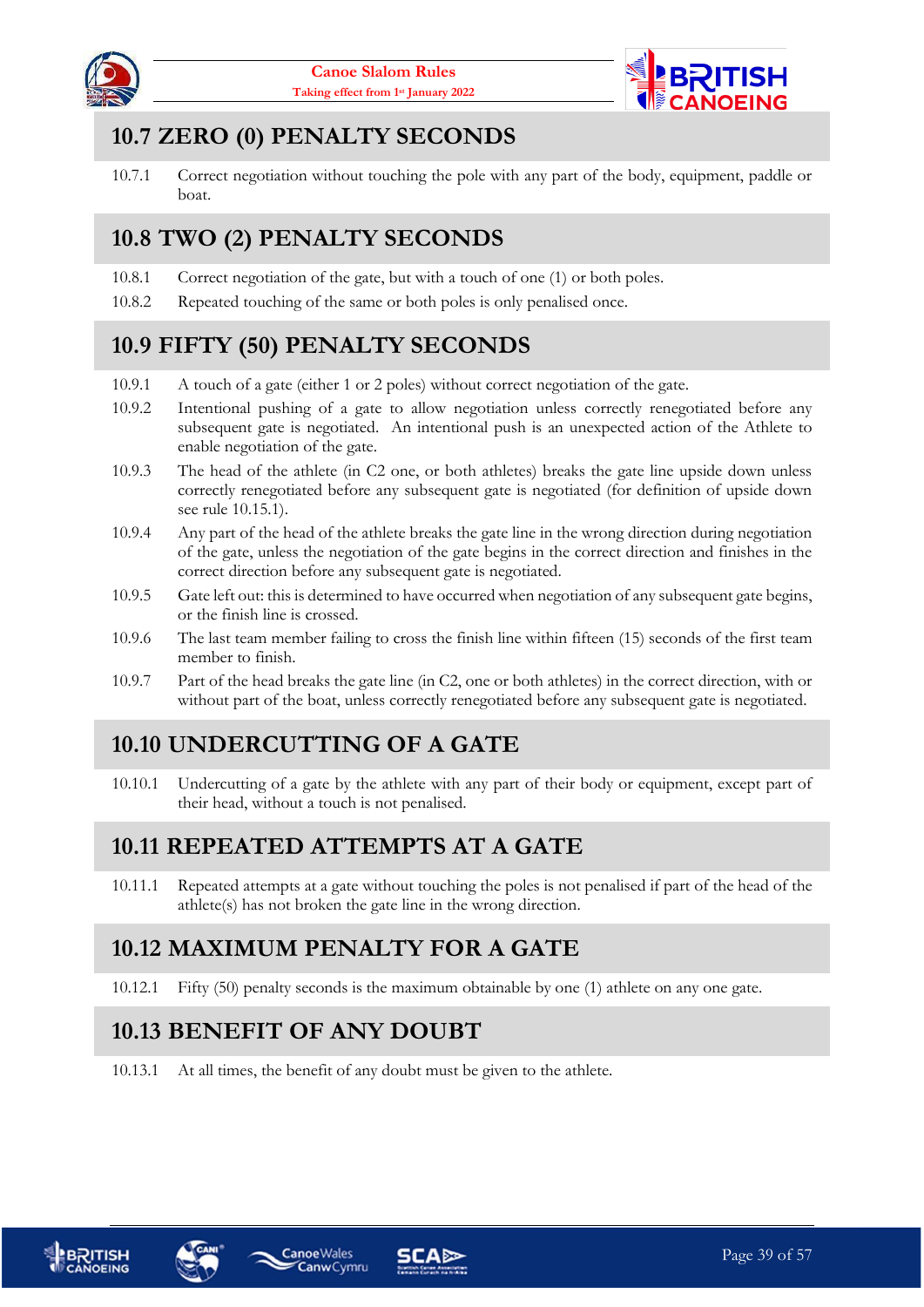



#### <span id="page-39-0"></span>**III - Special Situations**

#### <span id="page-39-1"></span>**10.14 CLEARING THE COURSE**

- 10.14.1 When an athlete is overtaken by another athlete, they must give way, if a Judge gives repeated blasts on a whistle.
- 10.14.2 The overtaking athlete must be attempting to negotiate the course properly. If the athlete is overtaking as a result of missing gates, then they must not hinder the athlete that they are approaching.
- 10.14.3 If an athlete is hindered by another athlete, they may repeat the run, if so authorised by the Chief Judge.

#### <span id="page-39-2"></span>**10.15 UPSIDE DOWN AND CAPSIZE**

- <span id="page-39-4"></span>10.15.1 The boat is considered upside down when the head of the athlete is entirely under water.
- 10.15.2 It is considered to be a capsize when the athlete (or an athlete in C2) has left the boat completely.
- 10.15.3 **\*** Rolling is not considered to be a capsize. In team runs, members of the team may help each other to roll without penalty.

#### <span id="page-39-3"></span>**10.16 DISQUALIFICATION FOR THE RUN**

- 10.16.1 If an athlete competes in a boat or with equipment, which does not conform to the rules, the Chief Judge should disqualify him/her for that run. (DSQ).
- 10.16.2 The Chief Judge should disqualify for the run, an athlete who accepts outside assistance. (DSQ)
- 10.16.3 The following is considered as "outside assistance":
	- Any aid given to an athlete or to his/her boat.
	- Any giving, passing, or throwing to an athlete of a spare paddle or their original lost paddle.
	- Any directing, pushing, or movement of the boat by anyone other than the athlete.
	- Any directions to athletes by means of electro-acoustic apparatus or radiotelephone (e.g. radiotelephone between the athlete and any other person).
- 10.16.4 After a capsize (see rule 10.15.2) in a team run, the rest of the team are not permitted to intentionally negotiate any subsequent gates **(**DSQ).
- 10.16.5 An athlete who does not keep their paddle in both hands and attempts to break the finish line with their paddle before the body breaks the finish line as deemed by the Finish Judge (see rule 10.5.1).
- 10.16.6 An athlete who is not ready to start as scheduled may be disqualified for that run (DSQ) if there is negligence on the athlete's part as deemed by the Chief Judge.
- 10.16.7 In all cases the athletes must follow the defined start procedures and special start instructions, or a disqualification (DSQ) will result.
- 10.16.8 **UK** No person, other than an authorised Official, may approach or otherwise distract, a Judge whilst at their judging position. No person may, at any time, harass, or threaten a Judge, or act in a manner likely to interfere with their judging duties.
- 10.16.9 **UK** If at any time an athlete, or their representative, makes an unauthorised approach to a Judge concerning a protest, the protest should be rejected, and the athlete may be disqualified (DSQ) from the run at the discretion of the Chief Judge.





**Canoe**Wales **Canw** Cymru

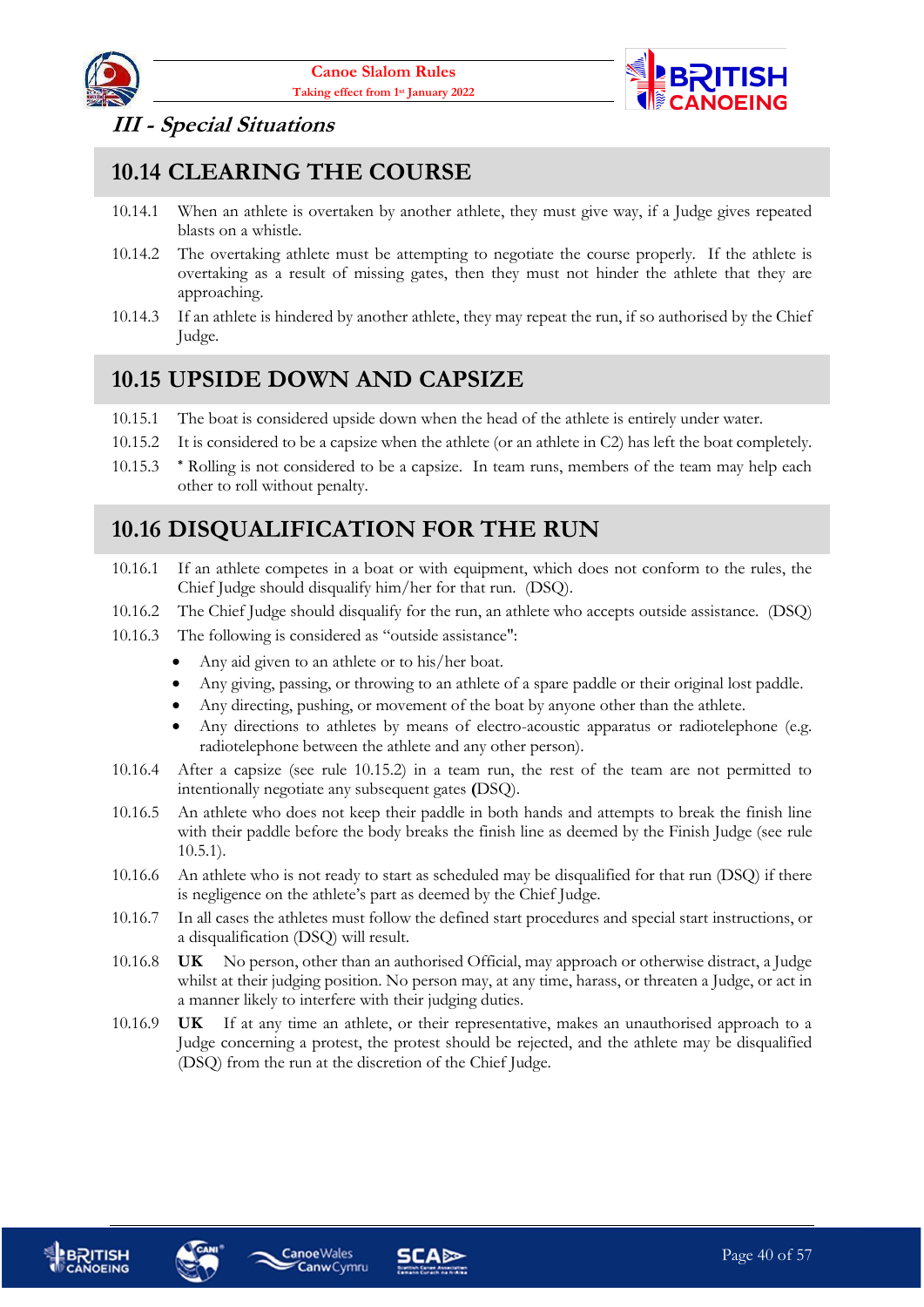



#### <span id="page-40-0"></span>**IV - Results Calculation**

#### <span id="page-40-1"></span>**10.17 CALCULATION AND POSTING OF RESULTS**

#### 10.17.1 The following formula is used to calculate the results:

#### **best time run in seconds + penalty seconds = result**

10.17.1.a Sample for an individual score in each run

| Running time:    | 2'20.82" | $=$ | $60 + 60 + 20.82 =$ | - 140.82 | – seconds |
|------------------|----------|-----|---------------------|----------|-----------|
| Penalty seconds: |          |     | $2 + 2 + 50 =$      | 54.00    | seconds   |
| Total:           |          |     | $=$                 | -194.82  | seconds   |

10.17.1.b Sample for Scoring of a Team in each run:

Time between the start of the first boat and the arrival of the last boat: 2'20.82''

| Running time:                   |  | $2'20.82" = 60 + 60 + 20.82 = 140.82$ Seconds |  |                    |
|---------------------------------|--|-----------------------------------------------|--|--------------------|
| Penalty seconds of first boat:  |  |                                               |  | $= 104.00$ Seconds |
| Penalty seconds of second boat: |  |                                               |  | $= 154.00$ Seconds |
| Penalty seconds of third boat:  |  |                                               |  | $= 56.00$ Seconds  |
| Total:                          |  |                                               |  | $= 454.82$ Seconds |

- 10.17.2 As soon as the results of a run for an athlete or team are known, the start number, the penaltyseconds, and the time should be posted in the designated place until the time for filing enquiries has elapsed.
- 10.17.3 The following notations will be used in reporting the results:

| DNS   Did not start                          |
|----------------------------------------------|
| DNF   Did not finish                         |
| DSQ   Disqualified for particular run        |
| DQB   Disqualified for the whole competition |

In case of DQB – no classification is recorded.

- 10.17.4 Athletes with normal results in, at least, one (1) run, should be sorted normally.
- 10.17.5 \*Athletes/Teams receiving (DNF or DSQ or one (1) DNS combined with DNF or DSQ in multiple runs) should be sorted by Bib Number.
- 10.17.6 Athletes with only DNS result in multiple or single runs should not be ranked.
- 10.17.7 \*In the semi-final or final phase of a competition, an athlete who receives a DNS will be ranked and will receive ranking points from their previous phase completed.
- 10.17.8 **\*** In the semi-final or final phase of a competition, where athletes receive a DNF, DSQ or DNS, they are listed and ranked in the following order DNF, DSQ then DNS. In the case that two (2) athletes have the same code they will be ranked and will receive ranking points by their results in the previous phase.
- 10.17.9 In the results output that includes multiple runs, results should be shown just for the completed run.
- 10.17.10 For DQB boat(s) the boat(s) are eliminated from the whole competition and will not be ranked. The results, which have already been achieved from a phase when DQB subsequently occurs, will not be shown in the results or the race analysis of that particular phase. Results for phases, which the boat(s) completed before disqualification, will remain.

#### 10.17.11 **UK Official Results**

10.17.11.a These will be posted at the end of the race and will contain two signatures, the Chief of Scoring (responsible for the collation and production of results) and the Chief Judge. The signature of the Chief of Scoring will attest that the results produced are accurate and that the race has been timed and scored appropriately. The signature of the Chief Judge shall attest that there are no outstanding protests or actions that will result in changes to the results.







**Canoe**Wales

**Canw** Cymru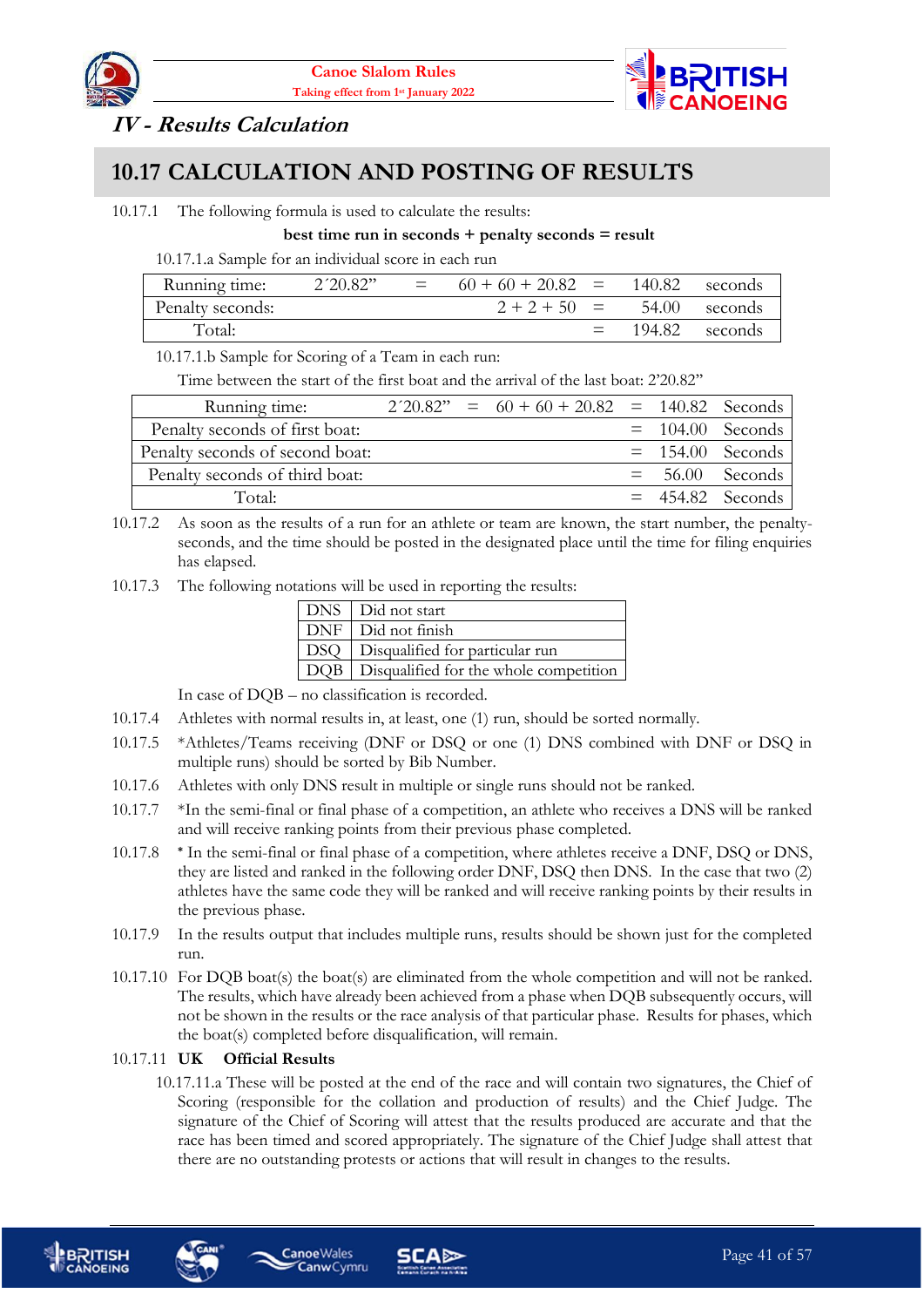



- 10.17.11.b Where there has been an error in the result or points for an athlete, they may appeal to the Secretary of the Slalom Committee to review / amend their result. Any such amendment will only affect the points allocated to the athlete, not any other results.
- 10.17.11.c At the end of an event the final published results will be deemed to be the official record of the race. Where an athlete is subsequently declared ineligible to compete or disqualified for the competition, only their result will be removed. The points awarded to other athletes will not be recalculated. Where an error has been made in the calculation of points for a whole event, the points will be recalculated, and the revised results published.

#### <span id="page-41-0"></span>**10.18 DEAD HEAT / TIES**

- 10.18.1 Where two (2) or more athletes obtain the same result as their best run, the lower result of their other run will resolve the tie. If this does not resolve the tie, then the athletes are given the same ranking for the phase.
- 10.18.2 **\*** In the case where a tie for a position that qualifies the athlete for the next phase (semi-final or final) cannot be resolved, the tied athletes will progress to the semi-final or final with the bib number(s) placed above the higher bib number(s).
- 10.18.3 Medal awarding for tied boats:
	- In case of two (2) boats sharing the gold, the silver medal will not be awarded.
	- In case of three (3) or more boats share the gold; no silver and bronze will be awarded.
	- In case two (2) or more boats share the silver, no bronze medal will be awarded.
	- In case that two (2) or more boats share the bronze, all will be awarded a bronze.







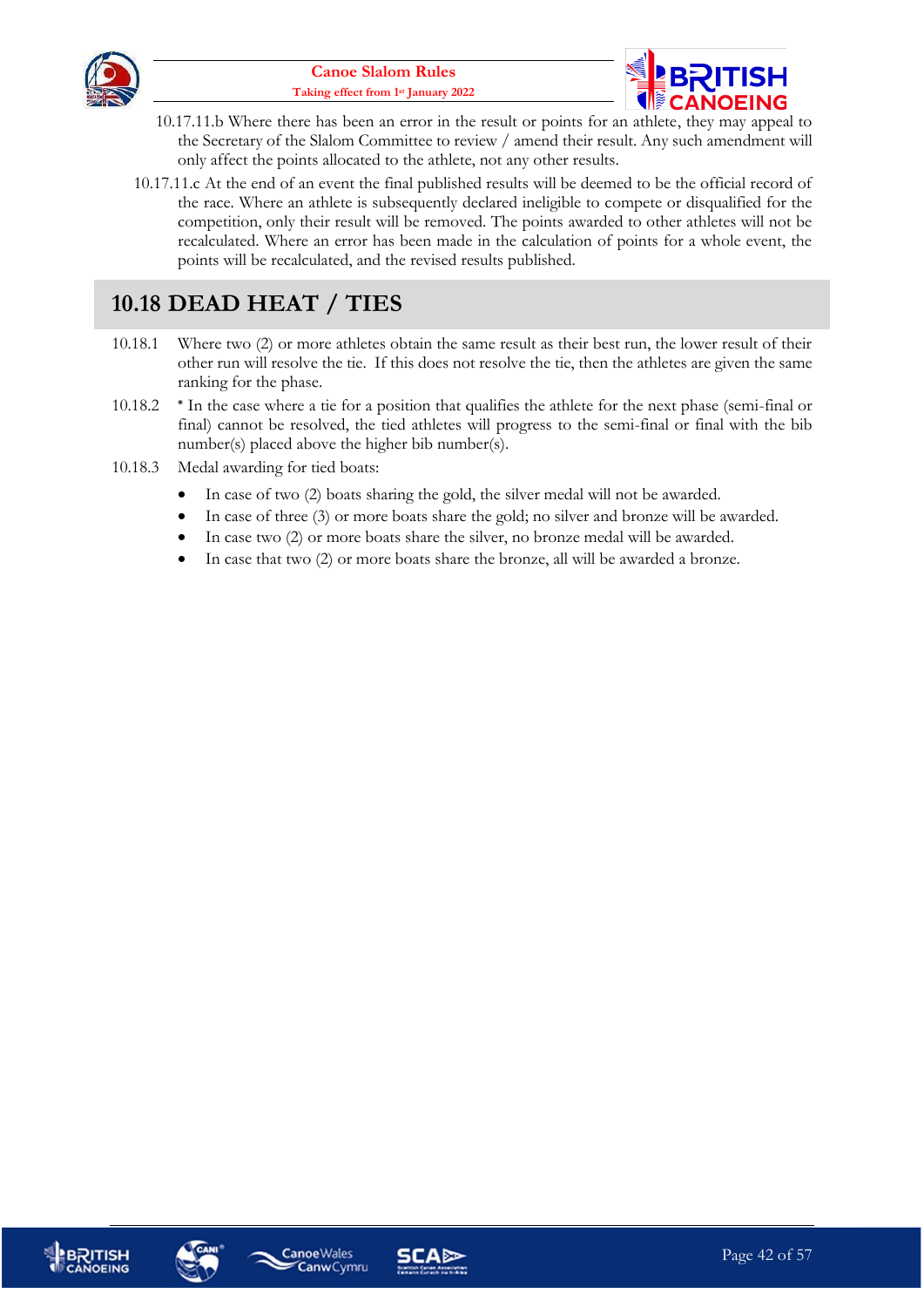



#### **CHAPTER 11 - POST-COMPETITION**

## <span id="page-42-1"></span><span id="page-42-0"></span>**11.1 ENQUIRY**

11.1.1 *Not applicable in the UK*

## <span id="page-42-2"></span>**11.2 PROTEST**

- 11.2.1 **\*** A protest against an athlete to compete in a race must be advised to the Chief Judge not later than one (1) hour before the start of the race.
- 11.2.2 **UK** A protest can be lodged against a decision of a judge
	- If there was poor or non-observation of the negotiation of a gate.
	- For obvious irregularity in the conduct of the competition.
- 11.2.3 **UK** A protest is considered only when:
	- It is submitted in writing on the appropriate form.
	- It is submitted no more than 15 minutes after the display of the result for the last athlete for that event phase.
	- It is submitted personally to the competition control office for the attention of the Chief Judge
- 11.2.4 *Not applicable in the UK*

#### 11.2.5 **UK Protest form deposit**

- 11.2.5.a **UK** The Chief Judge or Enquiry Desk will accept a protest from upon receipt of a deposit. The deposit is returned if the protest is upheld. If the protest is not upheld, or the protest is withdrawn, it shall be donated to a pre-designated charity of the Organiser's choosing. The amount of the donation shall be recorded on the summary sheets sent to the Slalom Treasurer pursuant to rule 19.7.9.
	- At Selection, and Premier events the protest fee is  $\ell$ 10.
	- At Division 1 and 2 events the protest fee is  $\sqrt{5}$
	- At Division 3 events the protest fee is  $\hat{L}^3$
	- At Division 4 events there is no fee to register a protest.
- 11.2.5.b **UK** At Inter-Club or Inter-Regional events submitted by the Team Leader, deposit to be agreed at the Team Leaders meeting.
- 11.2.5.c UK At the discretion of the Chief Judge, inquiries into matters of fact or technical errors may be dealt with as simple enquiries (with no fee).
- 11.2.6 The Chief Judge evaluates the legitimacy of any protest. They may consult with the Judges involved and at their discretion, view any official video footage (Broadcast feed and / or TVS feed).
- 11.2.7 **\*** The Chief Judge transmits their decision in writing to the directly affected.
- 11.2.8 **\*** When a protest leads to a changed result all affected athletes must be informed.

## <span id="page-42-3"></span>**11.3 APPEAL TO THE JURY**

**Canoe**Wales

#### 11.3.1 *Not applicable in the UK*

Note: While there can be no appeal against a decision of the Chief Judge, the Slalom Committee may review the consequences of such decisions (e.g. promotion, ranking points) where new facts become known





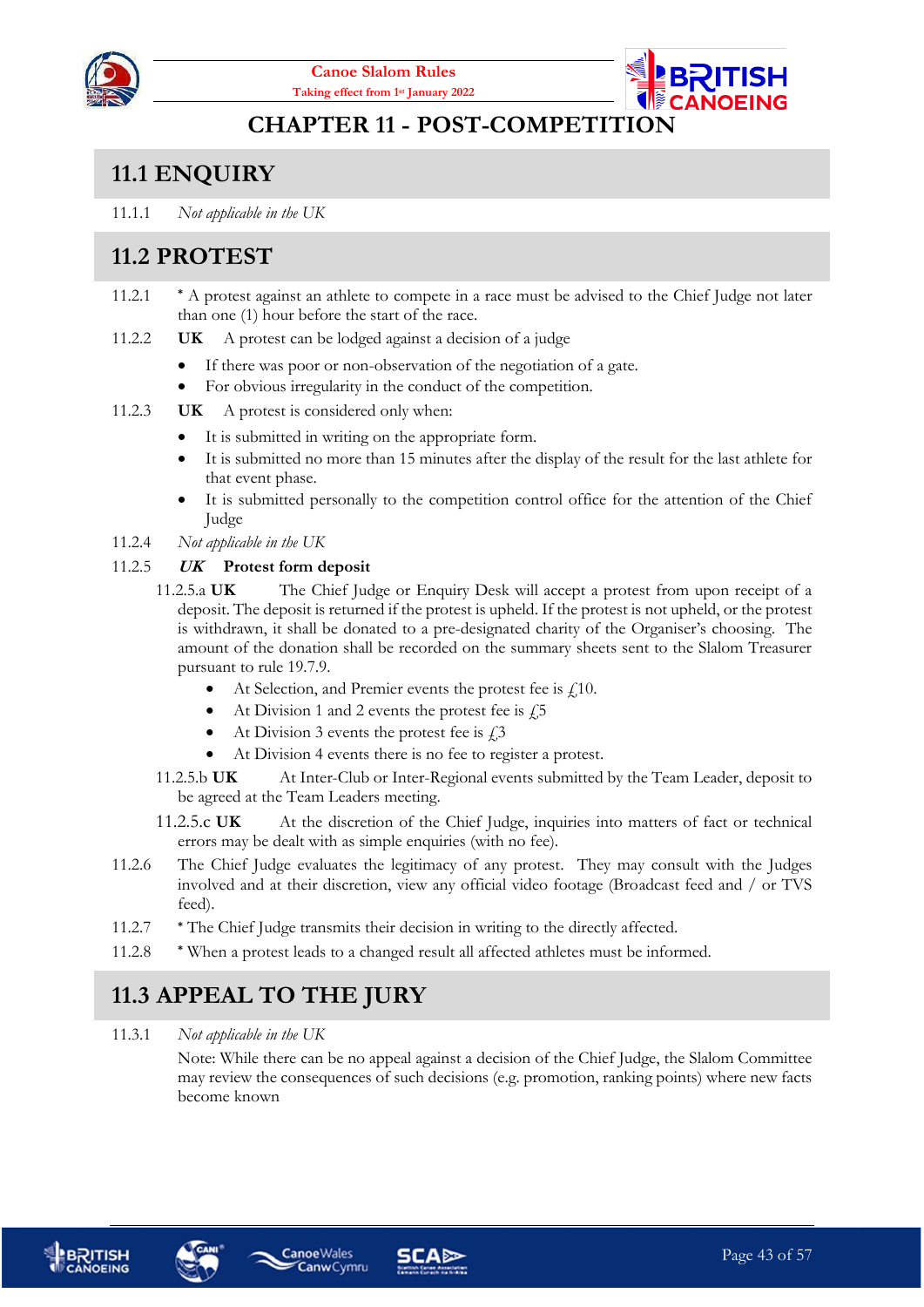



#### **CHAPTER 12 - OLYMPIC GAMES**

<span id="page-43-1"></span><span id="page-43-0"></span>Not relevant in UK domestic competition.

#### **CHAPTER 13 - WORLD CHAMPIONSHIPS**

<span id="page-43-2"></span>Not relevant in UK domestic competition.

#### **CHAPTER 14 - JUNIOR AND UNDER 23 WORLD CHAMPIONSHIPS**

<span id="page-43-3"></span>Not relevant in UK domestic competition.

#### **CHAPTER 15 - WORLD CUP**

Not relevant in UK domestic competition.







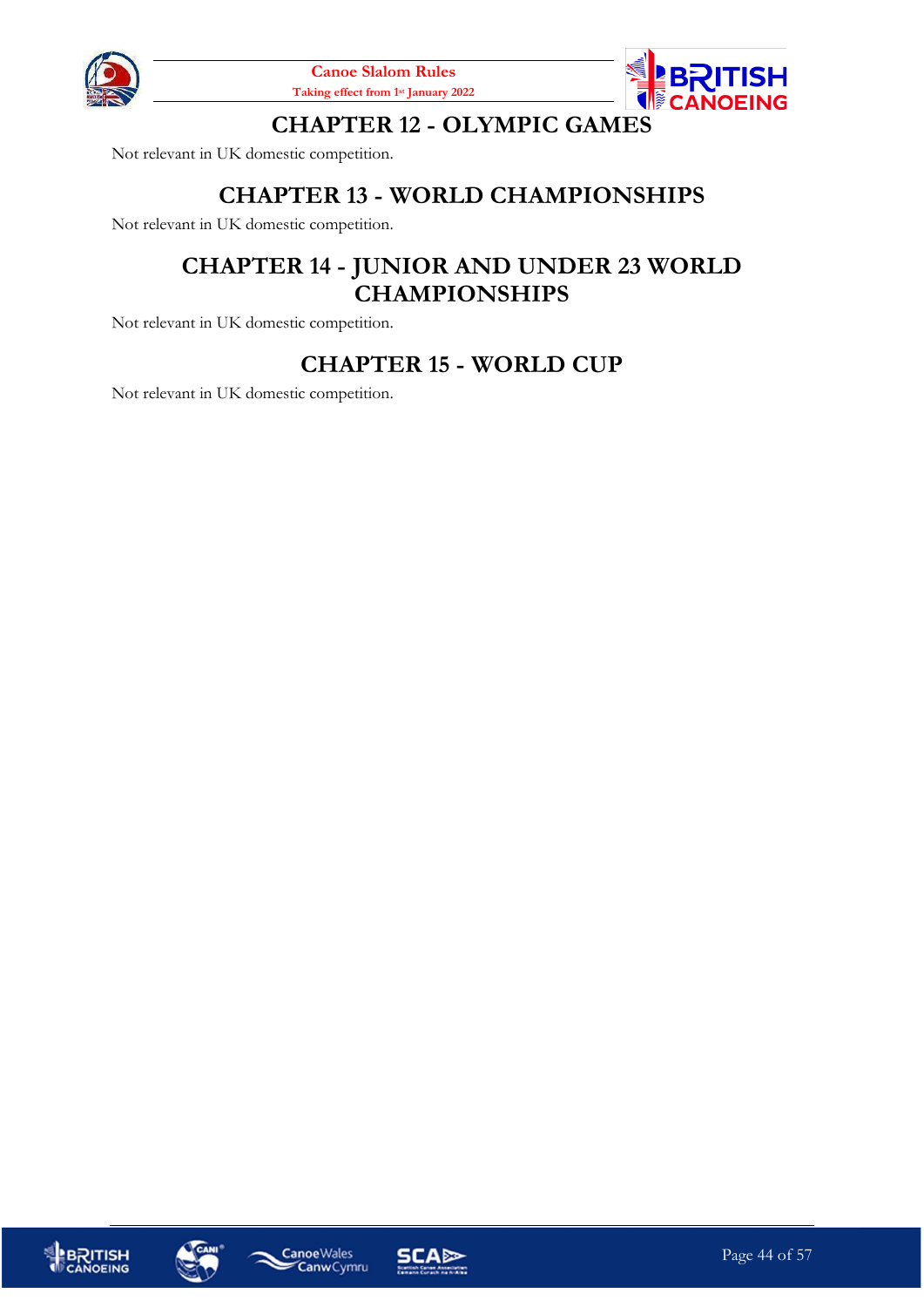



#### **CHAPTER 16 - EXTREME CANOE SLALOM – COMPETITION RULES**

<span id="page-44-0"></span>**\*** The competitions must be conducted in accordance with the Canoe Slalom competition rulesexcept as modified herein.

## <span id="page-44-1"></span>**I - Equipment**

#### <span id="page-44-2"></span>**16.1 BOATS**

- 16.1.1 Only mass produced (manufactured in large quantities by an automated mechanical process) plastic (roto-moulded, thermoformed or blow-moulded) boats freely available for purchase on the open market are permitted.
- 16.1.2 *Not applicable in the UK*
- 16.1.3 Measurements

|        | All types of K1         | Maximum length 2.75 m |
|--------|-------------------------|-----------------------|
| 16.1.4 | Minimum Weight of Boats |                       |
|        | All types of K1         | $18 \text{ kg}$       |

- 16.1.5 The bow of all boats must have a minimum radius of 5 cm horizontally.
- 16.1.6 The boat must not have any dangerous sharp edges.

#### <span id="page-44-3"></span>**16.2 HELMET**

- 16.2.1 **(UK)** The helmet must comply with EN 1385 or equivalent.
- 16.2.2 **\*** Each helmet must be marked in such a way that the following information in [16.2.3.c](#page-44-5) is easily legible for the user and is likely to remain legible throughout the life of the helmet to allow the control of the equipment by Officials.
- 16.2.3 **\* Testing process at competitions:**

16.2.3.a *Not applicable in the UK.*

16.2.3.b The helmet must not be modified in any way.

<span id="page-44-5"></span>16.2.3.c The helmet must have clearly visible:

- **\*** The number of the appropriate Standard
- The name or identification mark of the manufacturer
- The date of manufacture
- The designation "Helmet for canoeing and whitewater sports"

#### <span id="page-44-4"></span>**16.3 BUOYANCY AID**

16.3.1 Definition / description

- 16.3.1.a A buoyancy aid is a garment or device covering the upper trunk of the user like a vest which, when correctly worn and used in water, will provide the user with a specific amount of buoyancy which will increase the likelihood of survival.
- 16.3.1.b A buoyancy aid must comply with the current industry standard that is, ISO 12402-5 (Level 50) or any national standard that meets the same requirements.
- 16.3.1.c At all times the user of the buoyancy aid is responsible to respect the instructions and recommendations provided in the explanatory leaflet when purchased.
	- 16.3.1.d *Not applicable in the UK*
	- 16.3.1.e A buoyancy aid must rely only on inherently buoyant material (flotation foam) for its uplift. Inflating devices are not acceptable.



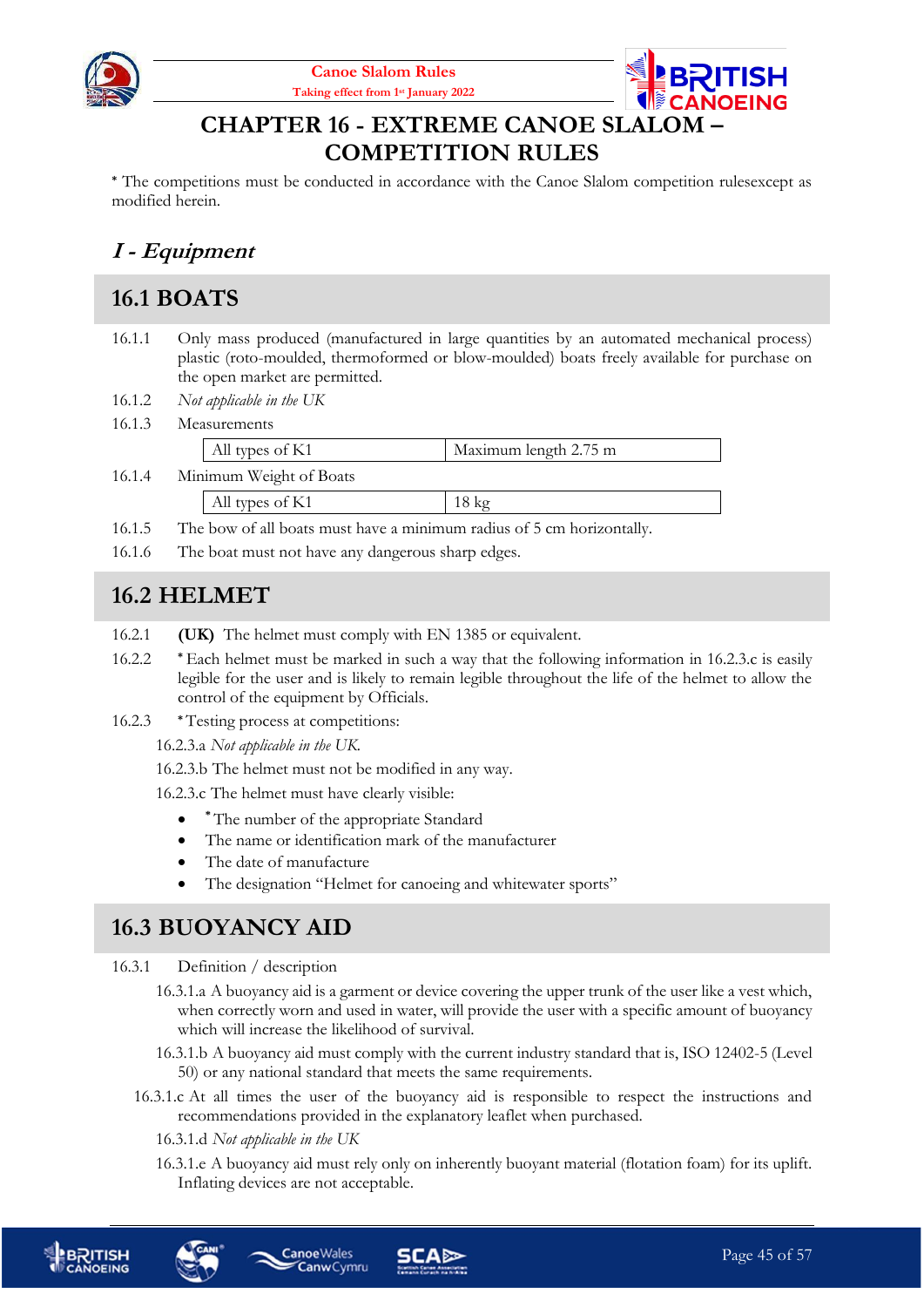



- 16.3.1.f A buoyancy aid must have shoulder straps on either side to withstand lifting loads during rescue activities.
- 16.3.1.g All the buoyant material must be located in the vest above the waist.
- 16.3.1.h To avoid the user slipping out during rescue activities a buoyancy aid must be designed with side straps on either side or a crotch strap.
- 16.3.1.i At a competition the buoyancy aid's uplift will be tested using a 6.12 Kg calibrated stainless-steel weight or its equivalent in other metals.
- 16.3.1.j **\*** The buoyancy aid manufacturer markings and identification must comply with the ISO standard (or equivalent national standard) to allow the control of equipment by Officials.
	- 16.3.1.k The rules contained in Rule [16.3a](#page-44-4)pply to all sizes of buoyancy aid regardless of body weight.
- 16.3.2 *Not applicable in the UK.*
- 16.3.3 **\*** The testing process at competitions is defined in the rule [3.5.3.](#page-16-3)

#### <span id="page-45-0"></span>**16.4 BODY PROTECTION**

- 16.4.1 *Not applicable in the UK.*
- 16.4.2 Additional protection equipment is allowed to be worn (e.g. side protection, mouthguard, elbow protection).

#### <span id="page-45-1"></span>**16.5 PADDLE**

16.5.1 The paddle is not permitted to have any sharp edges on the paddle blade. Sharp edges must be covered (e.g. guard, tape, silicon).

#### <span id="page-45-2"></span>**16.6 EQUIPMENT CONTROL**

- 16.6.1 The athlete's equipment may be checked by the pre-start controller.
- 16.6.2 If an athlete's equipment does not comply with the requirements they will be eliminated from the round.

#### <span id="page-45-3"></span>**16.7 ADVERTISING**

16.7.1 Requirements for advertising on equipment and clothing for Extreme Canoe Slalom are detailed in the ICF Guidelines for Advertising Trademark Identification on Equipment Manual.

#### <span id="page-45-4"></span>**II - Competition programme**

#### <span id="page-45-5"></span>**16.8 COMPETITION PROGRAMME**

**Canoe**Wales

The following individual events will be contested in Extreme Canoe Slalom:

| MY 1  | Men's Extreme Canoe Slalom   |
|-------|------------------------------|
| W/V 1 | Women's Extreme Canoe Slalom |





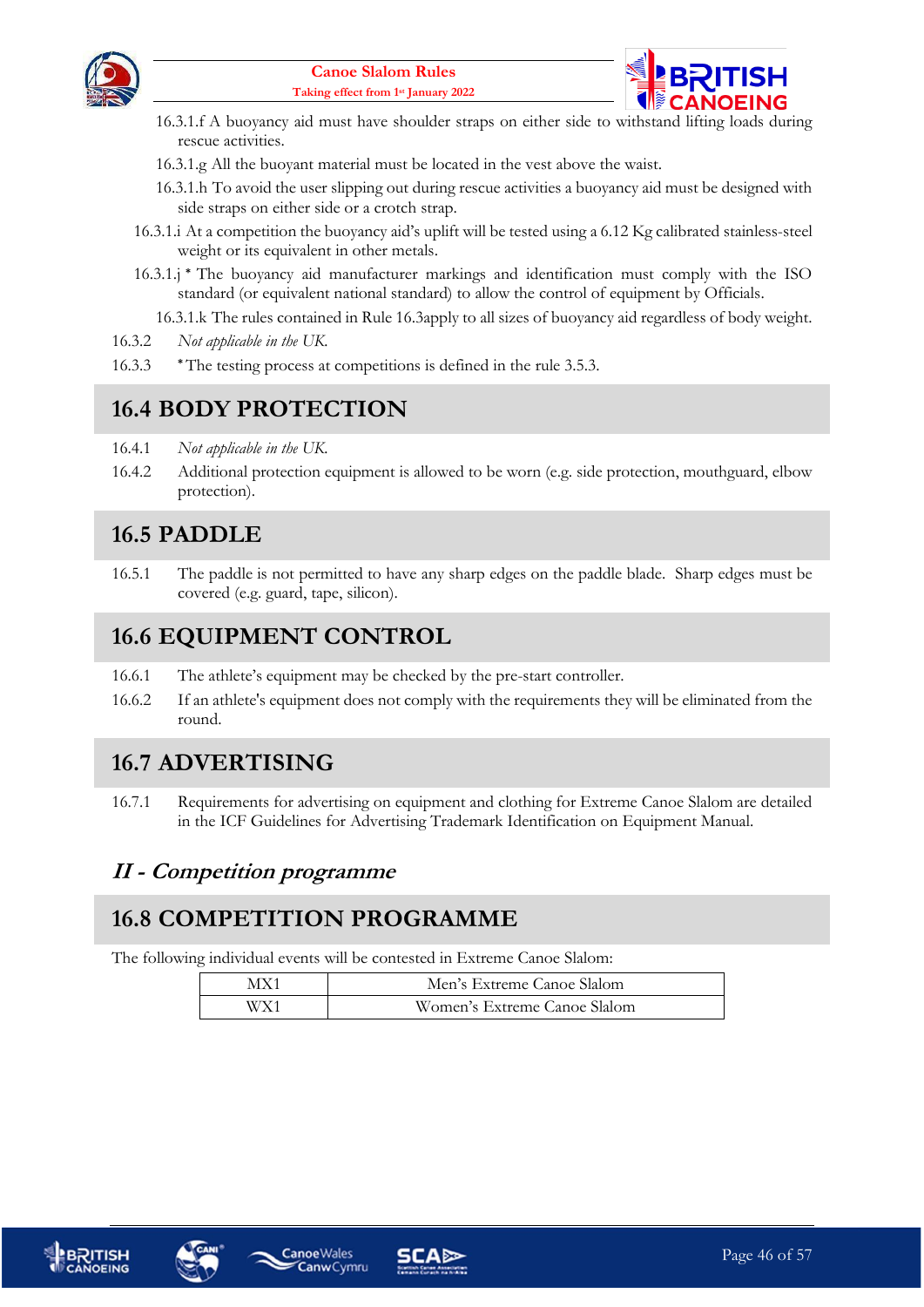



#### <span id="page-46-0"></span>**III - Competition Format**

#### <span id="page-46-1"></span>**16.9 TIME TRIALS**

- 16.9.1 Time trials will be held to rank athletes for the first phase of the extreme slalom competition.
- 16.9.2 Progression rules to the next phase:
	- 16.9.2.a If there are 24 or more athletes in the time trials, the top 20 ranked athletes will progress to the heats phase. The next 12 fastest athletes from each National Federation not yet qualified will progress to the heats phase.
	- 16.9.2.b If there are less than 24 athletes, the top 12 ranked athletes will progress to the quarterfinal phase. The next 4 fastest athletes from each National Federation not yet qualified will progress to the quarterfinal phase.
	- 16.9.2.c If there are less than 12 athletes in the time trials, the top 6 ranked athletes will progress to the semi-final phase. The next 2 fastest athletes from each National Federation not yet qualified will progress to the semi-final phase.
		- 16.9.2.d If there are less than 6 athletes in the time trials, the top 4 ranked athletes will progress to the final phase.
- 16.9.3 If there are fewer National Federations than the places in the next round, then the places will be filled by the best ranked athletes not yet qualified.

#### <span id="page-46-2"></span>**16.10 PROGRESSION SYSTEM**

- 16.10.1 From each phase the 1st and 2nd placed athletes in each race will progress to the next phase and the others will be eliminated as per the bracket table.
- 16.10.2 **UK** The number of athletes progressing from the time trials must be published before the time trials start.

#### <span id="page-46-3"></span>**16.11 STARTING POSITION**

- 16.11.1 In the first phase of the competition the Athlete with the fastest time trial result may choose their starting position followed by the second fastest, then the third fastest. The last place is taken by the fourth fastest result. This starting position selection process continues until the final phase.
- 16.11.2 In all subsequent phases, the two first placed Athletes will be ordered in first & second start positions based on their time trials time to choose the starting position. They will be followed by the two second placed athletes ordered in third & fourth start positions based on their time trials time to choose the remaining starting position.

#### <span id="page-46-4"></span>**16.12 FORCE MAJEURE**

- 16.12.1 If an extreme slalom event is not completed for any reason, the Chief Judge can in these exceptional circumstances establish the final results of the competition based on the last completed phase of the event (e.g. time trials, heats or semi-finals).
- 16.12.2 In this instance Athletes time trial times are used to rank remaining Athletes to determine a winner.
- 16.12.3 Firstly, the wining Athletes of the previous phase are ranked according to their time trial time, then the second placed athletes etc. until all athletes are ranked.





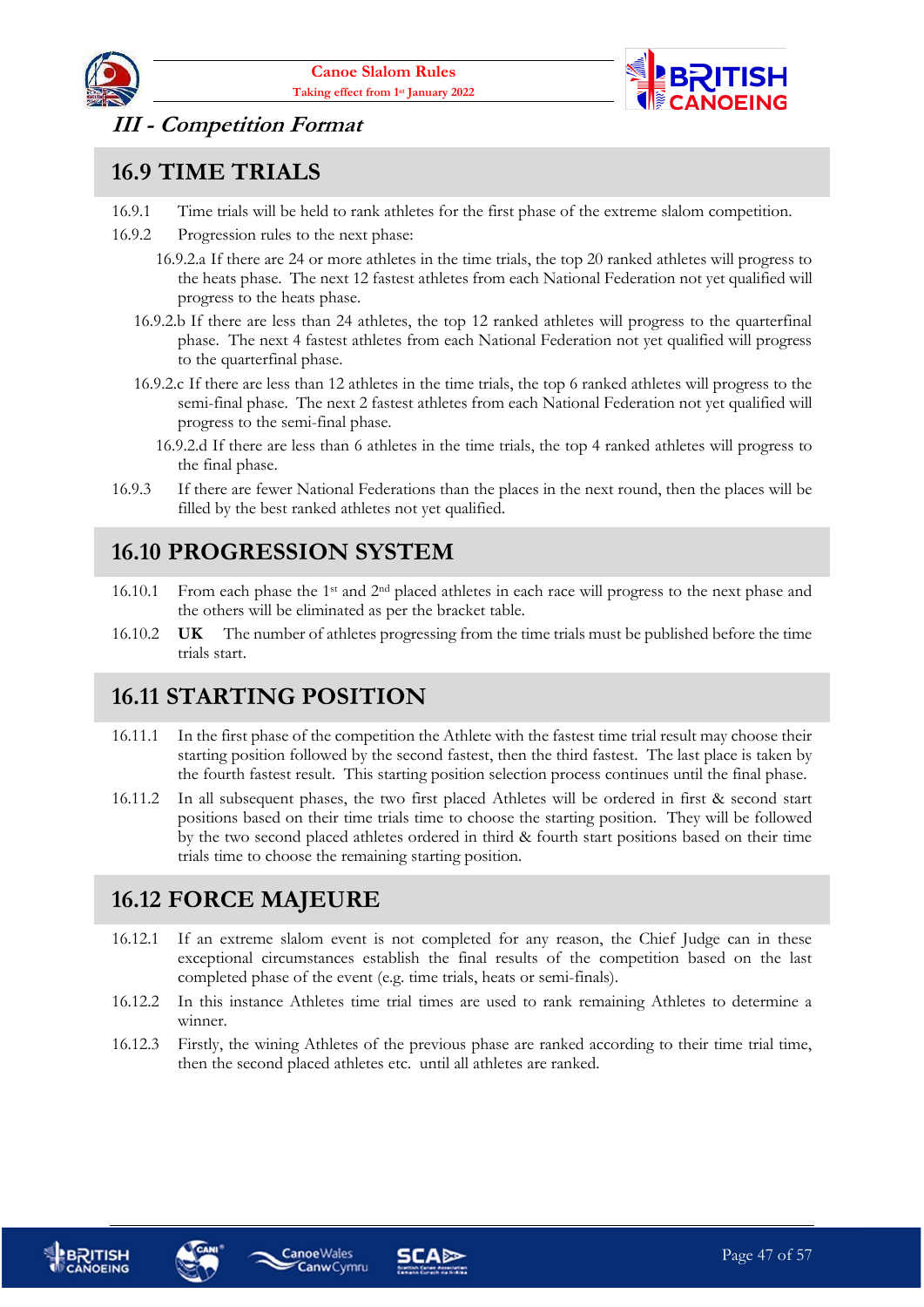



<span id="page-47-0"></span>**IV - Invitation and Entries**

#### <span id="page-47-1"></span>**16.13 ENTRIES**

16.13.1 **UK** There are no limits on entries to national competitions.

#### <span id="page-47-2"></span>**V - Competition Officials**

#### <span id="page-47-3"></span>**16.14 OFFICIALS**

The competition is managed by the following officials:

- 1) **\*** Chief Official (1)
- 2) **\*** Chief Judge (1)
- 3) **\*** Assistant Chief Judge (1)
- 4) **\*** Video Judge (4)
- 5) **\*** Technical Organiser (1)
- 6) **\*** Gate Judges (11)
- 7) **\*** Course Designer (2)

8) Start Judge (1)

- 9) Pre-Start & Equipment Control (2)
- 10) Finish Judge (1)

#### <span id="page-47-4"></span>**16.15 DUTIES OF OFFICIALS**

- 16.15.1 The **Pre-Start Control** is mandatory and at all times assists the Starter as required especially advising the athletes on when to proceed to the start area and alighting the start platform. The Pre-Start Control is also responsible for checking the Athletes equipment meets the requirements.
- 16.15.2 The **Start & Finish Judges** are responsible for the timekeeping during the time trials.
- 16.15.3 The **Finish Judge** determines what order the athletes crossed the finish line.

#### <span id="page-47-5"></span>**VI - Field of Play**

## <span id="page-47-6"></span>**16.16 GATE REQUIREMENTS**

- 16.16.1 The gates consist of one (1) or two (2) suspended poles coloured green for downstream gates and red for upstream gates.
- 16.16.2 Gates must be numbered on the poles.
- 16.16.3 Competition logos and/or advertising agreed with the CSLC may be displayed on the poles.
- <span id="page-47-7"></span>16.16.4 The gates must follow ICF Extreme Slalom gate requirements.

#### **VII - Pre-Competition**

## <span id="page-47-8"></span>**16.17 COMPETITION SCHEDULE**

**Canw** Cymru

16.17.1 **\*** The competition schedule must be approved by the Chief Judge.





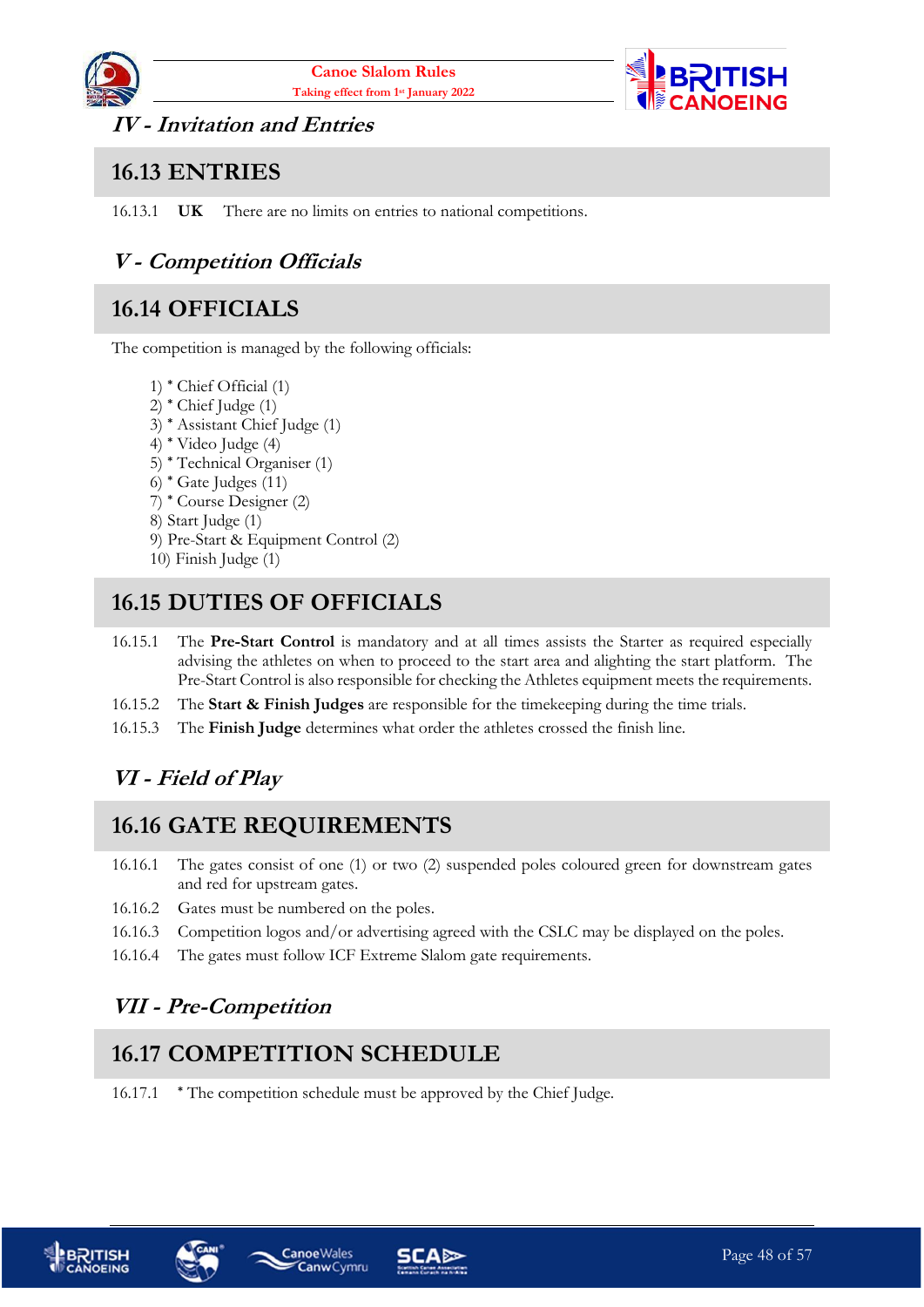



#### <span id="page-48-0"></span>**16.18 BIBS (FINAL PHASES)**

- 16.18.1 The bib numbers of the athletes should be according to their time trial place.
- 16.18.2 The athlete with the fastest time will receive bib number "1", the second fastest the bib "2", etc.
- 16.18.3 Athletes may be supplied with a coloured numbered bib (red, blue, green, yellow) to ease identification

#### <span id="page-48-1"></span>**16.19 COURSE DESIGN REQUIREMENTS**

- 16.19.1 The time for the Athletes to complete the extreme slalom course should be 45 60 seconds.
- 16.19.2 The course length must be agreed with the ICF Technical Representative to achieve this time.
- 16.19.3 The time trial may be held with gates. This will be announced at the team leaders meeting. The course design may be different from the final phases.
- 16.19.4 The course must consist of four (4) to six (6) downstream gates and where possible two (2) pairs of upstream gates should be set to allow the Athlete to choose to negotiate either up right or up left.
- 16.19.5 The course must contain a marked kayak roll zone or a kayak roll barrier.
- 16.19.6 Where possible there should be a suitable start platform which allows a drop into the main channel to start the race.

## <span id="page-48-2"></span>**16.20 APPROVAL OF THE COURSE**

16.20.1 The course will be approved without demonstration runs by the Chief Official, Chief Judge, and the Course Designer with consideration for: balance, the kayak roll zone / kayak roll barrier positioning, the time for course completion, athlete safety and that the start is well constructed and positioned.

#### <span id="page-48-3"></span>**VIII - Competition**

#### <span id="page-48-4"></span>**16.21 START**

- 16.21.1 The four (4) boats in the race start at the same time.
- 16.21.2 When starting from a start platform it be approved by the ICF Technical Representative.
- 16.21.3 The start platform should be equipped with an automatic starting mechanism that allows a simultaneous start. In this case the Athletes must start with both hands on the paddle.
- 16.21.4 In the case where there is no start mechanism then the athlete may start with one (1) hand on the ramp and one (1) hand on the paddle in a vertical position. They may use their paddle to push off.
- 16.21.5 In the case where a start platform is not used then the start may be from a suitable large eddy, ensuring the start is as fair as possible to all participants in the competition.
- 16.21.6 The start command will be: "READY GO". Between the order of READY and the starting signal the athletes must remain stationary.
- 16.21.7 When using an automatic start system, the start command may vary and will be specified at the team leaders meeting.
- 16.21.8 If any athlete starts before the starting signal, they will receive a fault (FLT).
- 16.21.9 Athletes may move to the start position once the previous race commences.







**Canw** Cymru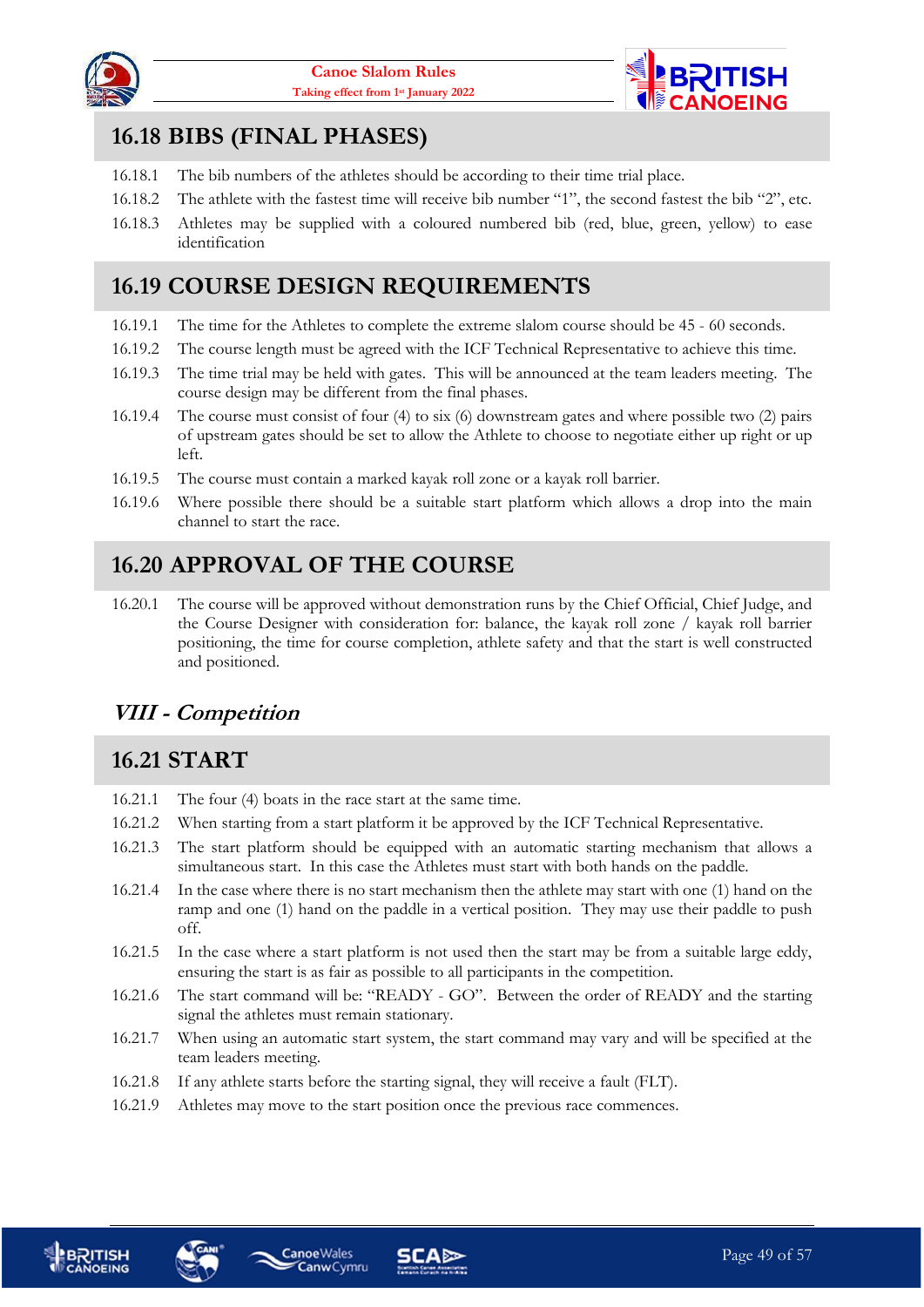



#### <span id="page-49-0"></span>**16.22 GATE NEGOTIATION**

- 16.22.1 The gate line is the line from the outside of the gate to the bank on the passing side of the pole in the line of the wire maintaining the gate.
- 16.22.2 The following conditions must be satisfied for a gate to be considered correctly negotiated:
	- 16.22.2.a The whole head and both shoulders of the athlete must cross the gate line in accordance with the correct side of the gate and the course plan.
	- 16.22.2.b Part of the boat must cross the gate line at the same instant as the whole head crosses the line.
	- 16.22.2.c All gates must be negotiated in accordance with the direction established by the course map.
- 16.22.3 Athletes are permitted to touch the gates with any part of their body or equipment.
- 16.22.4 Athletes are not permitted to move the gates with any part of their body or equipment for an unfair purpose (leading to disadvantaging another athlete).
- 16.22.5 For the roll zone, the boat must make a complete 360-degree kayak roll within the marked area.
- 16.22.6 For the roll barrier, the boat must make a complete 360-degree kayak roll with the boat starting to roll before the barrier.

#### <span id="page-49-1"></span>**16.23 SAFETY RULES**

- 16.23.1 Kayak to kayak contact is permitted.
- 16.23.2 Athletes are permitted to reach across another Athlete with their arm or paddle, making contact with the athlete's body.
- 16.23.3 Athletes are not permitted to deliberately reach across and / or hold back another Athlete with their hand, arm or paddle.
- 16.23.4 Dangerous contact with another athlete's head or body that may result in a personal injury is not permitted.
- 16.23.5 In all cases the situation is assessed by the judges.

#### <span id="page-49-2"></span>**16.24 PENALTIES**

- 16.24.1 Athletes will receive a Fault (FLT)for the following actions:
	- False start
	- Non-negotiated gate unless renegotiated,
	- For roll zone, kayak roll not executed within the zone unless renegotiated,
	- For the roil barrier, kayak roll not commenced before the roll barrier unless renegotiated full 360-degree kayak roll not completed unless renegotiated.
- 16.24.2 Athletes will be ranked as lowest (RAL) for not following the safety measures outlined in rule [16.23](#page-49-1)
- 16.24.3 Athletes will receive a did not finish (DNF) for the following actions:
	- capsize,
	- crossing the finish line upside down.

**CanwCymru** 

#### <span id="page-49-3"></span>**16.25 CLEARING THE COURSE**

16.25.1 The [10.14](#page-39-1) applies only during the time trial phase of the extreme slalom competition.





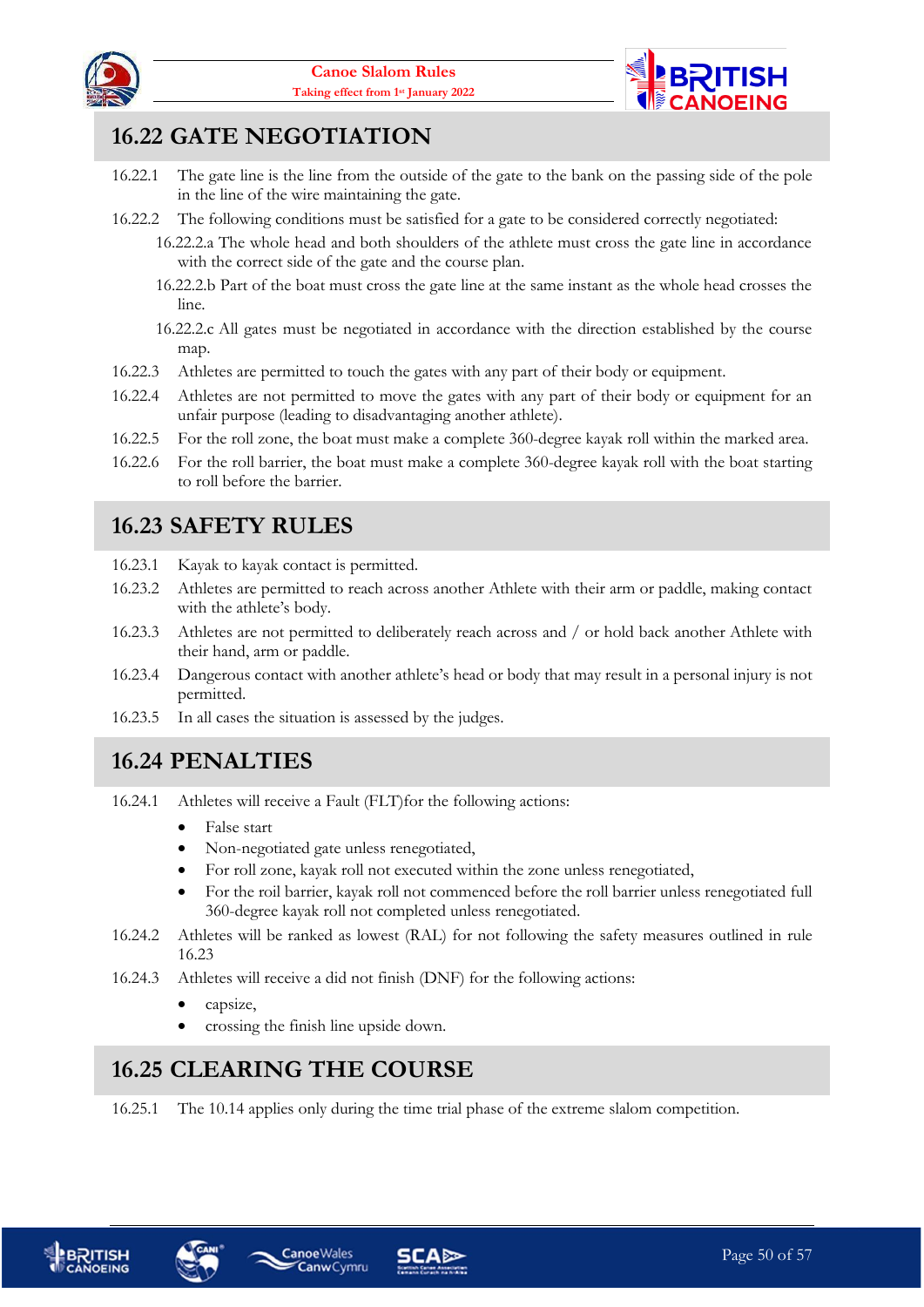



#### <span id="page-50-0"></span>**16.26 TIMING**

- 16.26.1 A timing system is needed for the time trials phase.
- 16.26.2 Video camera equipment with at least 50 frames per second is requested for Juniors / Under 23 World Championships, World Cup and ICF ranking competitions to define the finish order at the final phases.
- 16.26.3 Photo finish equipment is requested for World Championships and Olympic Games to define the finish order at the final phases.

#### <span id="page-50-1"></span>**IX - Post-Competition**

#### <span id="page-50-2"></span>**16.27 CALCULATION OF RESULTS FOR TIME TRIALS**

- 16.27.1 In time trials, athletes who finish with no penalties are ranked above athletes who receive a fault (FLT).
- 16.27.2 In time trials, where athletes receive a DNF, or DNS, they are not ranked and listed alphabetically in the following order DNF then DNS.
- 16.27.3 In the case that two (2) or more athletes have a fault (FLT) code, they will be ranked based on the correct progression through the course. The athlete who progresses further through the course before the fault occurs will be ranked higher.
- 16.27.4 If there is a tie in the time trials, then the current Extreme Slalom World Ranking will be used to break the tie and as an ultimate tie breaker there will be a draw to decide the

#### <span id="page-50-3"></span>**16.28 RANKING CALCULATION OF RESULTS FOR FINAL PHASES**

- 16.28.1 Athletes eliminated at any phase of the competition will be given their rank based on the comparison of the time trial times of athletes eliminated at the same phase. All 3rd ranked athletes will be ranked above all 4<sup>th</sup> ranked athletes.
- 16.28.2 From heat to final round athletes are ranked by finishing positions.
- 16.28.3 In all cases athletes who finish with no penalties are ranked above athletes who receive a FLT, RAL, DNF or DNS.
- 16.28.4 From heat to final round, where athletes receive a FLT, RAL, DNF, or DNS, they are listed and ranked in the following order FLT, RAL, DNF then DNS.
- 16.28.5 In the case that two (2) or more athletes have a fault (FLT) code, they will be ranked based on the correct progression through the course. The athlete who progresses further through the course before the fault occurs will be ranked higher.
- 16.28.6 In the case that two (2) or more athletes have the same FLT or RAL code at the same gate, they will be ranked first by their finish order and if still tied by their time trial time.
- 16.28.7 Where athletes receive a DQB, they are not ranked and listed after all other athletes following alphabetic order.
- 16.28.8 No enquiry is permitted at any phase during Extreme Canoe Slalom.







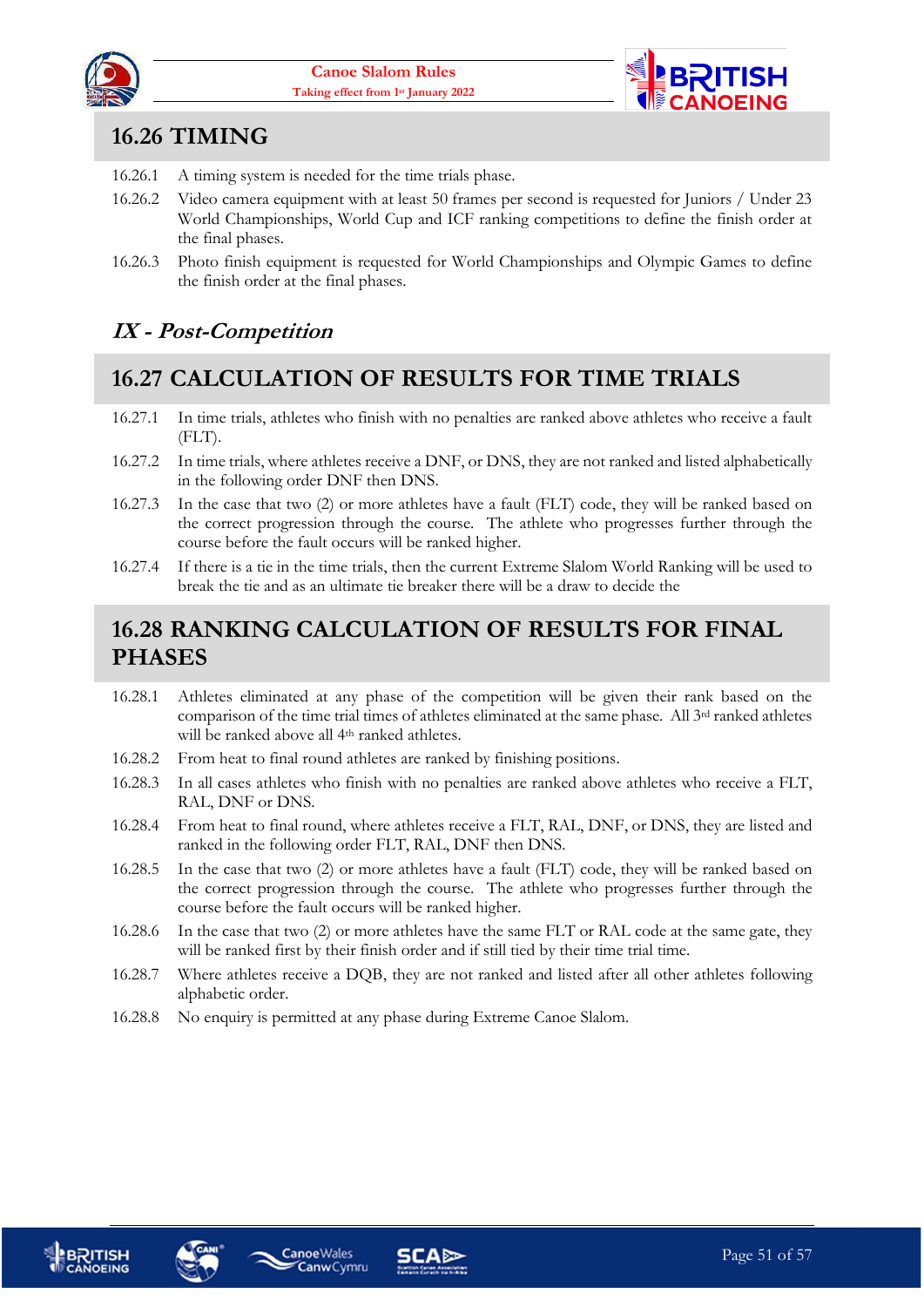



<span id="page-51-0"></span>Not relevant in UK domestic competition.

#### <span id="page-51-1"></span>**CHAPTER 18 - INTERNATIONAL TECHNICAL OFFICIALS – TRAINING PATHWAY**

<span id="page-51-2"></span>Not relevant in UK domestic competition.

#### **CHAPTER 19 - APPENDICES**

Not relevant in UK domestic competition.







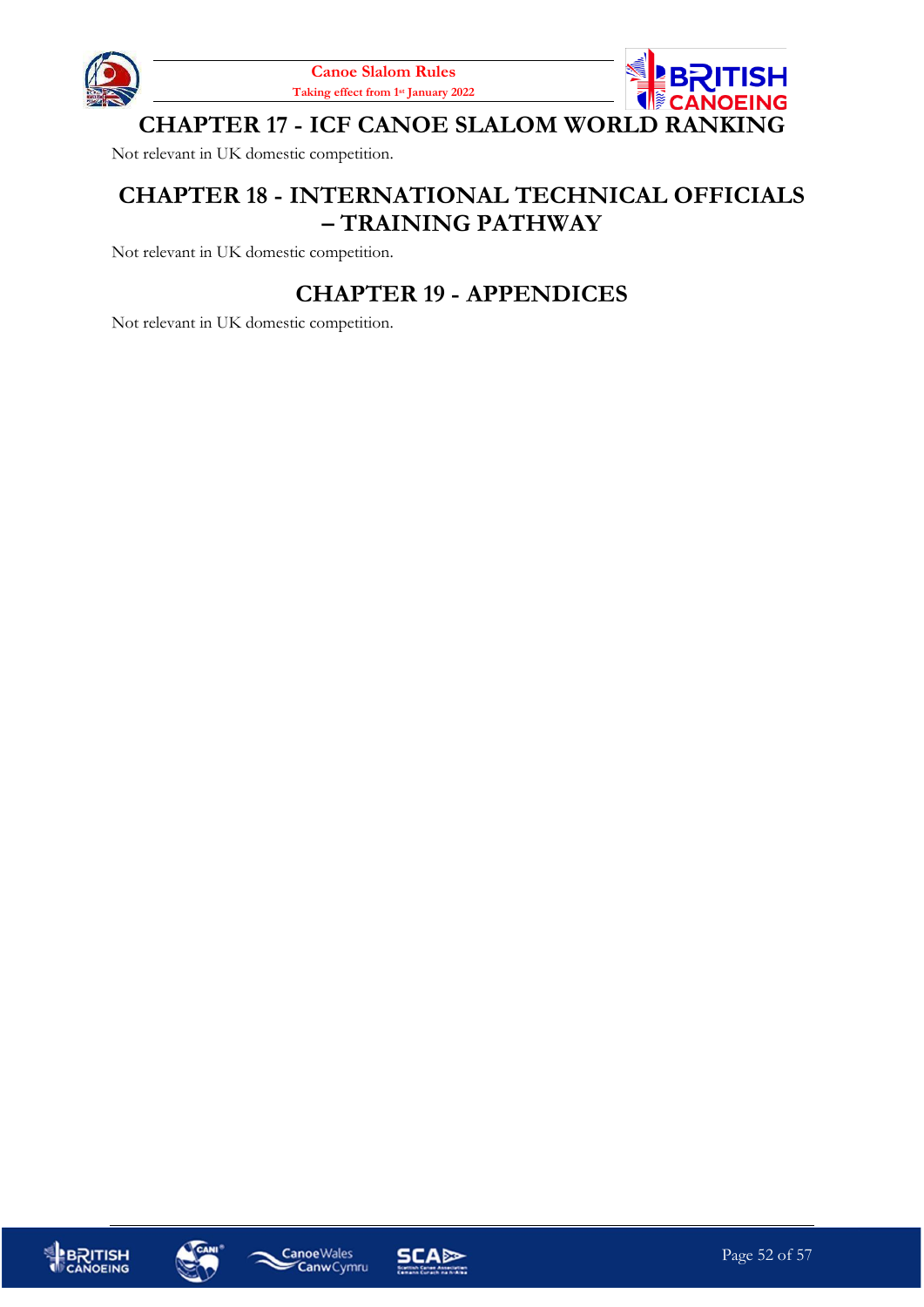



## <span id="page-52-0"></span>**CHAPTER 20 - ADDITIONAL RULES FOR T ORGANISER (UK)**

#### <span id="page-52-1"></span>**20.1 COMPETITION /MANAGEDCALENDAR**

#### 20.1.1 **Planning**

Division 1/Premier 1 Competitions only one per weekend. Distances between Competitions will be taken as between one and one and a half hours driving time. The Managed Calendar Officer will determine whether divisional Competitions will conflict with each other. A commercial route planning system will be used. (For further information refer to the Managed Calendar Officer).

#### 20.1.2 **Calendar Returns**

20.1.2.a Calendar returns must be made following the process described on CanoeSlalomEntries.co.UK. Clubs are reminded that a competition cannot be accepted unless a Safety Plan is supplied.

#### 20.1.3 **Details**

20.1.3.a Please complete as many of the details as possible but do not delay submission of the form. Include post code of the address for entries. Any open, confined, or other non- ranking slalom, slalom sprint or other form of competition or activity using the same stretch of water to be held in conjunction with the proposal must be specified and may not be held without specific approval recorded in the published calendar (failure to observe this can result in loss of ranking status). Such competitions should normally be held after the ranking competition has ended. Entry limits may be stated.

#### 20.1.4 **New or substantially altered competitions**

20.1.4.a Full details should be submitted as early as possible with a copy of the information to the Managed Calendar Officer. A nominee of the Slalom Committee should be invited to any trial competition.

#### 20.1.5 **Alterations or additions**

- 20.1.5.a Except where listed below the Slalom Committee has no authority to add new competitions or change the divisional ranking of a competition after the date of the Annual Consultative Meeting
- 20.1.5.b Where, through force of circumstance, a Premier or Division 1 competition has been cancelled; a substitute competition may be added to the calendar.
- 20.1.5.c Competitions may be added at Division 2 and below in exceptional circumstances (such as new or reopened venues). Application for such competitions to be made to the Slalom Committee at least three months in advance.
- 20.1.5.d Short Notice Division 4 competitions may be added. Applications for such competitions to be made to the Slalom Committee in advance.
- 20.1.5.e In all cases approval is subject to agreement of all other clubs organising competitions on that date.

#### 20.1.6 **Postponement:**

20.1.6.a Where a competition cannot be held when scheduled for reasons outside of the club's control, they may apply to postpone the competition. Application for such postponement to be made to the Slalom Committee with proposals for the new date. Approval for a new date is subject to approval by all other races planned for that weekend.

#### 20.1.7 **Ranking Status**

20.1.7.a Ranking status is granted on the condition that the Organiser will conduct the competition in a manner acceptable to the Slalom Committee. The Organiser must enforce and comply with all current rules and regulations governing ranking competition. The Organising Club must be a registered club (see rule 1.1 of the Terms of Reference) or have been approved as an organising group by the Slalom Committee and have proved acceptable insurance cover.







**Canoe**Wales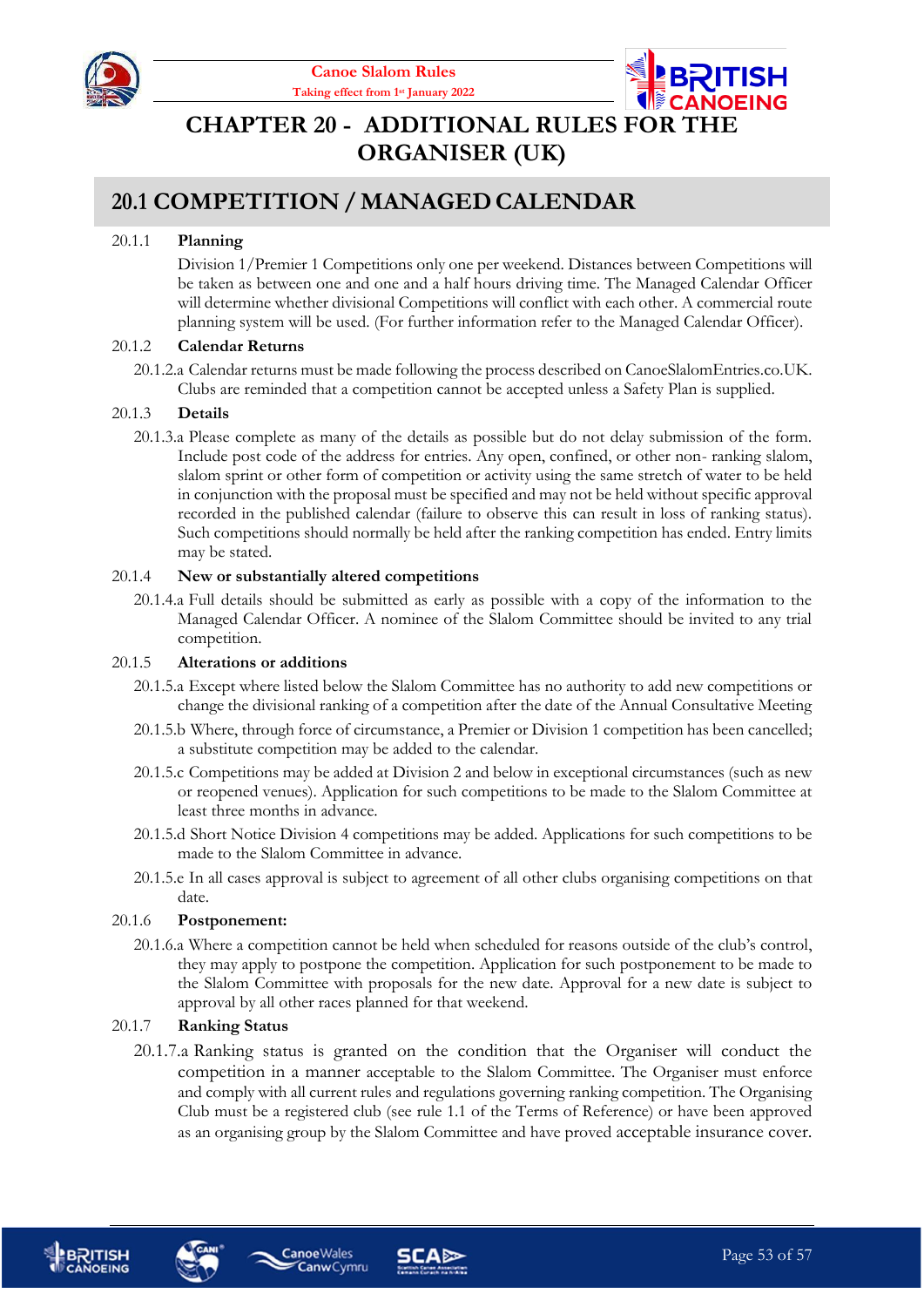



#### <span id="page-53-0"></span>**20.2 RESPONSIBILITIES OF ORGANISERS AND GENERAL ARRANGEMENTS**

#### 20.2.1 **Organiser**

20.2.1.a The Organiser is the person named in the Yearbook and must be prepared to answer correspondence on any aspect of the competition and will be the person held responsible for taking entries, issuing start lists and results and forwarding records and entry fees (less the retained share - see Rule [20.7](#page-55-0) Premier competitions' organisation is coordinated by a Competition Management Co-ordinator. All persons concerned with the organisation of the slalom are responsible to the Organiser. The Chief Judge / assistants are separately responsible for ensuring that the competition is run fairly and in accordance with the Rules and Regulations.

#### 20.2.2 **Organisers' Handbook and Package**

20.2.2.a An 'Organisers' Package' is available to download from the Web at the beginning of the season. Organisers must refer to this package before, during and after the event.

#### 20.2.3 **Financial**

- 20.2.3.a Organisers must keep an account of monies received and disbursed in connection with a ranking competition and may be required to provide a statement of accounts to the Slalom Committee.
- 20.2.3.b If the accounts for a competition show a deficit, the organising group may make an application to the Slalom Committee who may consider giving limited financial assistance to offset costs necessarily incurred.

#### <span id="page-53-1"></span>**20.3 ON-SITE ARRANGEMENTS**

- 20.3.1 The Organiser must have prior permission from all persons whose property may be used or in any way infringed in connection with the competition. The Police should be notified as should landlords, shopkeepers, etc., in the vicinity of the competition. Aim from the outset to provide good car parking, camping, and rubbish disposal facilities. Chemical toilets and urinal facilities, in sufficient number and properly maintained, must be provided where flush toilets are not available in sufficient quantity as a condition of future ranking status. Where refreshments are sold a bowl, clean water, soap, and a towel must be provided for use by the staff.
- 20.3.2 First aid facilities must be on site and there should be at least one person (two at Holme Pierrepont) currently qualified in First Aid.
- 20.3.3 There must be safety and rescue services as appropriate to the conditions, or as directed by the Slalom Committee or the Chief Judge.
- 20.3.4 Equipment testing facilities must be available for the use of athletes at times/places advertised in the start list, if it is planned to test (on a random basis) any equipment used or for use in the competition.
- 20.3.5 Trade Stands/Trading. Where an Organiser permits either Trade Stands to be set up and/or trading to take place he should ensure that the traders have the necessary Public Liability Insurance cover. A minimum of  $f_2$ 500,000 cover is recommended. The Organiser is entitled to insist that the trader shows him the Insurance Certificate. A photocopy would be satisfactory.

#### <span id="page-53-2"></span>**20.4 EQUIPMENTANDSTATIONERY**

**Canoe**Wales

**Canw** Cymru

NOTE: - The FULL cost of transportation for all hire or loan equipment to a competition is the responsibility of the competition Organiser hiring it. In addition, where the booking of any equipment has been made less than six weeks before the competition, the Organiser is responsible for the cost of transporting it FROM the competition to its next destination. All equipment on hire is the responsibility of the Organiser, who may be charged additionally for any loss or damage.





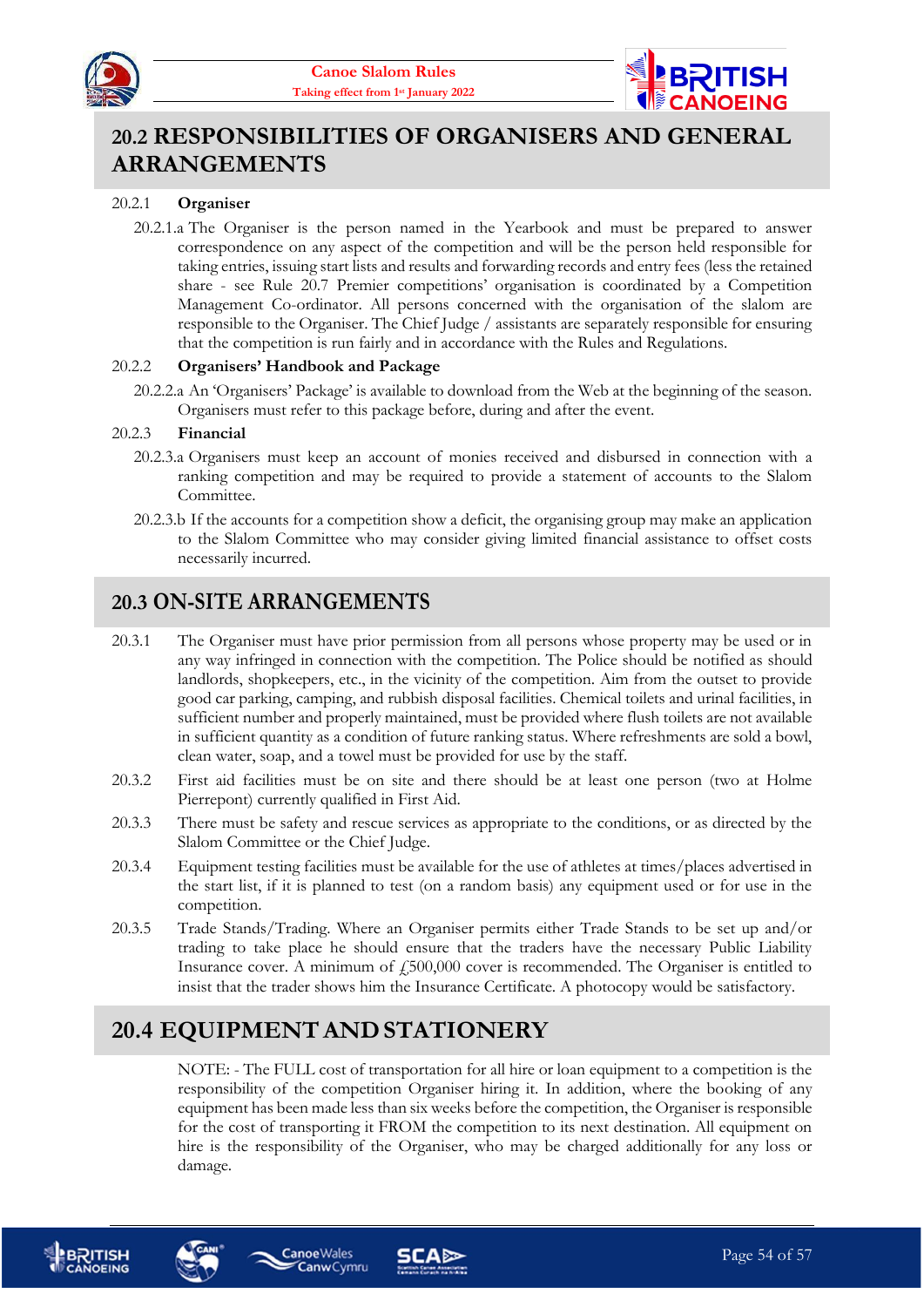



20.4.1 Timing/Communication (TUTTI) equipment will be hired out to those clubs not having access to TUTTI or who have not notified the timing team before the beginning of the season using the appropriate hiring form found in the Organisers package. A pre-arranged route for each set of TUTTI will be circulated to hiring clubs. It will be a clubs' responsibility to arrange collection from the preceding competition. A hire fee of  $\text{\textsterling}25.00$  for Ranking Competitions,  $(\text{\textsterling}60.00$  for 'commercial' events). A club may become liable for the cost of repairs to equipment if it fails to report any faults or damage to the Technical Co- ordinator. There will be no charge for any accidental damage, provided that is reported.

(A commercial competition is a competition run by a commercial organisation or any competition where sponsorship is in excess of  $\ell$ , 5,000).

- 20.4.2 Where the Committee's Electronic Timing is used a hire charge is payable.
- 20.4.3 The travel expenses for the Timing Team who transport and operate the technical and timing equipment at Ranking competitions and Championships are the responsibility of the Slalom Committee (Judging / Timing Fund), to be agreed and approved by the Technical Officials Coordinator.

#### <span id="page-54-0"></span>**20.5 CHIEF AND OTHERJUDGES**

- 20.5.1 The Organiser must help the Chief Judge, firstly in their duty to inspect and approve the course before official practice begins and then to resolve any problems brought to them in the course of the competition.
- 20.5.2 The Chief Judge and their assistants shall be on site to approve the course at least one hour before the scheduled programme and must remain in attendance throughout the weekend's programme. At all Ranking Competitions, the programme may not start until the course has been approved by the Chief Judge. Where circumstances permit forerunners shall be used to test the course. At these competitions the Chief Judge shall be on site as early as possible to permit the required consultations.
- 20.5.3 The Organiser is responsible for payment of expenses to the Chief Judge up to a maximum of £15.

The Chief Judge and the Assistant Chief Judges who are members of the Section Judge Panel and who would otherwise have been performing Section Judge duties, are entitled to claim expenses from the Slalom Committee.

At any competition, if there is a shortage of judges, the Organiser may require athletes (or their nominated substitutes) to judge or undertake other official duties, in consultation with the Chief Judge.

#### <span id="page-54-1"></span>**20.6 CANCELLATION**

- 20.6.1 Early cancellation, prior to the publication of a start list, must not be done without serious consideration and the agreement of an Officer of the Slalom Committee. A lack of entries before the day of the competition is not a good cause for cancellation. From the day prior to the competition cancellation may be agreed by the Chief Judge, preferably after discussion with the Chair of the Slalom Committee (or person appointed by the Chair).
- 20.6.2 If there is no result for an event, entry fees will be refunded in full, to all entrants in that event, by the organising club or group; after that time no entry fees will be refunded.

Unless, on receipt of a report of the circumstances the Slalom Committee determines otherwise.

If as a result of making a refund of entry fees, the organising group finds itself making a loss on that competition (see 19.2.3.b), it may make application to the Slalom Committee which is empowered to give limited financial assistance to offset costs already and necessarily incurred.







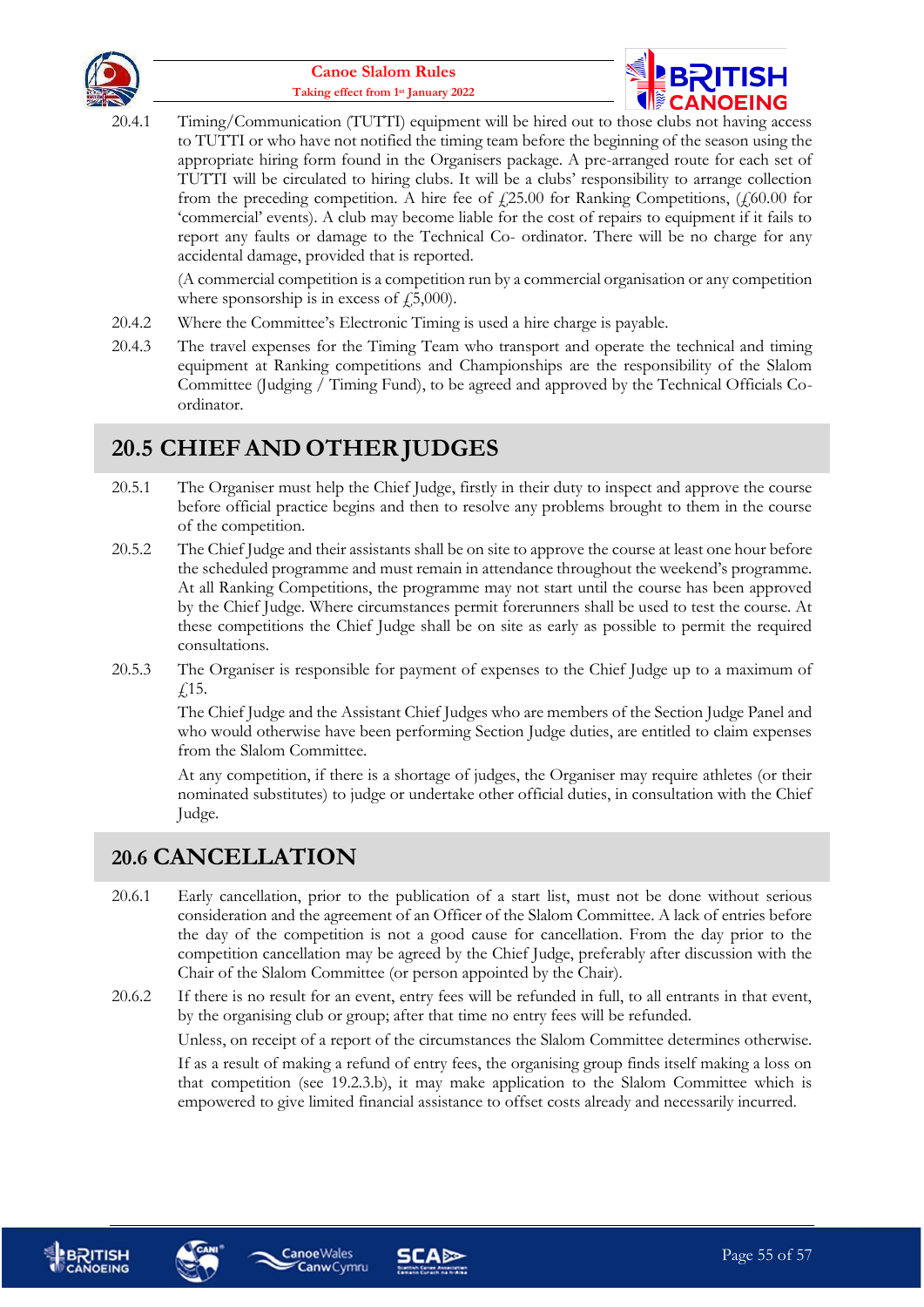



- 20.6.3 In the event of cancellation the Organiser MUST:
	- 20.6.3.a Publish the decision, on the same website used for publishing the start list, as soon as possible. The onus is on the athlete to check websites and, if provided, answer phone services, before travelling.
	- 20.6.3.b Ensure that BC equipment arrangements are fulfilled relative to their next usage and inform the relevant Co-Ordinator.
	- 20.6.3.c Send a letter of explanation to the Slalom Secretary, along with supporting evidence from the Slalom Committee Chair, / the designated Slalom Committee Member / Chief Judge.
	- 20.6.3.d Send the defined portion of entry fees as in [20.7.8](#page-55-1) below and retain other entry fees.
- 20.6.4 Any competition cancelled will be brought to the ACM's notice during discussion of the following year's calendar.

#### <span id="page-55-0"></span>**20.7 RESULTS,RECORDSAND ENTRYFEES**

- 20.7.1 Full instructions are given in the Organisers' package available to all competition Organisers. Please follow the instructions which apply to open and other non- Ranking Competitions, except slalom sprint, run in conjunction with a ranking competition.
- 20.7.2 All the following procedures MUST be completed within FIFTEEN DAYS of the end of the competition. Delays will be penalised by means of a fine of  $\ddot{f}$ , per week (or part thereof) to the Slalom Treasurer (address in directory), or ranking status may not be granted next year.
- 20.7.3 Prepare final results showing, for all starters, in finishing order the following:
	- Time and penalties for all phases.
	- Points awarded.
	- Where appropriate the names of those promoted.
	- Team members and C2 pairs must be named.
	- All starters, including any who did not complete either run, must be listed.
- 20.7.4 Complete the summary sheet and state on it the number of athletes entered who did not start. Give the names/clubs of any who entered Officials events but did not appear.
- 20.7.5 Send the final results within 72 hours of the competition ending.
	- 20.7.5.a Email one copy of the [r](mailto:results@canoeslalom.co.uk)esults to results @canoeslalom.co.UK.
	- 20.7.5.b Where a Ranking officer for the division(s) and events at the competition or for the next highest division do not have an email address published, send a paper copy to these officers.
	- 20.7.5.c Send an electronic version of the results to the Ranking Status Officer. The required format is defined in the organisers' package.
- 20.7.6 Send one copy of the results to the Officials Ranking Officer. Ensure athletes gender, event and division are listed.
- 20.7.7 Send the completed summary sheets, and a copy of the results and the appropriate percentage of minimum entry fee, to the Slalom Treasurer (address in directory).
- <span id="page-55-1"></span>20.7.8 Send the appropriate levy to the Slalom Treasurer (address in directory). The levy is payable on every starter and will be increased annually by the increase in the Consumer Price Index (CPI) according to the formula

New fee =  $A + \{A \times [(B-C) / C] \}$ , rounded to nearest 1p.

- Where  $A = 77.51$  for Premier and Division 1  $\dot{\rm f}$  3.54 for Division 2 and  $\dot{\rm f}$  0 for Division 3 and 4.
	- $B =$  the index for September immediately prior to the relevant ACM
	- $C =$  the index for September 2019.
- 20.7.9 Give to the Chief Judge any comments on the event in general and on judging, in particular, any outstanding performances (good or bad) and any unusual judging decisions which had to be made. Make reports as requested by the Slalom Committee.